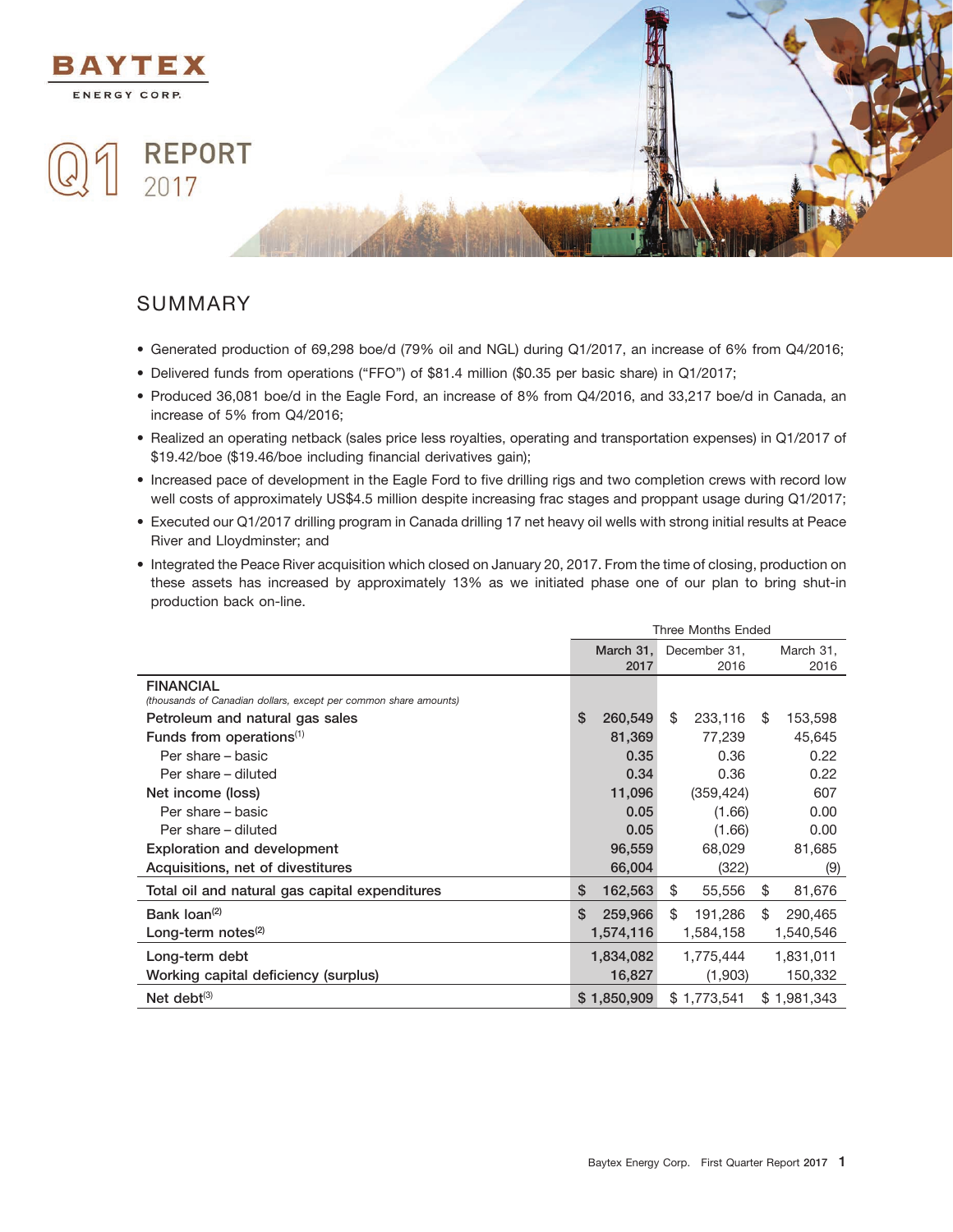|                                               | <b>Three Months Ended</b> |              |           |  |
|-----------------------------------------------|---------------------------|--------------|-----------|--|
|                                               | March 31.                 | December 31. | March 31, |  |
|                                               | 2017                      | 2016         | 2016      |  |
| <b>OPERATING</b>                              |                           |              |           |  |
| Daily production                              |                           |              |           |  |
| Heavy oil (bbl/d)                             | 24,625                    | 22,982       | 24,807    |  |
| Light oil and condensate (bbl/d)              | 21,617                    | 20,163       | 24,489    |  |
| NGL (bbl/d)                                   | 8,306                     | 8,319        | 10,109    |  |
| Total oil and NGL (bbl/d)                     | 54,548                    | 51,464       | 59,405    |  |
| Natural gas (mcf/d)                           | 88,502                    | 82,032       | 98,220    |  |
| Oil equivalent (boe/d $@$ 6:1) <sup>(4)</sup> | 69,298                    | 65,136       | 75,776    |  |
| <b>Benchmark prices</b>                       |                           |              |           |  |
| WTI oil (US\$/bbl)                            | 51.91                     | 49.29        | 33.45     |  |
| WCS heavy oil (US\$/bbl)                      | 37.34                     | 34.97        | 19.22     |  |
| Edmonton par oil (\$/bbl)                     | 63.98                     | 61.58        | 40.80     |  |
| LLS oil (US\$/bbl)                            | 52.50                     | 49.95        | 33.24     |  |
| Baytex average prices (before hedging)        |                           |              |           |  |
| Heavy oil (\$/bbl) <sup>(5)</sup>             | 35.96                     | 34.33        | 12.54     |  |
| Light oil and condensate (\$/bbl)             | 63.26                     | 60.12        | 37.97     |  |
| NGL (\$/bbl)                                  | 26.35                     | 22.64        | 18.38     |  |
| Total oil and NGL (\$/bbl)                    | 45.31                     | 42.55        | 24.02     |  |
| Natural gas (\$/mcf)                          | 3.52                      | 3.61         | 2.40      |  |
| Oil equivalent (\$/boe)                       | 40.16                     | 38.16        | 21.93     |  |
| CAD/USD noon rate at period end               | 1.3322                    | 1.3427       | 1.2971    |  |
| CAD/USD average rate for period               | 1.3229                    | 1.3339       | 1.3748    |  |
| <b>COMMON SHARE INFORMATION</b>               |                           |              |           |  |
| TSX                                           |                           |              |           |  |
| Share price (Cdn\$)                           |                           |              |           |  |
| High                                          | 6.97                      | 7.35         | 5.39      |  |
| Low                                           | 4.02                      | 4.85         | 1.57      |  |
| Close                                         | 4.54                      | 6.56         | 5.13      |  |
| Volume traded (thousands)                     | 255,645                   | 351,040      | 483,311   |  |
| <b>NYSE</b>                                   |                           |              |           |  |
| Share price (US\$)                            |                           |              |           |  |
| High                                          | 5.19                      | 5.61         | 4.15      |  |
| Low                                           | 3.01                      | 3.60         | 1.08      |  |
| Close                                         | 3.65                      | 4.48         | 3.97      |  |
| Volume traded (thousands)                     | 136,666                   | 186,423      | 154,052   |  |
| Common shares outstanding (thousands)         | 234,203                   | 233.449      | 210,689   |  |

Notes:

*(1) Funds from operations is not a measurement based on generally accepted accounting principles (''GAAP'') in Canada, but is a financial term commonly used in the oil and gas industry. We define funds from operations as cash flow from operating activities adjusted for changes in non-cash operating working capital and other operating items. Baytex's determination of funds from operations may not be comparable to other issuers. Baytex considers funds from operations a key measure of performance as it demonstrates its ability to generate the cash flow necessary to fund capital investments and potential future dividends. For a reconciliation of funds from operations to cash flow from operating activities, see Management's Discussion and Analysis of the operating and financial results for the three months ended March 31, 2017.*

*(2) Principal amount of instruments.*

*(3) Net debt is not a measurement based on GAAP in Canada, but is a financial term commonly used in the oil and gas industry. We define net debt to be the sum of monetary working capital (which is current assets less current liabilities (excluding current financial derivatives and onerous contracts)) and the principal amount of both the long-term notes and the bank loan.*

*(4) Barrel of oil equivalent (''boe'') amounts have been calculated using a conversion rate of six thousand cubic feet of natural gas to one barrel of oil. The use of boe amounts may be misleading, particularly if used in isolation. A boe conversion ratio of six thousand cubic feet of natural gas to one barrel of oil is based on an energy equivalency conversion method primarily applicable at the burner tip and does not represent a value equivalency at the wellhead.*

*(5) Heavy oil prices exclude condensate blending.*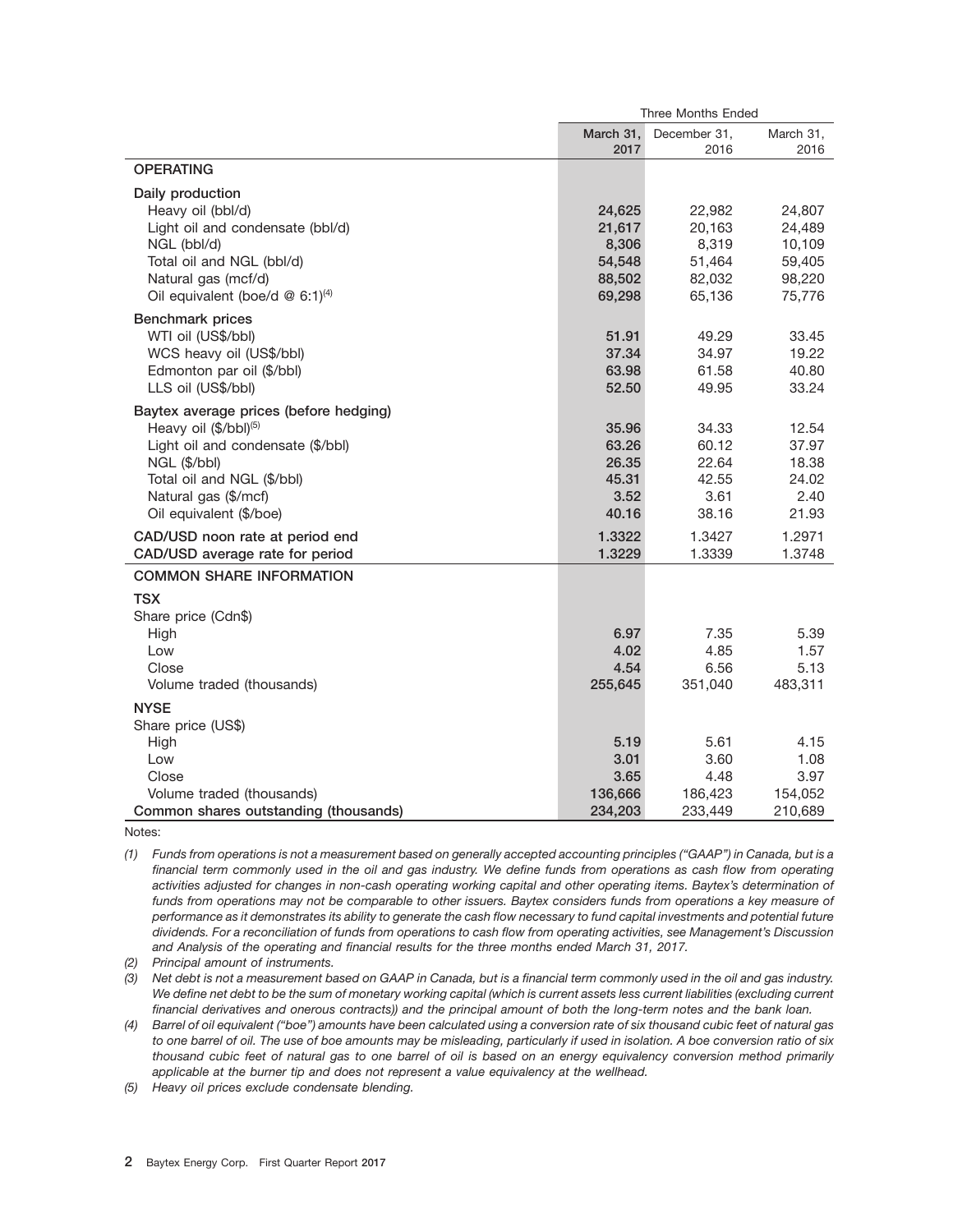#### **Advisory Regarding Forward-Looking Statements**

*This report contains forward-looking statements relating to but not limited to: our business strategies, plans and objectives; our 2017 production and capital expenditure guidance; our 2016-2017 exit production organic growth rate; our Eagle Ford assets, including our assessment that it is a premier oil resource play, that development is shifting to the northern oil window; our inventory of development prospects (in years based on 2017 activity levels), the cost to drill, complete and equip a well, initial production rates from new wells drilled in Q1/2017, the number of drilling rigs and frac crews working on our lands during 2017 and the number of wells we plan to bring on production in 2017; our Peace River assets, including that the area has some of the strongest capital efficiencies in the oil and gas industry, that our recently completed acquisition will drive efficiencies and synergies in our operations and significantly enhances our drilling inventory, our total inventory of potential drilling locations (both in number and years (based on 2017 activity levels)), our plan for bringing shut-in production volumes back on-line, our expectation that we will achieve meaningful operating cost improvements in 2017, 2018 and beyond, the cost to drill, complete and equip a well, initial production rates from wells drilled in Q1/2017 and the number of multi-lateral wells to be drilled in 2017; our Lloydminster assets, including our expectation that multi-lateral drilling will improve individual well capital efficiencies, the cost to drill, complete and equip a multilateral horizontal well, initial production rates from multi-lateral horizontal wells, the number and type of wells to be drilled in 2017 and our inventory of drilling prospects (in years based on 2017 activity levels); our belief that we have strong financial liquidity and that our liquidity position will remain stable going forward; our target for capital expenditures to approximate funds from operations; our ability to partially reduce the volatility in our funds from operations by utilizing financial derivative contracts for commodity prices, heavy oil differentials and interest and foreign exchange rates; and the percentage of our anticipated 2017 oil and natural gas production that is hedged. In addition, information and statements relating to reserves and contingent resources are deemed to be forward-looking statements, as they involve implied assessment, based on certain estimates and assumptions, that the reserves and contingent resources described exist in quantities predicted or estimated, and that they can be profitably produced in the future. We refer you to the end of the Management's Discussion and Analysis section of this report for our advisory on forwardlooking information and statements.*

#### **Advisory Regarding Oil and Gas Information**

*References herein to average 30-day initial production rates and other short-term production rates are useful in confirming the presence of hydrocarbons, however, such rates are not determinative of the rates at which such wells will commence production and decline thereafter and are not indicative of long term performance or of ultimate recovery. While encouraging, readers are cautioned not to place reliance on such rates in calculating aggregate production for us or the assets for which such rates are provided. A pressure transient analysis or well-test interpretation has not been carried out in respect of all wells. Accordingly, we caution that the test results should be considered to be preliminary.*

*This report discloses drilling inventory and potential drilling locations. Drilling inventory and drilling locations refers to Baytex's total proved, probable and unbooked locations. Proved locations and probable locations account for drilling locations in our inventory that have associated proved and/or probable reserves. Unbooked locations are internal estimates based on our prospective acreage and an assumption as to the number of wells that can be drilled per section based on industry practice and internal review. Unbooked locations do not have attributed reserves. Unbooked locations are farther away from existing wells and, therefore, there* is more uncertainty whether wells will be drilled in such locations and if drilled there is more uncertainty whether such wells will *result in additional oil and gas reserves, resources or production. At the Eagle Ford, our net drilling locations include 201 proved, 81 probable and 283 unbooked locations. At Peace River, our net drilling locations include 116 proved, 54 probable and 180 unbooked locations (which include locations attributable to the assets acquired on January 20, 2017, which were based on an internal evaluation prepared by a qualified reserves evaluator and are not included in our 2016 reserves report). At Lloydminster, our net drilling locations include 279 proved, 103 probable and 252 unbooked locations.*

#### **Non-GAAP Financial Measures**

*Funds from operations is not a measurement based on GAAP in Canada, but is a financial term commonly used in the oil and gas industry. Funds from operations represents cash generated from operating activities adjusted for changes in non-cash operating working capital and other operating items. Baytex's determination of funds from operations may not be comparable with the calculation of similar measures for other entities. Baytex considers funds from operations a key measure of performance as it demonstrates its ability to generate the cash flow necessary to fund capital investments and potential future dividends to shareholders. The most directly comparable measures calculated in accordance with GAAP are cash flow from operating activities and net income.*

*Net debt is not a measurement based on GAAP in Canada. We define net debt to be the sum of monetary working capital (which is current assets less current liabilities (excluding current financial derivatives and onerous contracts)) and the principal amount of both the long-term notes and the bank loan. We believe that this measure assists in providing a more complete understanding of our cash liabilities.*

*Bank EBITDA is not a measurement based on GAAP in Canada. We define Bank EBITDA as our consolidated net income attributable to shareholders before interest, taxes, depletion and depreciation, and certain other non-cash items as set out in the credit agreement governing our revolving credit facilities. Bank EBITDA is used to measure compliance with certain financial covenants.*

*Operating netback is not a measurement based on GAAP in Canada, but is a financial term commonly used in the oil and gas industry. Operating netback is equal to product revenue less royalties, production and operating expenses and transportation expenses divided by barrels of oil equivalent sales volume for the applicable period. Our determination of operating netback may not be comparable with the calculation of similar measures for other entities. We believe that this measure assists in characterizing our ability to generate cash margin on a unit of production basis.*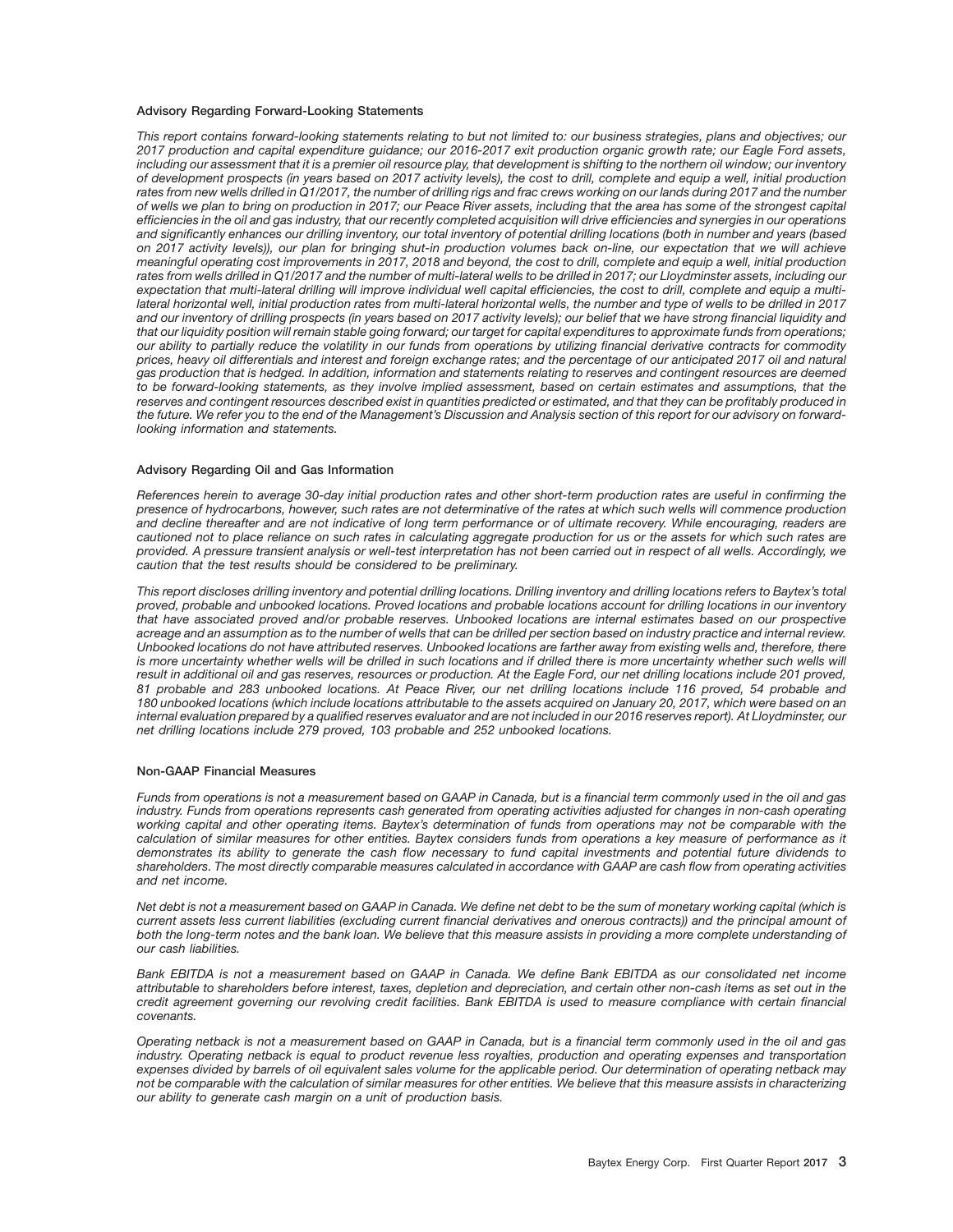# CEO APPOINTMENT

As previously announced in December 2016, Ed LaFehr has been appointed Chief Executive Officer, succeeding James Bowzer. Mr. Bowzer, who has been in the role since September 2012, has worked with Mr. LaFehr to ensure a seamless leadership transition and will remain on the Board of Directors. Mr. LaFehr has been nominated for election as a Director at our Annual Meeting of Shareholders to be held on May 4, 2017.

Mr. LaFehr joined Baytex in July 2016 as President and has been an integral member of the executive leadership team, holding responsibility for the Canadian and U.S. business operations and corporate development. Mr. LaFehr has a long track record of success in the oil and gas industry leading organizations, growing assets and joint ventures, and driving capital and cost efficiencies.

## MESSAGE TO SHAREHOLDERS

#### **Operating Results**

Our operating results for the first quarter reflect an increased pace of drilling activity in the Eagle Ford that began late in Q4/2016, the resumption of drilling activity in Canada and an initial contribution from our Peace River acquisition.

Production increased 6% to average 69,298 boe/d (79% oil and NGL) in Q1/2017, as compared to 65,136 boe/d (79% oil and NGL) in Q4/2016. Capital expenditures for exploration and development activities totaled \$96.6 million in Q1/2017 and included the drilling of 67 (35.5 net) wells with a 100% success rate.

Reflective of our strong first quarter operating results and planned activity level for the balance of the year, we are tightening our 2017 production guidance range to 68,000 to 70,000 boe/d (previously 66,000 to 70,000 boe/d). At the mid-point of our guidance range, this reflects an increase of 1.5%. Our expected exit production rate for 2017 now reflects an organic growth rate of approximately 5-6% over our 2016 exit production rate, as compared to our prior expectation of 3-4%. We are now forecasting full-year 2017 exploration and development capital expenditures of \$325 to \$350 million (previously \$300 to \$350 million).

#### *Eagle Ford*

Our Eagle Ford assets in South Texas provide us with exposure to one of the premier oil resource plays in North America. The assets generate the highest cash netbacks in our portfolio with an inventory of development prospects in excess of 10 years at our current pace of development. In Q1/2017, we directed 60% of our exploration and development expenditures toward these assets.

Production increased 8% during the first quarter to average 36,081 boe/d (76% liquids), as compared to 33,432 boe/d in Q4/2016. During the first quarter, we averaged 5 drilling rigs and 2 completion crews on our lands.

In Q1/2017, we participated in the drilling of 36 (8.4 net) wells and commenced production from 33 (9.4 net) wells. The wells that commenced production during the quarter have established 30-day initial production rates of approximately 1,250 boe/d. A recently completed pad within the oil window of our Longhorn acreage established 30-day initial production rates of approximately 1,450 boe/d. At quarter end, we had 44 (10.7 net) wells waiting on completion.

We continued to see record low well costs during the first quarter with wells being drilled, completed and equipped for approximately US\$4.5 million, down 20% from approximately US\$5.6 million in Q1/2016. These record low well costs were achieved despite increasing the number of frac stages and proppant usage. In Q1/2017, we increased the effective number of frac stages per well to 28 (from 22 in Q1/2016) and the amount of proppant per completed foot to 1,800 pounds (from 1,000 pounds in Q1/2016).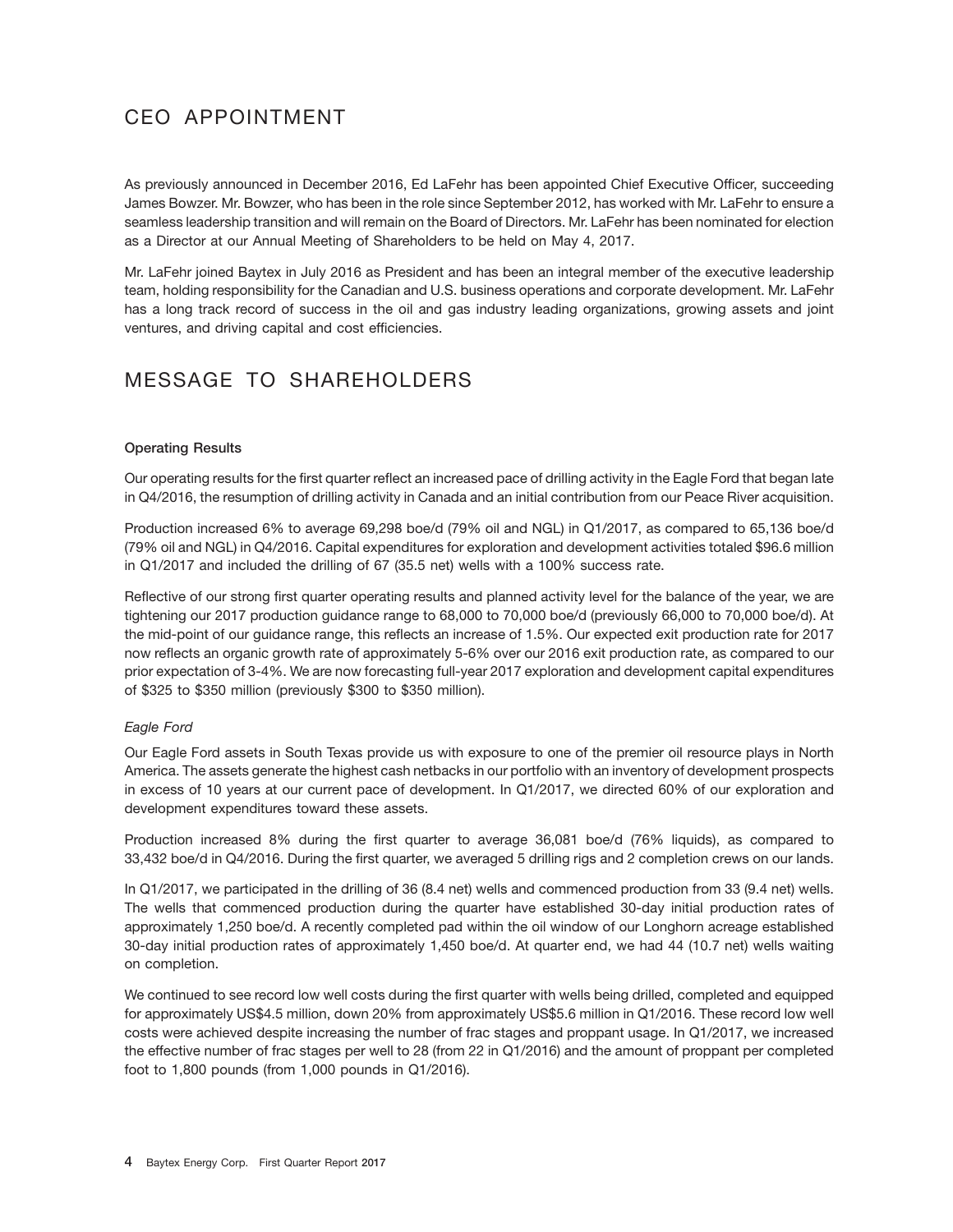Our pace of development in the Eagle Ford is expected to remain stable throughout 2017 with 4-5 drilling rigs and 2 completion crews working on our lands. At this pace, we expect to bring approximately 34 net wells on production in 2017.

#### *Peace River*

Our Peace River region, located in northwest Alberta, has been a core asset for us since we commenced operations in the area in 2004. Through our innovative multi-lateral horizontal drilling and production techniques, the area is recognized as having some of the strongest capital efficiencies in the oil and gas industry and, over the years, has contributed significantly to our growth. Production during the first quarter averaged approximately 17,000 boe/d (93% heavy oil).

In November, we announced the strategic acquisition of additional heavy oil assets in Peace River. The assets are located immediately adjacent to our existing Peace River lands and more than doubled our land base in the area. The acquisition will drive efficiencies and synergies in our operations and significantly enhances our inventory of drilling locations for future growth. In total, we now have 350 potential drilling locations on our lands representing a drilling inventory of approximately 14 years. We closed the acquisition on January 20, 2017 for total consideration of \$66 million. At the time of closing, the assets were producing approximately 3,000 boe/d.

Since closing the acquisition, production has increased by approximately 13% as we initiated phase one of our plan to bring approximately 3,000 boe/d of shut-in production back on-line. During the first quarter, we restarted 29 wells at a total cost of approximately \$0.5 million, which resulted in an incremental 400 boe/d of production and capital efficiencies of approximately \$1,250 per boe/d. Phase two will include additional gas conservation and vapour recovery systems that are expected to be implemented over the next 6-18 months. We are also undertaking an extensive review of the operations to ensure regulatory compliance and identify opportunities to reduce operating costs. We expect to achieve a 15-20% reduction in operating costs on the acquired assets in 2017 with further improvements anticipated in 2018 and beyond.

During the first quarter, we drilled 4 (4.0 net) multi-lateral horizontal wells (average of 12 laterals per well), two of which have been producing for more than 30 days and have established 30-day initial production rates of 614 bbl/d and 489 bbl/d. The cost to drill, complete and equip a multi-lateral well at Peace River is approximately \$2.5 million, representing an 11% improvement from the wells we drilled in Q3/2015.

We plan to drill a total of 11 net multi-lateral horizontal wells at Peace River in 2017.

### *Lloydminster*

Our Lloydminster region, which straddles the Alberta and Saskatchewan border, produced approximately 9,100 boe/d (98% heavy oil) during the first quarter, unchanged from Q4/2016. This area is characterized by multiple stacked pay formations at relatively shallow depths, which we have successfully developed through vertical and horizontal drilling, waterflood and SAGD operations.

During the first quarter, we drilled 17 (13.1 net) wells, including 12 (12.0 net) operated wells. We are now applying our multi-lateral drilling and production techniques from our Peace River region to Lloydminster, which we expect will lead to a 25% improvement in individual well capital efficiencies compared to single-lateral horizontal wells.

At Soda Lake, we drilled 8 (8.0 net) multi-lateral horizontal wells in the first quarter of 2017 (16 multi-lateral horizontal wells are planned for the full-year). Depending on the overall length and completion, well costs range from \$700,000 to \$900,000 with average 30-day initial production rates of 90-150 bbl/d. Through efficient operational execution and lower service costs, the cost to drill, complete and equip our first eight multi-lateral wells have come in approximately 15% below budget with 30-day initial production rates meeting expectations.

We plan to drill a total of 52 net wells at Lloydminster in 2017. At this pace of development, we have a drilling inventory of over 10 years on these lands.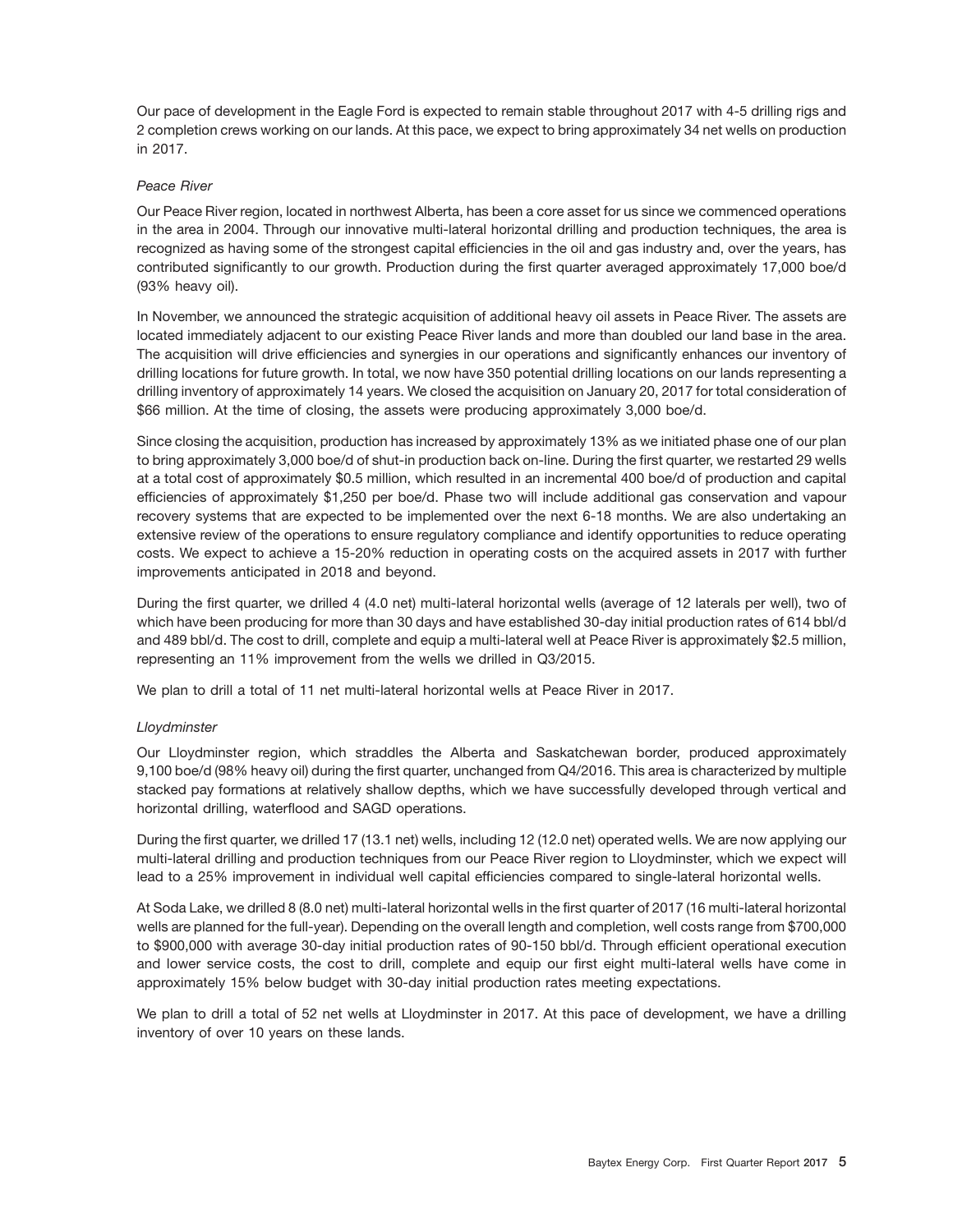#### **Financial Review**

We generated FFO of \$81.4 million (\$0.35 per share) in Q1/2017, compared to \$77.2 million (\$0.36 per share) in Q4/2016. The increase in FFO is largely due to higher production and commodity prices, offset by lower realized hedging gains.

#### *Financial Liquidity*

Our net debt totaled \$1.85 billion at March 31, 2017, as compared to \$1.78 billion at December 31, 2016. The increase in net debt primarily relates to the Peace River acquisition that closed in January 2017 and was funded with a \$115 million equity issue that closed in December 2016.

We continue to maintain strong financial liquidity with our US\$575 million revolving credit facilities one-third drawn and our first meaningful long-term note maturity is not until 2021. With our strategy to spend within funds from operations, we expect this liquidity position to be stable going forward.

Our revolving credit facilities, which currently mature June 2019, are covenant based and do not require annual or semi-annual reviews. We are well within our financial covenants on these facilities as our Senior Secured Debt to Bank EBITDA ratio as at March 31, 2017 was 0.7:1.00, compared to a maximum permitted ratio of 5.00:1.00, and our interest coverage ratio was 4.0:1.00, compared to a minimum required ratio of 1.25:1.00.

#### *Operating Netback*

During the first quarter, our operating netback improved as compared to Q4/2016. In Q1/2017, the price for West Texas Intermediate light oil (''WTI'') averaged US\$51.91/bbl, as compared to US\$49.29/bbl in Q4/2016. The discount for Canadian heavy oil, as measured by the price differential between Western Canadian Select (''WCS'') and WTI, increased slightly during Q1/2017, averaging US\$14.58/bbl, as compared to US\$14.32/bbl in Q4/2016.

We generated an operating netback in Q1/2017 of \$19.42/boe (\$19.46/boe including financial derivatives gain), as compared to \$17.62/boe (\$19.24/boe including financial derivatives gain) in Q4/2016 and \$5.82/boe (\$12.29/boe including financial derivatives gain) in Q1/2016. The Eagle Ford generated an operating netback of \$26.83/boe during Q1/2017 while our Canadian operations generated an operating netback of \$11.37/boe.

|                                      | Three Months Ended March 31 |             |             |              |             |             |  |  |  |
|--------------------------------------|-----------------------------|-------------|-------------|--------------|-------------|-------------|--|--|--|
|                                      |                             | 2017        |             | 2016         |             |             |  |  |  |
| (\$ per boe except for sales volume) | Canada                      | U.S.        | Total       | Canada       | U.S.        | Total       |  |  |  |
| Sales volume (boe/d)                 | 33,217                      | 36,081      | 69,298      | 34.709       | 41.067      | 75.776      |  |  |  |
| Realized sales price                 | 32.81<br>S.                 | \$46.93     | 40.16<br>S. | \$<br>13.55  | \$29.02     | 21.93<br>\$ |  |  |  |
| Less:                                |                             |             |             |              |             |             |  |  |  |
| Royalty                              | 4.23                        | 13.72       | 9.17        | 1.21         | 8.23        | 5.02        |  |  |  |
| Operating expense                    | 14.52                       | 6.38        | 10.28       | 10.97        | 9.38        | 10.11       |  |  |  |
| Transportation expense               | 2.69                        |             | 1.29        | 2.14         |             | 0.98        |  |  |  |
| Operating netback                    | \$<br>11.37                 | S.<br>26.83 | S.<br>19.42 | \$<br>(0.77) | \$<br>11.41 | \$<br>5.82  |  |  |  |
| Realized financial derivatives       |                             |             |             |              |             |             |  |  |  |
| gain                                 |                             |             | 0.04        |              |             | 6.47        |  |  |  |
| Operating netback after              |                             |             |             |              |             |             |  |  |  |
| financial derivatives gain           | \$<br>11.37                 | 26.83<br>S. | 19.46<br>S. | \$<br>(0.77) | \$<br>11.41 | \$<br>12.29 |  |  |  |

The following table summarizes our operating netbacks for the periods noted.

#### **Risk Management**

As part of our normal operations, we are exposed to movements in commodity prices, foreign exchange rates and interest rates. In an effort to manage these exposures, we utilize various financial derivative contracts which are intended to partially reduce the volatility in our FFO. We realized a financial derivatives gain of \$0.3 million in Q1/2017.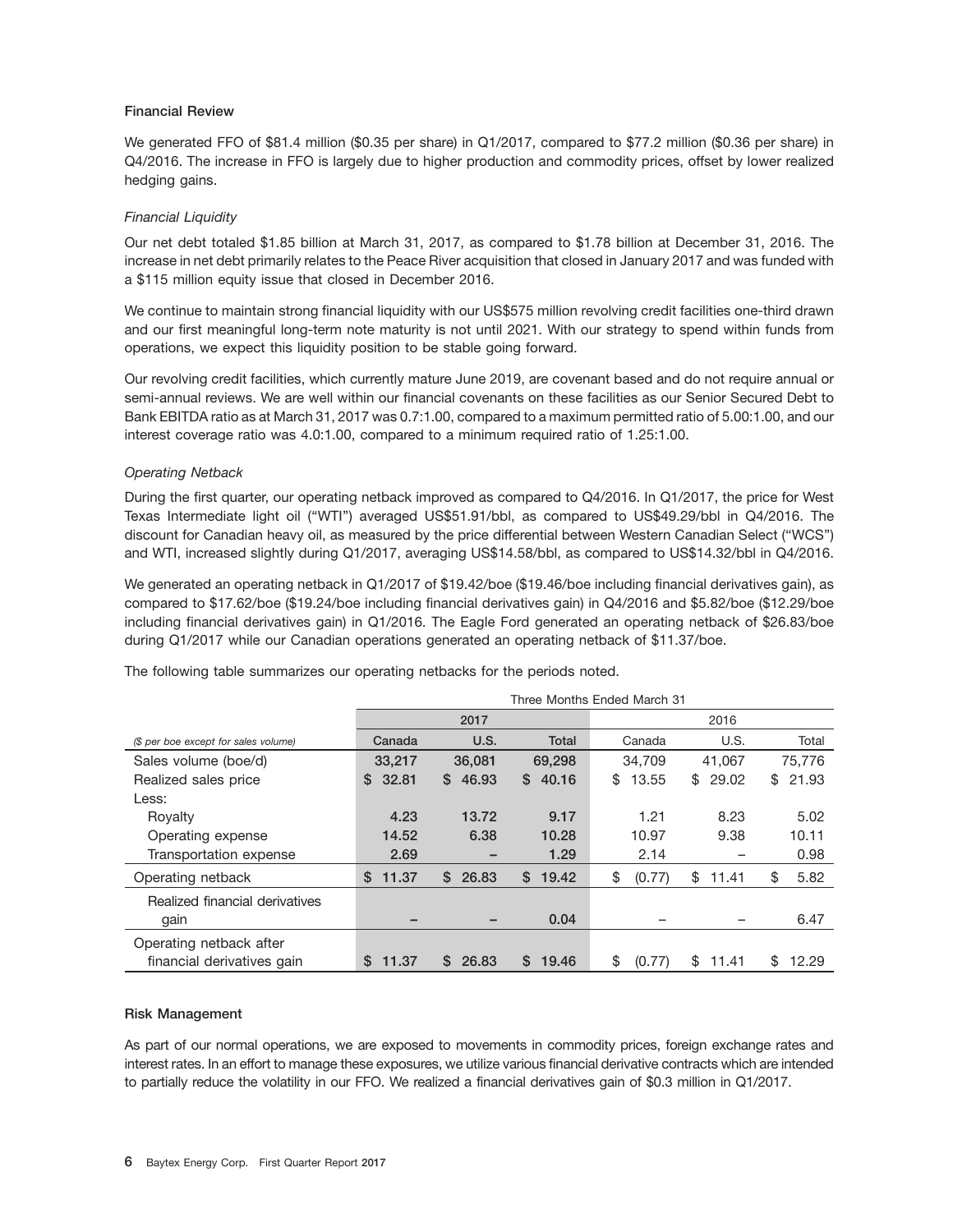For the remainder of 2017, we have entered into hedges on approximately 48% of our net WTI exposure with 9% fixed at US\$54.46/bbl and 39% hedged utilizing a 3-way option structure that provides us with downside price protection at approximately US\$47/bbl and upside participation to approximately US\$59/bbl. We have also entered into hedges on approximately 38% of our net WCS differential exposure and 60% of our net natural gas exposure.

A complete listing of our financial derivative contracts can be found in Note 17 to our Q1/2017 financial statements.

#### **Conclusion**

We are extremely pleased with our sequential quarterly growth in production and funds from operations. The combination of increased activity levels and operational execution are generating impressive results across our portfolio. Our acquisition in Peace River is being successfully integrated, with production on these assets increasing and operating cost improvements underway. And I am pleased to see our organic growth rate increasing – now targeted at 5-6% exit rate 2017 to exit rate 2016, up from a 3-4% growth rate at the time our budget was announced last December. These first quarter results demonstrate our ability to generate strong funds from operations and grow production in today's crude oil pricing environment.

We look forward to executing our plans for the ongoing benefit of all stakeholders and we thank you for your continued support.

Sincerely,

Edi D. Labela

Edward D. LaFehr President & Chief Executive Officer May 4, 2017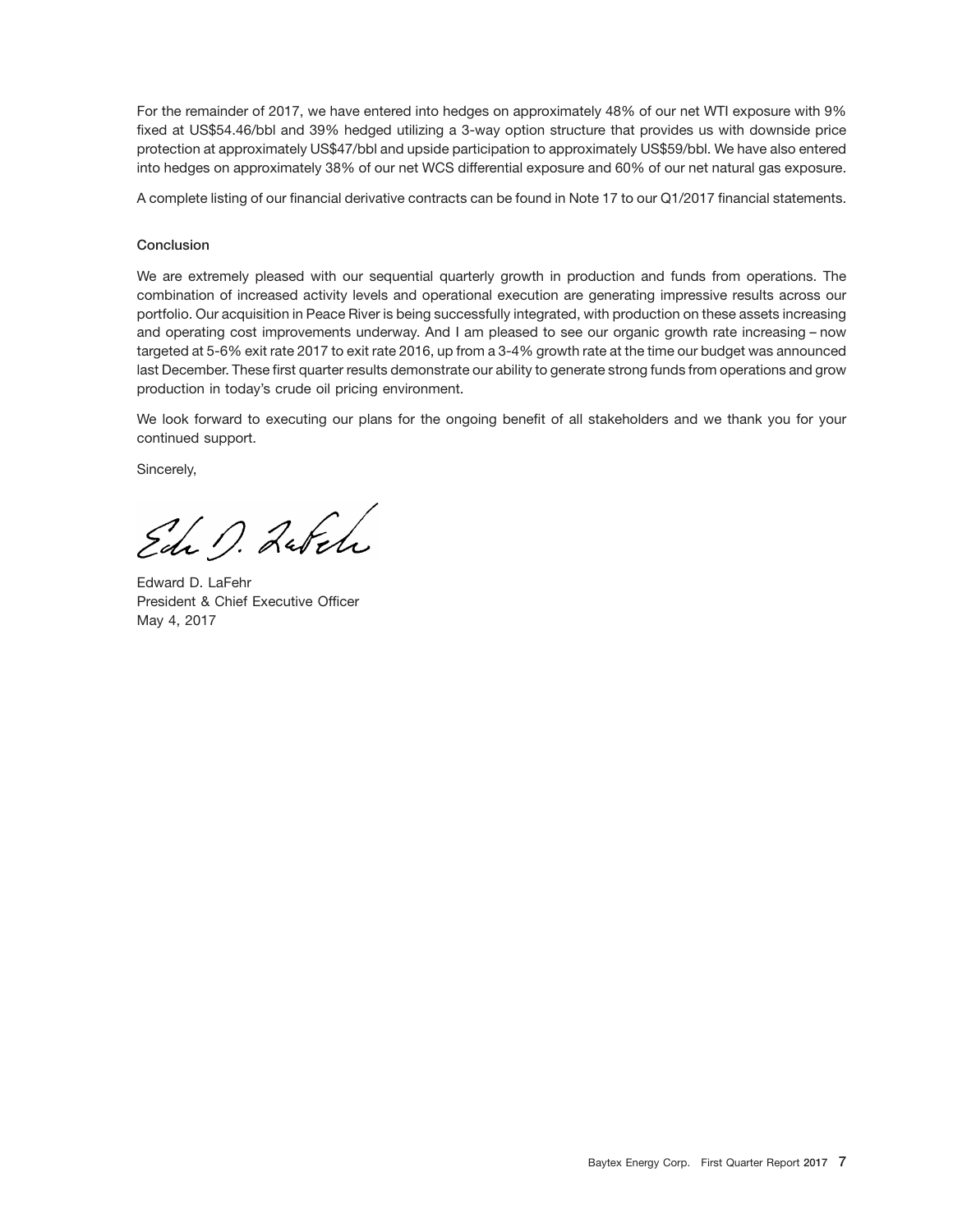# MANAGEMENT'S DISCUSSIONS AND ANALYSIS

The following is management's discussion and analysis (''MD&A'') of the operating and financial results of Baytex Energy Corp. for the three months ended March 31, 2017. This information is provided as of May 4, 2017. In this MD&A, references to ''Baytex'', the ''Company'', ''we'', ''us'' and ''our'' and similar terms refer to Baytex Energy Corp. and its subsidiaries on a consolidated basis, except where the context requires otherwise. The results for the three months ended March 31, 2017 ("Q1/2017") have been compared with the results for the three months ended March 31, 2016 ("Q1/2016"). This MD&A should be read in conjunction with the Company's condensed interim unaudited consolidated financial statements (''consolidated financial statements'') for the three months ended March 31, 2017, its audited comparative consolidated financial statements for the years ended December 31, 2016 and 2015, together with the accompanying notes and its Annual Information Form for the year ended December 31, 2016. These documents and additional information about Baytex are accessible on the SEDAR website at www.sedar.com and through the U.S. Securities and Exchange Commission at www.sec.gov. All amounts are in Canadian dollars, unless otherwise stated, and all tabular amounts are in thousands of Canadian dollars, except for percentages and per common share amounts or as otherwise noted.

In this MD&A, barrel of oil equivalent (''boe'') amounts have been calculated using a conversion rate of six thousand cubic feet of natural gas to one barrel of oil, which represents an energy equivalency conversion method applicable at the burner tip and does not represent a value equivalency at the wellhead. While it is useful for comparative measures, it may not accurately reflect individual product values and may be misleading if used in isolation.

This MD&A contains forward-looking information and statements. We refer you to the end of the MD&A for our advisory on forward-looking information and statements.

#### **NON-GAAP FINANCIAL MEASURES**

In this MD&A, we refer to certain financial measures (such as funds from operations, net debt, operating netback and Bank EBITDA) which do not have any standardized meaning prescribed by GAAP. While funds from operations, net debt, operating netback and EBITDA are commonly used in the oil and natural gas industry, our determination of these measures may not be comparable with calculations of similar measures by other issuers. We believe that the presentation of these non-GAAP measures provide useful information to investors and shareholders as the measures provide increased transparency and the ability to better analyze against prior periods on a comparable basis.

#### **Funds from Operations**

We consider funds from operations ("FFO") a key measure that provides a more complete understanding of our results of operations and financial performance, including our ability to generate funds for capital investments, debt repayment and potential future dividends. We believe that this measure provides a meaningful assessment of our operations by eliminating certain non-cash charges. However, funds from operations should not be construed as an alternative to performance measures determined in accordance with GAAP, such as cash flow from operating activities and net income (loss).

The following table reconciles cash flow from operating activities to funds from operations.

|                                     | Three Months Ended |         |    |           |  |
|-------------------------------------|--------------------|---------|----|-----------|--|
|                                     | March 31           |         |    |           |  |
| (\$ thousands)                      |                    | 2017    |    | 2016      |  |
| Cash flow from operating activities | S                  | 80.732  | \$ | 64.353    |  |
| Change in non-cash working capital  |                    | (4,790) |    | (20, 409) |  |
| Asset retirement expenditures       |                    | 5.427   |    | 1,701     |  |
| Funds from operations               |                    | 81.369  | \$ | 45,645    |  |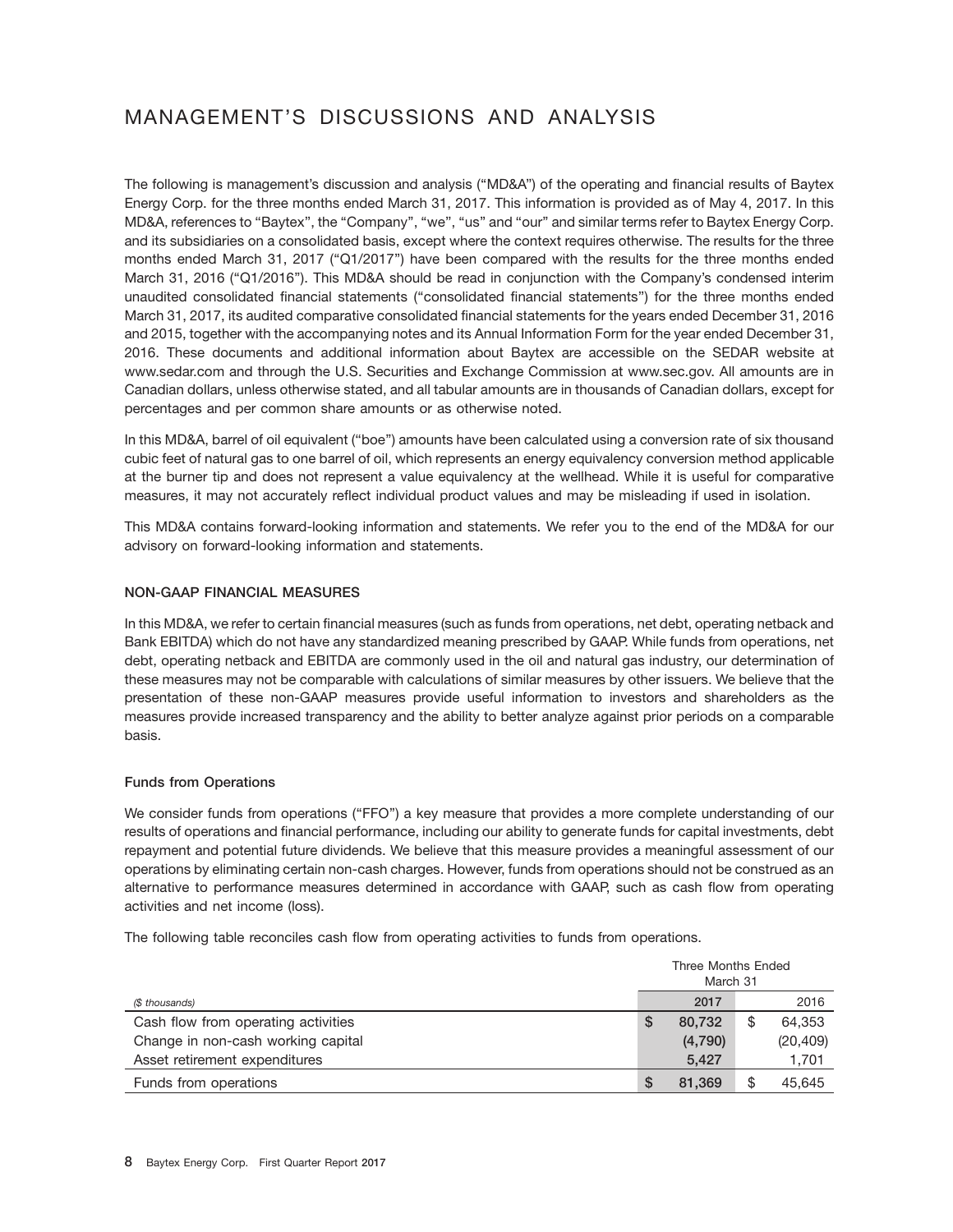#### **Net Debt**

We believe that net debt assists in providing a more complete understanding of our financial position and provides a key measure to assess our liquidity.

The following table summarizes our calculation of net debt.

| (\$ thousands)                                      | March 31,<br>2017 | December 31,<br>2016 |
|-----------------------------------------------------|-------------------|----------------------|
| Bank loan <sup>(1)</sup>                            | 259,966           | 191,286              |
| Long-term notes $(1)$                               | 1,574,116         | 1,584,158            |
| Working capital deficiency (surplus) <sup>(2)</sup> | 16,827            | (1,903)              |
| Net debt                                            | 1,850,909         | 1,773,541            |

*(1) Principal amount of instruments expressed in Canadian dollars.*

*(2) Working capital is current assets less current liabilities (excluding current financial derivatives and onerous contracts).*

#### **Operating Netback**

We define operating netback as petroleum and natural gas revenue, less blending expense, royalties, operating expense and transportation expense. Operating netback per boe is the operating netback divided by barrels of oil equivalent production volume for the applicable period. We believe that this measure assists in assessing our ability to generate cash margin on a unit of production basis. Our heavy oil operations require us to purchase diluent for blending that is recovered in the sales price of the blended product. Our purchases and sales of blending diluent are recorded as heavy oil blending expense and revenue. We reduce the petroleum and natural gas revenues by the blending expense in order to calculate our heavy oil sales to compare our realized price to the benchmark price.

|                                                             | Three Months Ended<br>March 31 |           |    |         |  |  |
|-------------------------------------------------------------|--------------------------------|-----------|----|---------|--|--|
| (\$ thousands)                                              |                                | 2017      |    | 2016    |  |  |
| Petroleum and natural gas revenues                          | S                              | 260,549   | \$ | 153,598 |  |  |
| Less: Blending expense                                      |                                | (10, 057) |    | (2,359) |  |  |
| Petroleum and natural gas revenues, net of blending expense |                                | 250,492   |    | 151.239 |  |  |
| Royalties                                                   |                                | 57,177    |    | 34.582  |  |  |
| Operating expense                                           |                                | 64,130    |    | 69,680  |  |  |
| Transportation expense                                      |                                | 8.042     |    | 6,775   |  |  |
| Operating netback                                           |                                | 121,143   |    | 40.202  |  |  |
| Realized financial derivatives gain                         |                                | 274       |    | 44,626  |  |  |
| Operating netback after realized financial derivatives gain | S                              | 121,417   | \$ | 84.828  |  |  |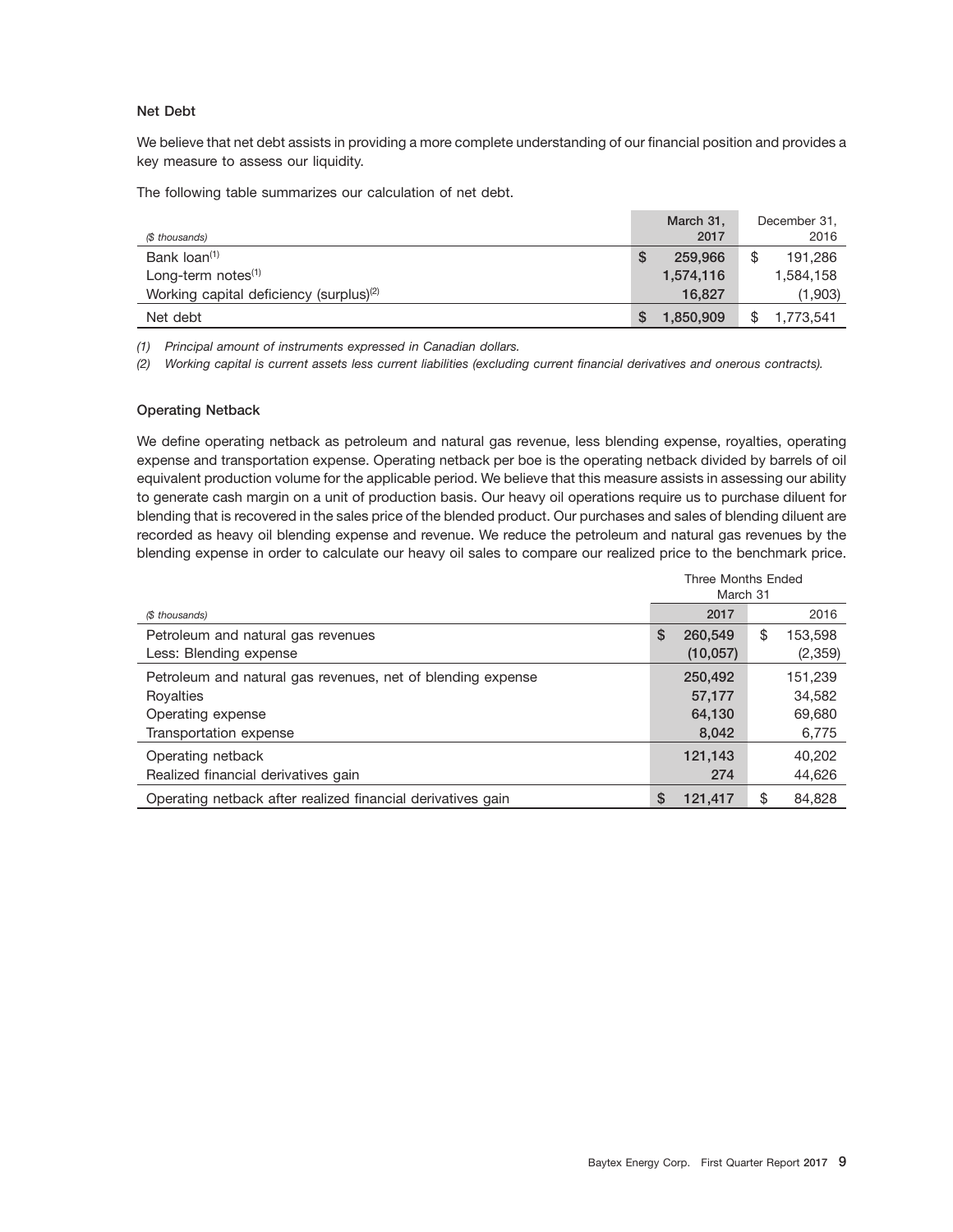#### **Bank EBITDA**

Bank EBITDA is used to assess compliance with certain financial covenants. The following table reconciles net income to Bank EBITDA.

|                                            | <b>Three Months Ended</b> |           |    |           |  |
|--------------------------------------------|---------------------------|-----------|----|-----------|--|
|                                            |                           | March 31  |    |           |  |
| (\$ thousands)                             |                           | 2017      |    | 2016      |  |
| Net income                                 | \$                        | 11,096    | \$ | 607       |  |
| Plus:                                      |                           |           |    |           |  |
| Financing and interest                     |                           | 28,506    |    | 29,053    |  |
| Unrealized foreign exchange gain           |                           | (11, 338) |    | (86, 801) |  |
| Unrealized financial derivatives loss      |                           | (35, 614) |    | 30,123    |  |
| Current income tax recovery                |                           | (736)     |    | (1, 442)  |  |
| Deferred income tax recovery               |                           | (12, 445) |    | (48, 122) |  |
| Depletion and depreciation                 |                           | 122,331   |    | 141,671   |  |
| Disposition of oil and gas properties loss |                           | -         |    | 22        |  |
| Non-cash items $(1)$                       |                           | 5,871     |    | 5,903     |  |
| <b>Bank EBITDA</b>                         | \$                        | 107,671   | \$ | 71,014    |  |

*(1) Non-cash items include share-based compensation, exploration and evaluation expense and non-cash other expense.*

### **FIRST QUARTER HIGHLIGHTS**

During Q1/2017, we closed a \$66 million asset acquisition in Peace River, initiated an active Canadian drilling program and increased the pace of development on our Eagle Ford properties. Production for Q1/2017 averaged 69,298 boe/d up 6% from Q4/2016 as a result of the acquisition and increased capital activity. In Canada, our capital activities were focused on our Peace River and Lloydminster properties where we drilled 17 net operated wells during Q1/2017 after having limited activity on these lands in 2015 and 2016. In the Eagle Ford, we increased our rig activity at the end of 2016 and kept this development pace through Q1/2017, averaging five drilling rigs and two frac crews on our lands, resulting in 36 (8.4 net) wells drilled.

Production of 69,298 boe/d for Q1/2017 is on the high end of our original 2017 annual guidance of 66,000 - 70,000 boe/d. Strong well results in the Eagle Ford and initial new well production from our Canadian capital program, combined with reactivations on the acquired Peace River properties contributed to higher Q1/2017 production. In the U.S., production increased 8% from Q4/2016 to average 36,081 boe/d in Q1/2017. The increased pace of development at the end of Q4/2016 and strong Q1/2017 well results from completion programs with increased frac stages and higher proppant usage contributed to the Q1/2017 increase in production from Q4/2016. In Canada, production averaged 33,217 boe/d for Q1/2017, an increase of 5% from 31,704 boe/d in Q4/2016. We have had strong drilling results in both Peace River and Lloydminster during the quarter. We also closed the Peace River asset acquisition on January 20, 2017 and were able to reactivate a portion of wells during the quarter which contributed to the increase in production.

Oil prices improved following the Organization of the Petroleum Exporting Countries (''OPEC'') announcement on November 30, 2016 which resulted in WTI oil prices rising above US\$50/bbl. WTI averaged US\$51.91/bbl during Q1/2017 compared to US\$33.45/bbl in Q1/2016, an increase of 55% from the previous period. Natural gas prices also increased compared to Q1/2016 with AECO increasing 39% to \$2.94/mcf in Q1/2017 from \$2.11/mcf in Q1/2016 and NYMEX increasing 59% to US\$3.32/mmbtu in Q1/2017 from US\$2.09/mmbtu in Q1/2016. The improvement in commodity prices during Q1/2017 increased our realized sales price to \$40.16/boe from \$21.93/boe in Q1/2016.

We have placed an added emphasis on lowering our overall cost structure due to the challenging commodity prices in recent years. In the Eagle Ford, expenditures to drill, complete and equip our wells continue to decrease and we averaged approximately US\$4.5 million per well in Q1/2017, as compared to US\$5.6 million per well in Q1/2016. We are also experiencing cost savings on our Canadian capital program with costs to drill and equip wells in Peace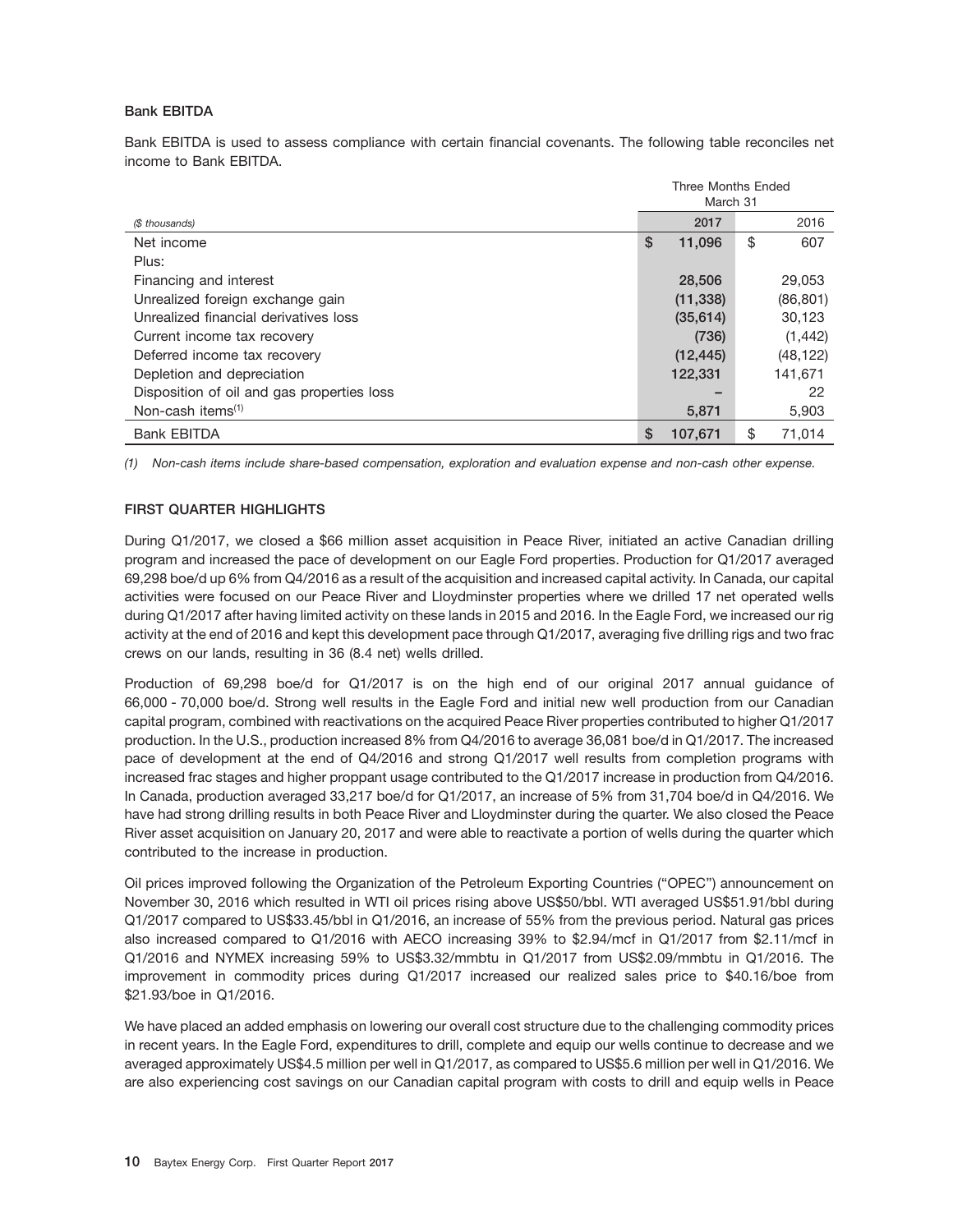River down approximately 11% to \$2.5 million compared to wells we drilled in Q3/2015. Similarly, in Lloydminster we are seeing cost savings with average well costs down 21% in Q1/2017 to \$0.8 million compared to wells we drilled in Q3/2015. We are also achieving greater efficiencies in Lloydminster by applying our multi-lateral drilling and production techniques adopted from our Peace River area with initial results indicating a 25% improvement in individual well capital efficiencies as compared to single lateral horizontal wells.

For Q1/2017, our FFO totaled \$81.4 million with capital expenditures of \$96.6 million. We generated FFO of \$81.4 million (\$0.35 per basic share) during Q1/2017 compared to \$45.6 million (\$0.22 per basic share) in Q1/2016. The increase in FFO is due to higher realized pricing partially offset by lower production volumes and lower realized hedging gains. For 2017, we continue to target annual capital expenditures that approximate FFO in order to minimize additional bank borrowings.

As at March 31, 2017 our net debt was \$1.85 billion, as compared to \$1.78 billion at December 31, 2016. The net debt increased as we closed the Peace River acquisition in January 2017, which was funded by the \$115 million equity issuance in December 2016. At March 31, 2017, we were in compliance with all of our financial covenants with approximately \$506 million of undrawn credit capacity.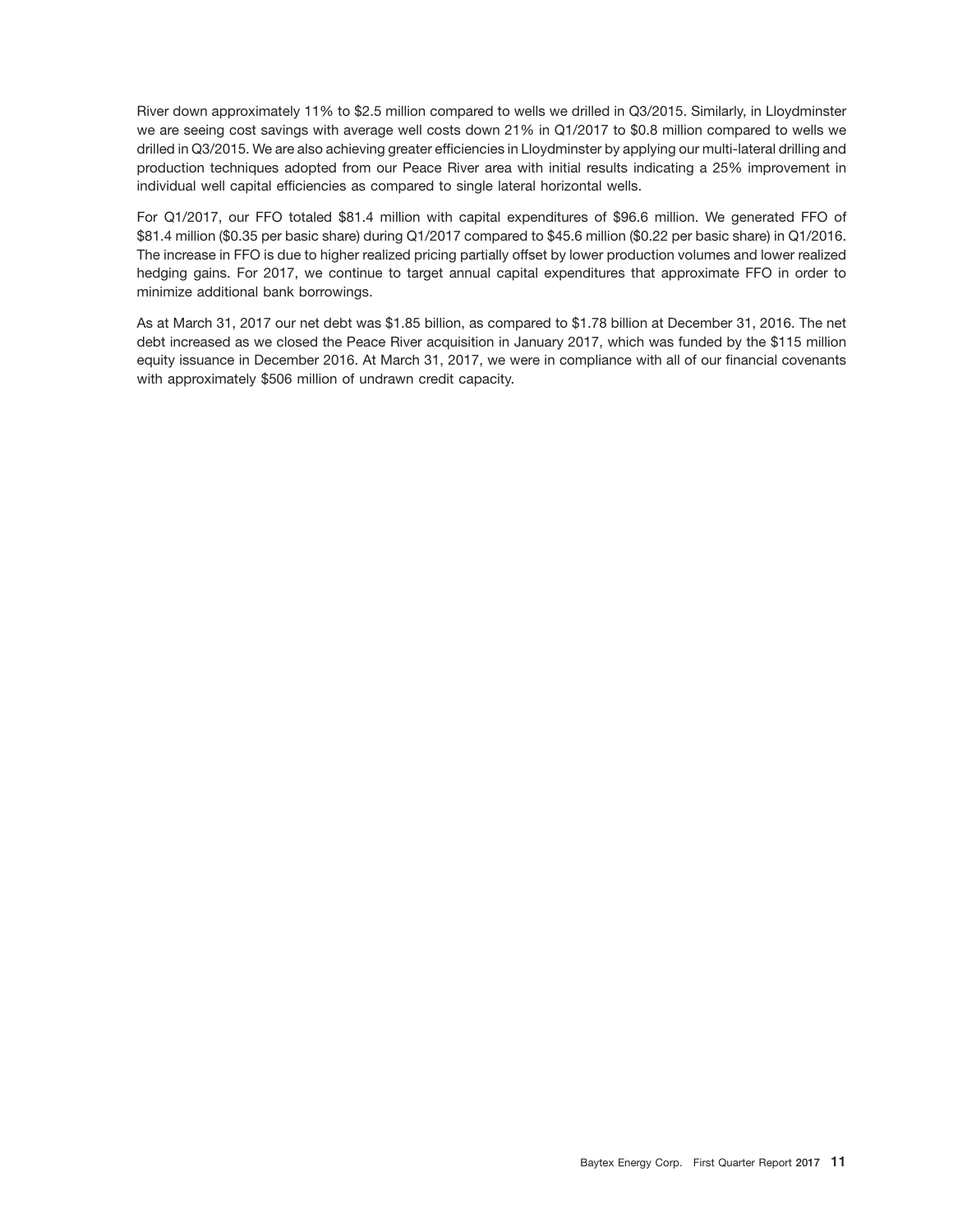# RESULTS OF OPERATIONS

The Canadian division includes the heavy oil assets in Peace River and Lloydminster and the conventional oil and natural gas assets in Western Canada. The U.S. division includes the Eagle Ford assets in Texas.

#### **Production**

|                          | Three Months Ended March 31 |        |        |        |        |        |  |  |  |  |
|--------------------------|-----------------------------|--------|--------|--------|--------|--------|--|--|--|--|
|                          |                             | 2017   |        | 2016   |        |        |  |  |  |  |
| <b>Daily Production</b>  | Canada                      | U.S.   | Total  | Canada | U.S.   | Total  |  |  |  |  |
| Liquids (bbl/d)          |                             |        |        |        |        |        |  |  |  |  |
| Heavy oil                | 24,625                      |        | 24,625 | 24,807 |        | 24,807 |  |  |  |  |
| Light oil and condensate | 1,252                       | 20,365 | 21,617 | 1,566  | 22,923 | 24,489 |  |  |  |  |
| <b>NGL</b>               | 1,099                       | 7,207  | 8,306  | 1,335  | 8,774  | 10,109 |  |  |  |  |
| Total liquids (bbl/d)    | 26,976                      | 27,572 | 54,548 | 27.708 | 31,697 | 59.405 |  |  |  |  |
| Natural gas (mcf/d)      | 37,447                      | 51,055 | 88,502 | 42,003 | 56,217 | 98,220 |  |  |  |  |
| Total production (boe/d) | 33,217                      | 36,081 | 69,298 | 34.709 | 41,067 | 75,776 |  |  |  |  |
| <b>Production Mix</b>    |                             |        |        |        |        |        |  |  |  |  |
| Heavy oil                | 74%                         | $-$ %  | 36%    | 71%    | $-$ %  | 33%    |  |  |  |  |
|                          |                             |        |        |        |        |        |  |  |  |  |
| Light oil and condensate | 4%                          | 56%    | 31%    | 5%     | 56%    | 32%    |  |  |  |  |
| <b>NGL</b>               | 3%                          | 20%    | 12%    | 4%     | 21%    | 13%    |  |  |  |  |
| Natural gas              | 19%                         | 24%    | 21%    | 20%    | 23%    | 22%    |  |  |  |  |

Production for Q1/2017 averaged 69,298 boe/d which is on the high end of our original annual guidance range of 66,000 - 70,000 boe/d. Production decreased 9% from Q1/2016 as we had limited capital activity in Canada in 2016 and a slower pace of development on our U.S. assets in 2016. U.S. production averaged 36,081 boe/d in Q1/2017, a 12% decrease from Q1/2016. Despite the year over year decrease, activity in late Q4/2016 increased resulting in five drilling rigs and two frac crews on our lands throughout Q1/2017. This increased activity along with larger fracs and wider spacing of operations increased our Q1/2017 production by 2,649 boe/d from Q4/2016. Canadian production of 33,217 boe/d decreased 4%, or 1,492 boe/d, from Q1/2016. In Q1/2016, we had 7,500 boe/d of low or negative margin heavy oil production shut-in which reduced Q1/2016 production by approximately 5,000 boe/d. In Q1/2017, we closed the Peace River acquisition which contributed approximately 2,700 boe/d to Q1/2017 average production. Without the impact of the shut-in production and the acquisition, Canadian production declined from Q1/2016 to Q1/2017 as we had limited capital activity in Canada throughout 2016.

#### **Commodity Prices**

The prices received for our crude oil and natural gas production directly impact our earnings, FFO and our financial position.

#### *Crude Oil*

Oil prices were at multi-year lows in 2016 with continued over supply and high inventory levels. In Q1/2016, the price of West Texas Intermediate light oil (''WTI'') averaged US\$33.45/bbl. Prices stabilized in Q2/2016 and Q3/2016 at approximately US\$45/bbl before the OPEC announcement on November 30, 2016 which resulted in WTI oil prices rising above US\$50/bbl for the last part of 2016. For Q1/2017, WTI averaged US\$51.91/bbl, representing a 55% increase from US\$33.45/bbl for Q1/2016.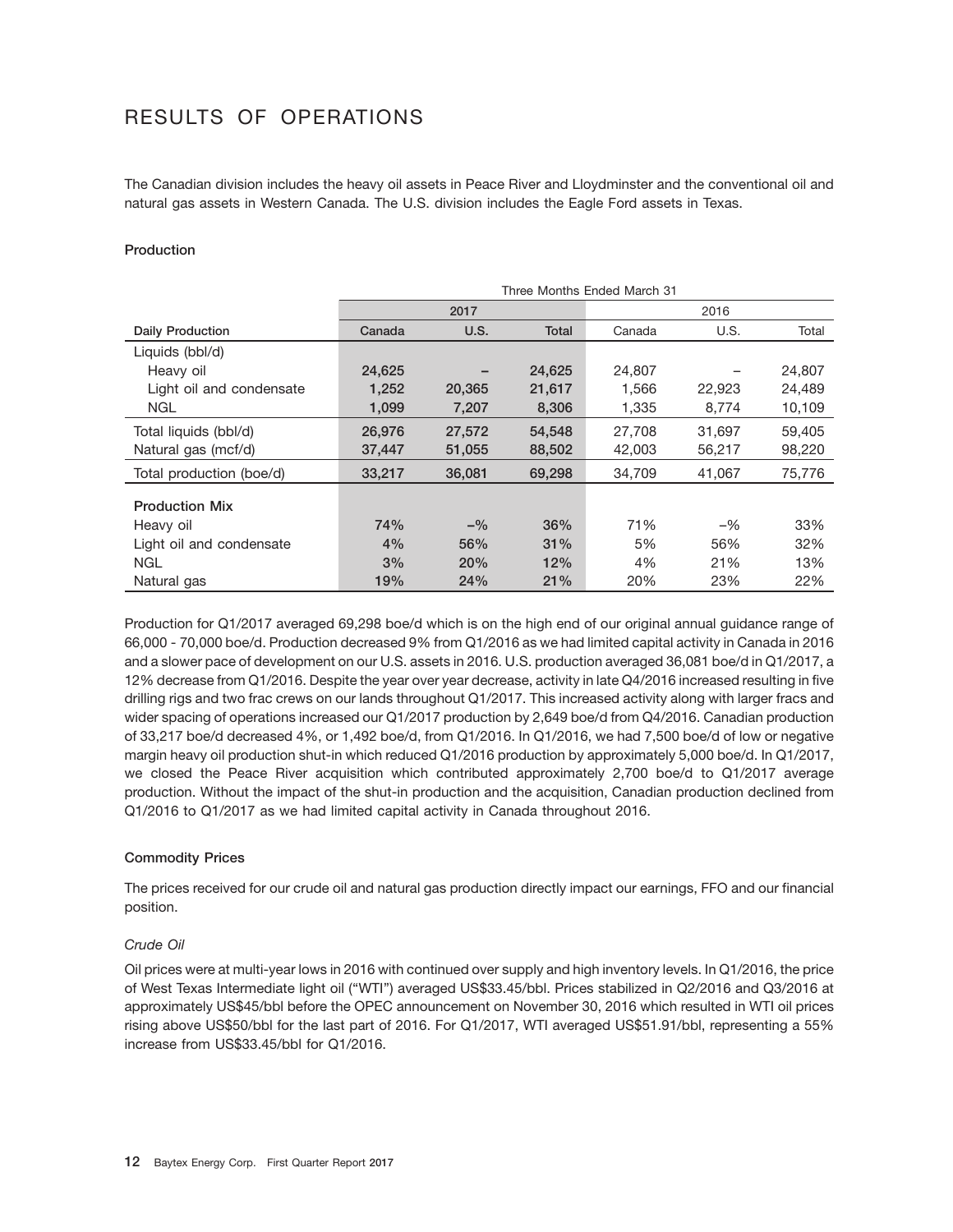The discount for Canadian heavy oil is measured by the Western Canadian Select (''WCS'') price differential to WTI. For Q1/2017, the WCS heavy oil differential averaged US\$14.58/bbl, as compared to US\$14.23/bbl for Q1/2016. Over the past year, increased pipeline capacity from Canada to the U.S. Gulf Coast combined with lower overall production levels has helped to stabilize the WCS heavy oil differential.

#### *Natural Gas*

Natural gas prices have been driven higher during Q1/2017 compared to Q1/2016, mainly due to higher demand, increased exports to Mexico and increased LNG sales. For Q1/2017, the AECO natural gas price averaged \$2.94/mcf, an increase of \$0.83/mcf or 39% compared to \$2.11/mcf in Q1/2016. The NYMEX natural gas price averaged US\$3.32/mmbtu during Q1/2017, representing an increase of US\$1.23/mmbtu or 59% compared to US\$2.09/mmbtu in Q1/2016. AECO continues to trade at a significant discount to NYMEX due to the oversupply in Western Canada combined with pipeline constraints.

The following tables compare selected benchmark prices and our average realized selling prices for the three months ended March 31, 2017 and 2016.

|                                                      | Three Months Ended March 31 |        |        |  |  |
|------------------------------------------------------|-----------------------------|--------|--------|--|--|
|                                                      | 2017                        | 2016   | Change |  |  |
| <b>Benchmark Averages</b>                            |                             |        |        |  |  |
| WTI oil (US\$/bbl) <sup>(1)</sup>                    | 51.91                       | 33.45  | 55%    |  |  |
| WTI oil (CAD\$/bbl)                                  | 68.68                       | 45.99  | 49%    |  |  |
| WCS heavy oil (US\$/bbl) <sup>(2)</sup>              | 37.34                       | 19.22  | 94%    |  |  |
| WCS heavy oil (CAD\$/bbl)                            | 49.39                       | 26.42  | 87%    |  |  |
| LLS oil $(US$/bbI)^{(3)}$                            | 52.50                       | 33.24  | 58%    |  |  |
| LLS oil (CAD\$/bbl)                                  | 69.45                       | 45.70  | 52%    |  |  |
| CAD/USD average exchange rate                        | 1.3229                      | 1.3748 | (4% )  |  |  |
| Edmonton par oil (\$/bbl)                            | 63.98                       | 40.80  | 57%    |  |  |
| AECO natural gas price $(\frac{4}{2})$ mcf $)^{(4)}$ | 2.94                        | 2.11   | 39%    |  |  |
| NYMEX natural gas price (US\$/mmbtu)(5)              | 3.32                        | 2.09   | 59%    |  |  |

*(1) WTI refers to the arithmetic average of NYMEX prompt month WTI for the applicable period.*

*(2) WCS refers to the average posting price for the benchmark WCS heavy oil.*

*(3) LLS refers to the Argus trade month average for Louisiana Light Sweet oil.*

*(4) AECO refers to the AECO arithmetic average month-ahead index price published by the Canadian Gas Price Reporter (''CGPR'').*

*(5) NYMEX refers to the NYMEX last day average index price as published by the CGPR.*

|                                              | Three Months Ended March 31 |             |       |             |              |             |  |  |  |  |  |  |
|----------------------------------------------|-----------------------------|-------------|-------|-------------|--------------|-------------|--|--|--|--|--|--|
|                                              |                             | 2017        |       |             | 2016         |             |  |  |  |  |  |  |
|                                              | Canada                      | U.S.        | Total | Canada      | U.S.         | Total       |  |  |  |  |  |  |
| Average Realized Sales Prices <sup>(1)</sup> |                             |             |       |             |              |             |  |  |  |  |  |  |
| Canadian heavy oil (\$/bbl) <sup>(2)</sup>   | S<br>35.96                  | S           | 35.96 | \$<br>12.54 | \$           | 12.54       |  |  |  |  |  |  |
| Light oil and condensate (\$/bbl)            | 58.05                       | 63.58       | 63.26 | 35.89       | 38.11        | 37.97       |  |  |  |  |  |  |
| NGL (\$/bbl)                                 | 30.06                       | 25.78       | 26.35 | 16.91       | 18.60        | 18.38       |  |  |  |  |  |  |
| Natural gas (\$/mcf)                         | 2.64                        | 4.17        | 3.52  | 1.91        | 2.76         | 2.40        |  |  |  |  |  |  |
| Weighted average $(\frac{6}{\log^2})$        | 32.81<br>S                  | S.<br>46.93 | 40.16 | \$<br>13.55 | \$.<br>29.02 | 21.93<br>\$ |  |  |  |  |  |  |

*(1) Baytex's risk management strategy employs both oil and natural gas financial and physical forward contracts (fixed price forward sales and collars) and heavy oil differential physical delivery contracts (fixed price and percentage of WTI). The pricing information in the table excludes the impact of financial derivatives.*

*(2) Realized heavy oil prices are calculated based on sales volumes, net of blending costs.*

#### *Average Realized Sales Prices*

During Q1/2017, we realized \$63.58/bbl for our U.S. light oil and condensate. This was up 67% from \$38.11/bbl in Q1/2016 compared to the 52% increase in the LLS benchmark (expressed in Canadian dollars) over the same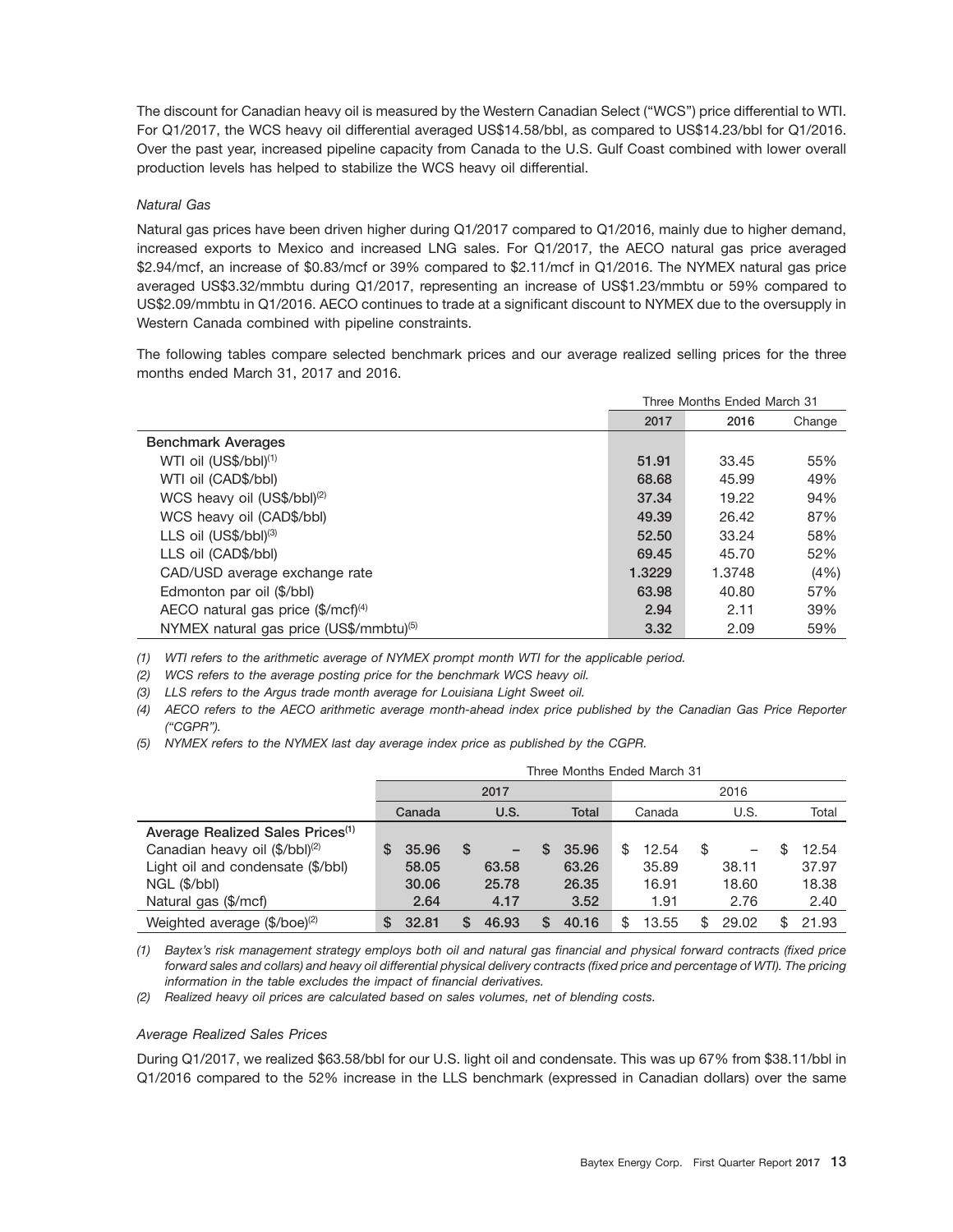period. Reduced supply along with increased pipeline capacity has tightened the pricing differential on our U.S. light oil and condensate price to LLS during Q1/2017 compared to Q1/2016 which has increased our realized price more than the benchmark price.

Our realized Canadian light oil and condensate price averaged \$58.05/bbl for Q1/2017, as compared to \$35.89/bbl for Q1/2016. This represents a \$22.16/bbl increase in Q1/2017, and was consistent with the \$23.18/bbl increase in the benchmark Edmonton par price over the same period.

In Q1/2017, our realized heavy oil price was \$35.96/bbl, a \$23.42/bbl increase from Q1/2016. The increase in our realized heavy oil price during Q1/2017 is generally consistent with the increase in the WCS benchmark price (expressed in Canadian dollars) of \$22.97/bbl over the same period. Our heavy oil is predominately sold at a fixed dollar differential to the benchmark price. Our realized price increased slightly more than the benchmark due to favourable marketing arrangements in place during Q1/2017.

Our Canadian average realized natural gas price was \$2.64/mcf for Q1/2017, up 38% from Q1/2016. The increase in our realized prices during Q1/2017 was consistent with the increase in the AECO benchmark of 39% over the same period.

Our U.S. realized natural gas price was \$4.17/mcf for Q1/2017, up 51% from Q1/2016 which is consistent with the increase in the NYMEX benchmark (expressed in Canadian dollars) of 53% over the same period.

For Q1/2017, our realized NGL price was \$26.35/bbl or 38% of WTI (expressed in Canadian dollars) compared to \$18.38/bbl or 40% of WTI in Q1/2016. The change in our realized price as a percentage of WTI can vary from period to period based on the product mix of our NGL volumes.

|                                   | Three Months Ended March 31 |                          |           |                 |                          |              |  |  |  |  |  |
|-----------------------------------|-----------------------------|--------------------------|-----------|-----------------|--------------------------|--------------|--|--|--|--|--|
|                                   |                             | 2017                     |           |                 |                          |              |  |  |  |  |  |
| (\$ thousands)                    | Canada                      | U.S.                     | Total     | Canada          | U.S.                     | Total        |  |  |  |  |  |
| Oil revenue                       |                             |                          |           |                 |                          |              |  |  |  |  |  |
| Heavy $\text{oil}^{(1)}$          | 89,746 \$<br>S.             | $\overline{\phantom{a}}$ | \$89,746  | \$<br>30.667 \$ | $\overline{\phantom{0}}$ | \$<br>30,667 |  |  |  |  |  |
| Light oil and condensate          | 6,542                       | 116,535                  | 123,077   | 5.114           | 79,505                   | 84,619       |  |  |  |  |  |
| NGL.                              | 2,972                       | 16,724                   | 19,696    | 2,055           | 14,849                   | 16,904       |  |  |  |  |  |
| Total liquids revenue             | 99,260                      | 133,259                  | 232,519   | 37,836          | 94.354                   | 132,190      |  |  |  |  |  |
| Natural gas revenue               | 8,891                       | 19,139                   | 28,030    | 7.312           | 14,096                   | 21,408       |  |  |  |  |  |
| Petroleum and natural gas revenue | \$108.151                   | \$152,398                | \$260,549 | 45.148<br>\$    | \$108,450                | \$153,598    |  |  |  |  |  |

#### **Gross Revenues**

*(1) Heavy oil transported through pipelines requires blending to reduce its viscosity in order to meet pipeline specifications. The cost of blending diluent is recovered in the sale price of the blended product. Heavy oil revenue includes heavy oil blending revenue.*

Total petroleum and natural gas revenues for Q1/2017 of \$260.5 million increased \$107.0 million or 70% from Q1/2016, due to higher commodity prices being offset by lower production volumes in Q1/2017. Our realized price increased 83% in Q1/2017 to \$40.16/boe compared to \$21.93 in Q1/2016. This increased petroleum and natural gas revenues by \$125.8 million, which was offset by a decrease in production volumes that lowered revenues by \$26.5 million. The remainder of the increase is due to higher heavy oil blending revenue associated with the acquisition of the Peace River assets. Petroleum and natural gas revenues of \$152.4 million in the U.S. increased \$43.9 million from Q1/2016, due to a 62% increase in realized price which was partially offset by a 12% decrease in production. In Canada, petroleum and natural gas revenues for Q1/2017 totaled \$108.2 million, a \$63.0 million increase compared to Q1/2016 due to a 142% increase in realized price and higher heavy oil blending revenue partially offset by a 4% decrease in production.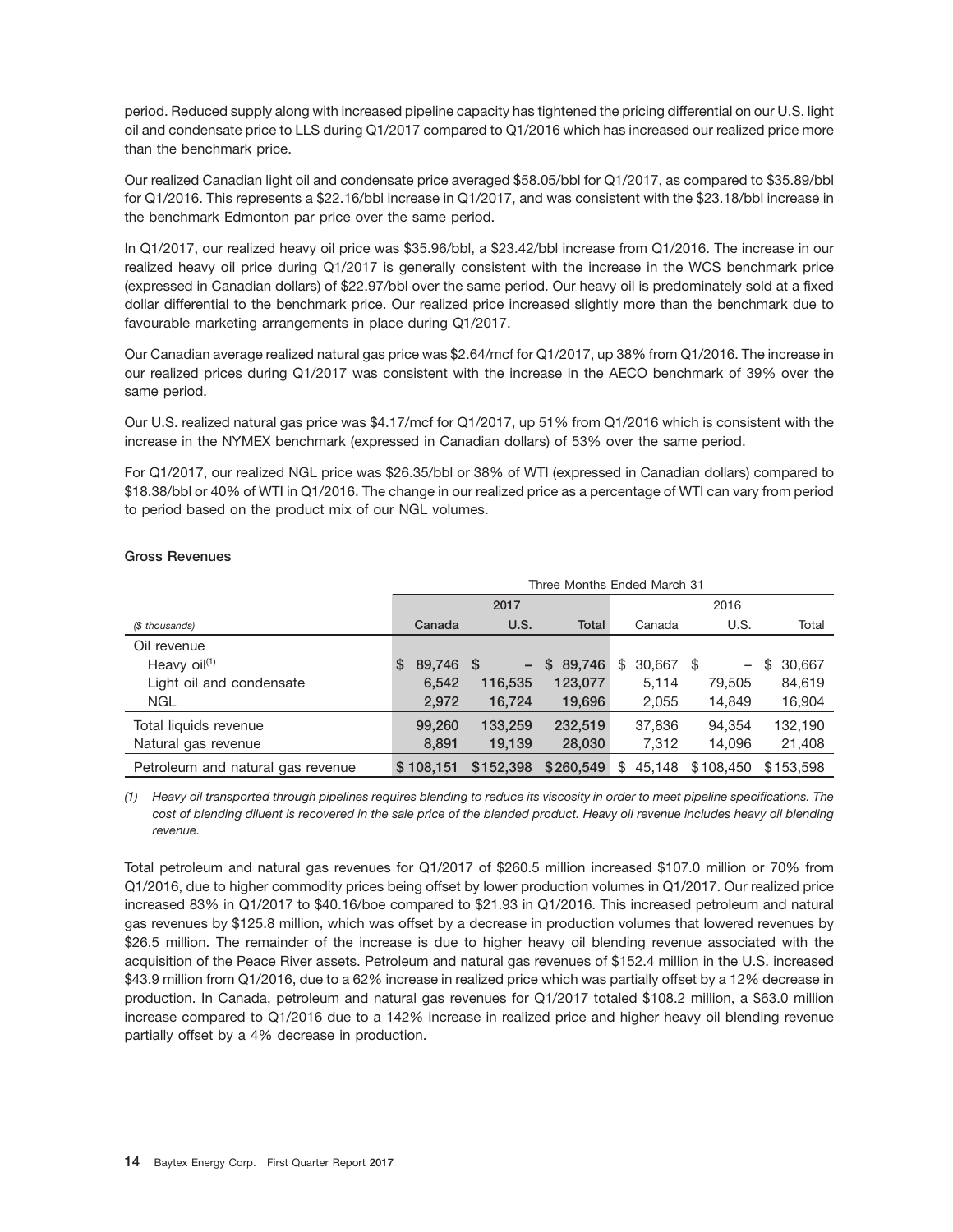#### **Royalties**

Royalties are paid to various government entities and to land and mineral rights owners. Royalties are calculated based on gross revenues, or on operating netbacks less capital investment for specific heavy oil projects, and are generally expressed as a percentage of gross revenue. The actual royalty rates can vary for a number of reasons, including the commodity produced, royalty contract terms, commodity price level, royalty incentives and the area or jurisdiction. The following table summarizes our royalties and royalty rates for the three months ended March 31, 2017 and 2016.

|                                            |   | Three Months Ended March 31 |    |        |  |          |  |         |    |          |    |        |
|--------------------------------------------|---|-----------------------------|----|--------|--|----------|--|---------|----|----------|----|--------|
|                                            |   | 2017                        |    |        |  |          |  |         |    | 2016     |    |        |
| (\$ thousands except for % and<br>per boe) |   | Canada                      |    | U.S.   |  | Total    |  | Canada  |    | U.S.     |    | Total  |
| Royalties                                  |   | 12.633                      | S. | 44.544 |  | \$57.177 |  | 3.835   |    | \$30.747 | \$ | 34.582 |
| Average royalty rate <sup>(1)</sup>        |   | 12.9%                       |    | 29.2%  |  | 22.8%    |  | $9.0\%$ |    | 28.4%    |    | 22.9%  |
| Royalty rate per boe                       | S | 4.23                        |    | 13.72  |  | 9.17     |  | 1.21    | \$ | 8.23     |    | 5.02   |

*(1) Average royalty rate excludes sales of heavy oil blending diluents and financial derivatives gain (loss).*

The Q1/2017 royalty rate was 22.8% of revenue which was in line with our annual guidance of approximately 23% of revenue. Total royalties for Q1/2017 of \$57.2 million increased by \$22.6 million or 65%, from Q1/2016, consistent with the 66% increase in oil and natural gas revenues. Overall, the royalty rate has remained relatively unchanged and was 22.8% in Q1/2017 compared to 22.9% in Q1/2016. Canadian royalties, which vary with price, increased to 12.9% of oil and natural gas revenue for Q1/2017 compared to 9.0% of revenue in Q1/2016, primarily due to higher commodity prices. The royalty percentage on our U.S. assets does not vary with price and, as a result, the Q1/2017 U.S. royalty rate of 29.2% has remained fairly consistent with the Q1/2016 rate of 28.4%.

#### **Operating Expense**

|                                   | Three Months Ended March 31 |                     |              |          |                     |             |  |  |  |  |  |  |
|-----------------------------------|-----------------------------|---------------------|--------------|----------|---------------------|-------------|--|--|--|--|--|--|
|                                   |                             | 2017                |              | 2016     |                     |             |  |  |  |  |  |  |
| (\$ thousands except for per boe) | Canada                      | U.S. <sup>(1)</sup> | Total        | Canada   | U.S. <sup>(1)</sup> | Total       |  |  |  |  |  |  |
| Operating expense                 | \$43.403                    | \$20.727            | 64.130<br>S. | \$34.645 | \$35.035            | S<br>69.680 |  |  |  |  |  |  |
| Operating expense per boe         | 14.52                       | 6.38                | 10.28        | 10.97    | 9.38                | 10.11       |  |  |  |  |  |  |

*(1) Operating expense related to the Eagle Ford assets includes transportation expense.*

Operating expense was \$64.1 million, or \$10.28/boe, in Q1/2017 as compared to \$69.7 million, or \$10.11/boe, in Q1/2016. Operating costs decreased by \$5.6 million or 8% in Q1/2017 compared to Q1/2016 due to lower production volumes. Operating expense per boe was \$10.28 in Q1/2017 which was below the low end of our guidance range of \$11 to \$12 per boe. We were below guidance for Q1/2017 as production came in at the high end of our guidance range and we had anticipated closing the Peace River acquisition, which has higher operating costs, prior to January 20, 2017.

In Canada, operating expense increased to \$43.4 million or \$14.52/boe in Q1/2017. We anticipated costs to increase from Q1/2016 as the acquired Peace River properties have higher operating costs per boe than our other properties. In addition, Q1/2016 operating expense per boe was lower as 7,500 boe/d of high cost, low or negative margin heavy oil production was shut-in for two months in Q1/2016.

U.S. operating expense of \$20.7 million for Q1/2017 decreased by \$14.3 million compared to Q1/2016. On a per boe basis, operating expense decreased to \$6.38/boe in Q1/2017 from \$9.38/boe in Q1/2016. In Q1/2016, the operator of the Eagle Ford property changed certain post-production processing arrangements which increased operating expense in the U.S; this was subsequently reversed in Q2/2016. In addition, Q1/2016 included our operated properties in the U.S., which had higher operating costs and were subsequently sold in Q3/2016.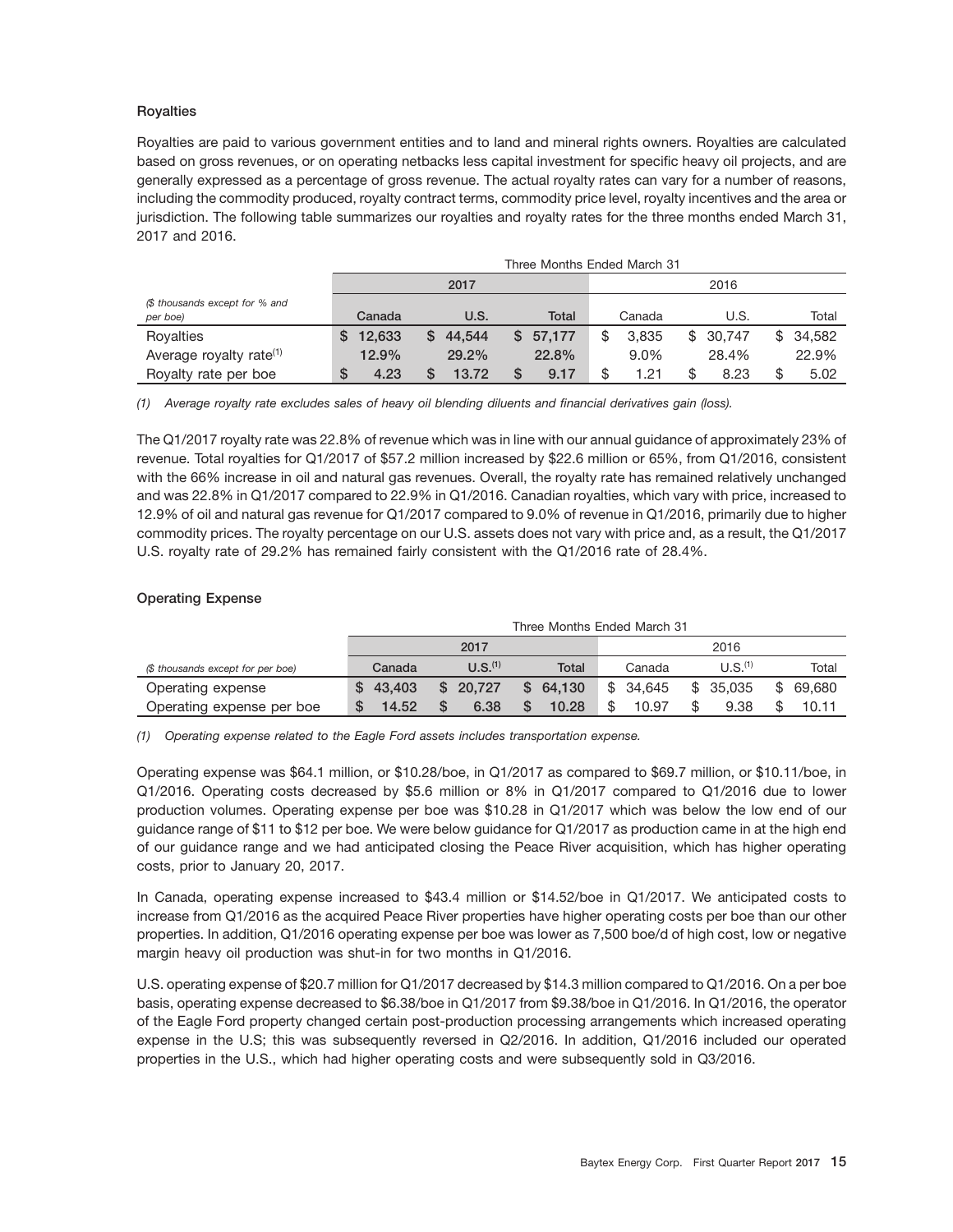#### **Transportation Expense**

Transportation expense includes the costs to move production from the field to the sales point. The largest component of transportation expense relates to the trucking of heavy oil in Canada to pipeline and rail terminals. The following table compares our transportation expense for the three months ended March 31, 2017 and 2016.

|                                   | Three Months Ended March 31 |  |                          |  |       |  |        |  |                          |  |       |
|-----------------------------------|-----------------------------|--|--------------------------|--|-------|--|--------|--|--------------------------|--|-------|
|                                   | 2017<br>2016                |  |                          |  |       |  |        |  |                          |  |       |
| (\$ thousands except for per boe) | Canada                      |  | U.S. <sup>(1)</sup>      |  | Total |  | Canada |  | U.S. <sup>(1)</sup>      |  | Total |
| Transportation expense            | 8.042                       |  | $\overline{\phantom{m}}$ |  | 8.042 |  | 6.775  |  |                          |  | 6.775 |
| Transportation expense per boe    | 2.69                        |  | -                        |  | 1.29  |  | 2.14   |  | $\overline{\phantom{0}}$ |  | 0.98  |

*(1) Transportation expense related to the Eagle Ford assets have been included in operating expenses.*

Transportation expense of \$1.29/boe for Q1/2017 was in-line with our annual guidance of \$1.20 to \$1.30 per boe and totaled \$8.0 million. Transportation expense increased \$1.2 million from Q1/2016 as we had shut-in production in Q1/2016 that had high transportation costs which reduced transportation expense in total and on a per boe basis. This production was brought back online later in 2016 and contributed to the increase in absolute and per boe costs in Q1/2017 compared to Q1/2016.

#### **Blending Expense**

Our heavy oil transported through pipelines requires blending to reduce its viscosity in order to meet pipeline specifications. We purchased blending diluent to reduce the viscosity and record a blending expense. The blending diluent is recovered in the sale of heavy oil. Blending expense for Q1/2017 of \$10.1 million increased \$7.7 million compared to \$2.4 million for Q1/2016. Blending expense increased due to higher volumes of blending diluent being used on the acquired Peace River properties combined with the increase in diluent prices in Q1/2017 compared to Q1/2016. To compare our realized heavy oil sales price against benchmark pricing, we net our heavy oil blending revenue and expense against our heavy oil sales.

#### **Financial Derivatives**

As part of our normal operations, we are exposed to movements in commodity prices, foreign exchange rates and interest rates. In an effort to manage these exposures, we utilize various financial derivative contracts which are intended to partially reduce the volatility in our FFO. Contracts settled in the period result in realized gains or losses based on the market price compared to the contract price. Changes in the fair value of contracts are reported as unrealized gains or losses in the period as the forward markets for commodities and currencies fluctuate and as new contracts are executed. The following table summarizes the results of our financial derivative contracts for the three months ended March 31, 2017 and 2016.

|                                              |    |          | Three Months Ended March 31 |              |
|----------------------------------------------|----|----------|-----------------------------|--------------|
| (\$ thousands)                               |    | 2017     | 2016                        | Change       |
| Realized financial derivatives gain (loss)   |    |          |                             |              |
| Crude oil                                    | \$ | 1,084    | \$<br>41,492                | \$ (40, 408) |
| Natural gas                                  |    | (810)    | 3,134                       | (3,944)      |
| Total                                        | \$ | 274      | \$<br>44,626                | \$ (44,352)  |
| Unrealized financial derivatives gain (loss) |    |          |                             |              |
| Crude oil                                    | S. | 25,890   | \$ (34.987)                 | \$<br>60,877 |
| Natural gas                                  |    | 9,724    | 4,864                       | 4,860        |
| Total                                        |    | \$35,614 | \$ (30, 123)                | \$<br>65,737 |
| Total financial derivatives gain (loss)      |    |          |                             |              |
| Crude oil                                    | \$ | 26,974   | \$<br>6.505                 | \$<br>20,469 |
| Natural gas                                  |    | 8,914    | 7,998                       | 916          |
| Total                                        | \$ | 35,888   | \$<br>14,503                | \$<br>21,385 |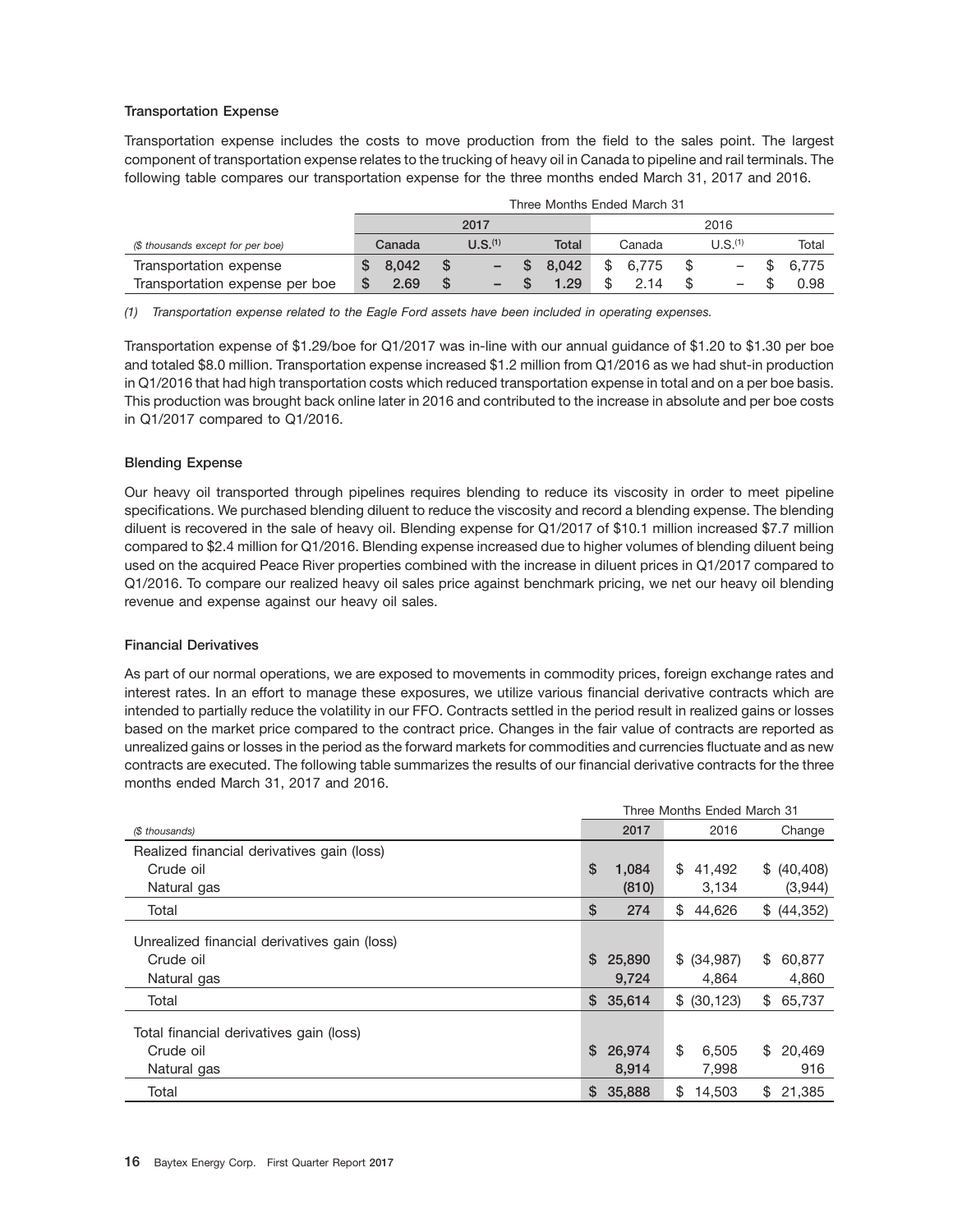The unrealized financial derivatives gain of \$35.6 million for Q1/2017 is mainly due to the decrease in commodity price futures at March 31, 2017 as compared to December 31, 2016. At March 31, 2017, the fair value of our financial derivative contracts represent a net asset of \$6.5 million compared to a net liability of \$29.1 million at December 31, 2016.

For the remainder of 2017, we have entered into hedges on approximately 48% of our net WTI exposure with 9% fixed at US\$54.46/bbl and 39% hedged utilizing a 3-way option structure that provides us with downside price protection at approximately US\$47/bbl and upside participation to approximately US\$59/bbl. We have also entered into hedges on approximately 38% of our net WCS differential exposure and 60% of our net natural gas exposure.

Baytex had the following commodity financial derivative contracts as at May 4, 2017.

|                             | Period               | Volume         | Price/Unit <sup>(1)</sup>     | Index        |
|-----------------------------|----------------------|----------------|-------------------------------|--------------|
| Oil                         |                      |                |                               |              |
| Basis swap                  | Apr 2017 to Jun 2017 | 3,000 bbl/d    | WTI less US\$13.77            | <b>WCS</b>   |
| 3-way option <sup>(2)</sup> | Apr 2017 to Dec 2017 | 14.500 bbl/d   | US\$58.60/US\$47.17/US\$37.24 | <b>WTI</b>   |
| Basis swap                  | Apr 2017 to Dec 2017 | 1.500 bbl/d    | WTI less US\$13.42            | <b>WCS</b>   |
| Fixed - Sell                | Apr 2017 to Dec 2017 | 3.500 bbl/d    | US\$54.46                     | WTI          |
| Basis swap                  | Jul 2017 to Sep 2017 | 4.000 bbl/d    | WTI less US\$13.98            | <b>WCS</b>   |
| 3-way option $(2)$          | Jan 2018 to Dec 2018 | 2.000 bbl/d    | US\$60.00/US\$54.40/US\$40.00 | WTI          |
| Basis swap $(3)$            | Jul 2017 to Sep 2017 | 2,000 bbl/d    | WTI less US\$12.63            | <b>WCS</b>   |
| <b>Natural Gas</b>          |                      |                |                               |              |
| Fixed - Sell                | Apr 2017 to Dec 2017 | 22.500 mmBtu/d | <b>US\$2.98</b>               | <b>NYMEX</b> |
| Fixed – Sell                | Jan 2018 to Dec 2018 | 7.500 mmBtu/d  | US\$3.00                      | <b>NYMEX</b> |
| Fixed - Sell                | Apr 2017 to Dec 2017 | 22,500 GJ/d    | \$2.85                        | <b>AECO</b>  |
| Fixed – Sell                | Jan 2018 to Dec 2018 | 5,000 GJ/d     | \$2.67                        | <b>AECO</b>  |

*(1) Based on the weighted average price/unit for the remainder of the contract.*

*(2) 3-way option consists of a sold call, a bought put and a sold put. To illustrate, in a US\$60/US\$50/US\$40 contract, Baytex receives WTI + US\$10/bbl when WTI is at or below US\$40/bbl; Baytex receives US\$50/bbl when WTI is between US\$40/bbl and US\$50/bbl; Baytex receives the market price when WTI is between US\$50/bbl and US\$60/bbl; and Baytex receives US\$60/bbl when WTI is above US\$60/bbl.*

*(3) Contracts entered subsequent to March 31, 2017.*

A full description of our financial derivatives can be found in note 17 to the consolidated financial statements.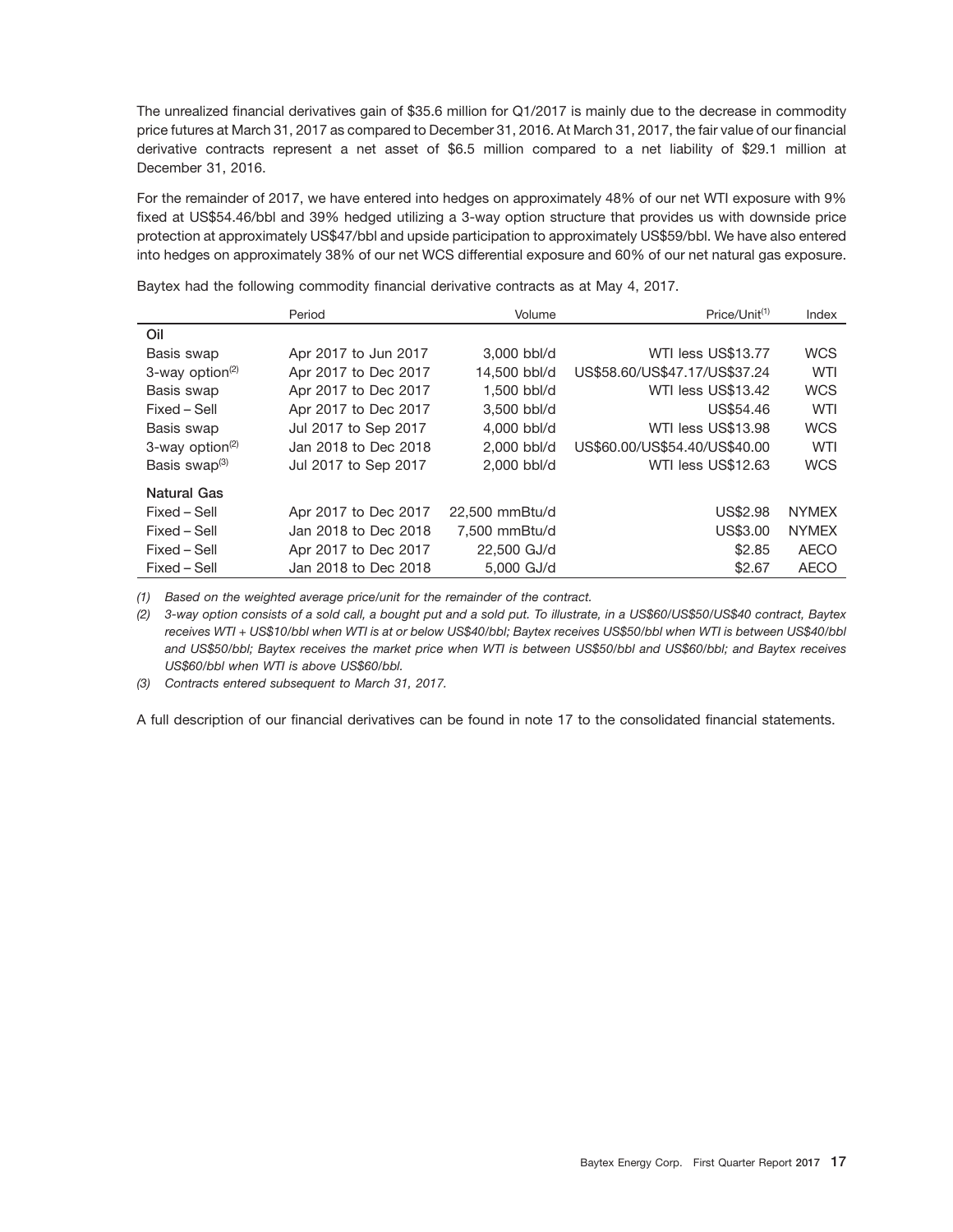#### **Operating Netback**

The following table summarizes our operating netback on a per boe basis for our Canadian and U.S. operations for the periods indicated:

|                                     |             |          |                          |     | Three Months Ended March 31 |              |    |        |    |        |
|-------------------------------------|-------------|----------|--------------------------|-----|-----------------------------|--------------|----|--------|----|--------|
|                                     |             |          | 2017                     |     |                             |              |    | 2016   |    |        |
| (\$ per boe except for volume)      | Canada      |          | U.S.                     |     | <b>Total</b>                | Canada       |    | U.S.   |    | Total  |
| Sales volume (boe/d)                | 33,217      |          | 36,081                   |     | 69,298                      | 34.709       |    | 41.067 |    | 75,776 |
| Operating netback:                  |             |          |                          |     |                             |              |    |        |    |        |
| Realized sales price                | \$<br>32.81 | \$.      | 46.93                    | -S  | 40.16                       | \$<br>13.55  | S  | 29.02  | S  | 21.93  |
| Less:                               |             |          |                          |     |                             |              |    |        |    |        |
| Royalty                             | 4.23        |          | 13.72                    |     | 9.17                        | 1.21         |    | 8.23   |    | 5.02   |
| Operating expense                   | 14.52       |          | 6.38                     |     | 10.28                       | 10.97        |    | 9.38   |    | 10.11  |
| Transportation expense              | 2.69        |          | $\overline{\phantom{0}}$ |     | 1.29                        | 2.14         |    |        |    | 0.98   |
| Operating netback                   | \$<br>11.37 | S        | 26.83                    | -S  | 19.42                       | \$<br>(0.77) | \$ | 11.41  | \$ | 5.82   |
| Realized financial derivatives gain |             |          |                          |     | 0.04                        |              |    |        |    | 6.47   |
| Operating netback after financial   |             |          |                          |     |                             |              |    |        |    |        |
| derivatives gain                    | \$<br>11.37 | <b>S</b> | 26.83                    | - S | 19.46                       | \$<br>(0.77) | \$ | 11.41  | \$ | 12.29  |

#### **Exploration and Evaluation Expense**

Exploration and evaluation expense are recorded on the expiry of leases and assessment of our exploration programs and assets and will vary from period to period. Exploration and evaluation expense of \$1.3 million for Q1/2017 is consistent with \$1.5 million recorded for Q1/2016.

#### **Depletion and Depreciation**

|                                           | Three Months Ended March 31    |  |       |     |       |  |          |  |                               |  |       |  |
|-------------------------------------------|--------------------------------|--|-------|-----|-------|--|----------|--|-------------------------------|--|-------|--|
|                                           | 2017                           |  |       |     |       |  | 2016     |  |                               |  |       |  |
| (\$ thousands except for per boe)         | Canada                         |  | U.S.  |     | Total |  | Canada   |  | U.S.                          |  | Total |  |
| Depletion and depreciation <sup>(1)</sup> | $$49,831$ $$71,353$ $$122,331$ |  |       |     |       |  |          |  | \$ 54,785 \$ 86,139 \$141,671 |  |       |  |
| Depletion and depreciation per boe        | 16.67 S                        |  | 21.97 | 8 S | 19.61 |  | 17.35 \$ |  | 23.05 \$                      |  | 20.55 |  |

*(1) Total includes corporate depreciation.*

Depletion and depreciation expense of \$122.3 million for Q1/2017 decreased by \$19.3 million or 14% from Q1/2016 mainly due to lower production volumes in both Canada and the U.S. On a per boe basis, depletion and depreciation expense for Q1/2017 also decreased to \$19.61/boe, compared to \$20.55/boe for Q1/2016. The depletion rate for Canada has decreased in Q1/2017 compared to Q1/2016 as we recorded \$256.6 million of impairments on Canadian oil and gas properties in 2016 which reduced the depletable asset base along with the depletion rate per boe for 2017. In the U.S., the depletion rate has also decreased mainly due to the strengthening of the Canadian dollar against the U.S. dollar from Q1/2016 to Q1/2017 which reduced the Canadian dollar equivalent depletion rate in Q1/2017.

#### **General and Administrative Expense**

|                                            | Three Months Ended March 31 |           |        |  |  |  |  |  |  |
|--------------------------------------------|-----------------------------|-----------|--------|--|--|--|--|--|--|
| (\$ thousands except for % and per boe)    | 2017                        | 2016      | Change |  |  |  |  |  |  |
| General and administrative expense         | \$12.583                    | \$14.169  | (11%)  |  |  |  |  |  |  |
| General and administrative expense per boe | 2.02                        | S<br>2.05 | (1%)   |  |  |  |  |  |  |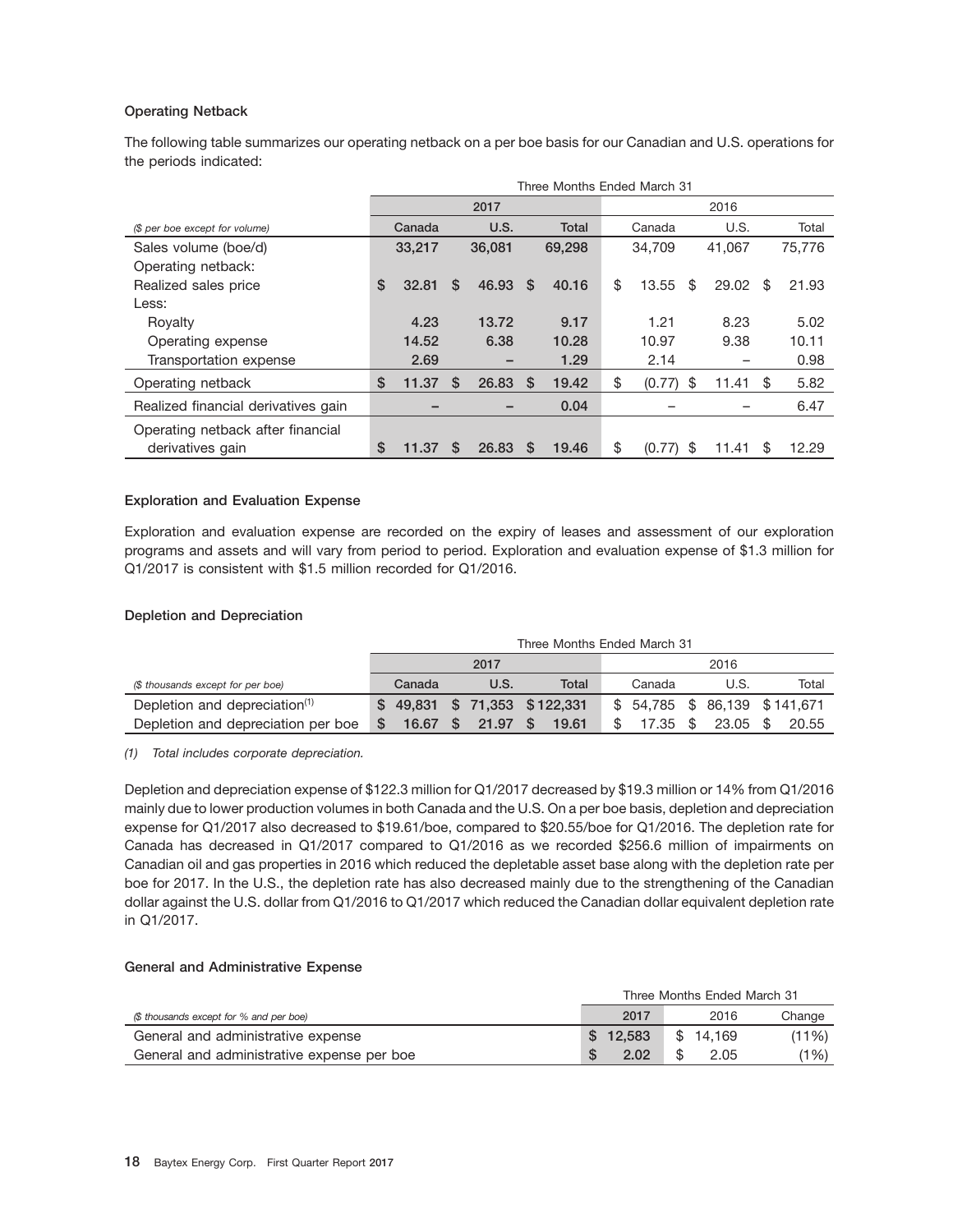General and administrative (''G&A'') expense for Q1/2017 of \$12.6 million or \$2.02/boe, was in line with our guidance of approximately \$2.00/boe and was \$1.6 million or 11% lower than \$14.2 million recorded in Q1/2016. The decrease is attributable to cost saving efforts and higher capital recoveries due to increased capital activity in Canada. On a per boe basis, G&A expense of \$2.02/boe for Q1/2017 was consistent with \$2.05/boe for Q1/2016 as production volumes decreased at a similar rate as G&A expense.

#### **Share-Based Compensation Expense**

Compensation expense associated with the Share Award Incentive Plan is recognized in net income (loss) over the vesting period of the share awards with a corresponding increase in contributed surplus. The issuance of common shares upon the conversion of share awards is recorded as an increase in shareholders' capital with a corresponding reduction in contributed surplus.

Compensation expense related to the Share Award Incentive Plan was \$4.5 million for Q1/2017 and was consistent with \$4.4 million recorded in Q1/2016.

#### **Financing and Interest Expense**

Financing and interest expense includes interest on our bank loan and long-term notes, non-cash financing costs and the accretion on our asset retirement obligations.

Financing and interest expense decreased to \$28.5 million for Q1/2017, compared to \$29.1 million in Q1/2016. This decrease relates to lower interest on both our bank loan and U.S. dollar denominated long-term notes. Interest on the bank loan was lower in Q1/2017 as the average bank loan balance was lower during Q1/2017 as compared to Q1/2016. This was largely attributed to the \$115 million equity issue completed in December 2016. The Canadian dollar was stronger against the U.S. dollar during Q1/2017 averaging 1.3229 CAD/USD, compared to Q1/2016 when the exchange rate averaged 1.3748 CAD/USD, resulting in a decrease in interest on our long-term notes during Q1/2017.

### **Foreign Exchange**

Unrealized foreign exchange gains and losses represent the change in value of the long-term notes and bank loan denominated in U.S. dollars. The long-term notes and bank loan are translated to Canadian dollars on the balance sheet date. When the Canadian dollar strengthens against the U.S. dollar at the end of the current period compared to the previous period an unrealized gain is recorded and conversely when the Canadian dollar weakens at the end of the current period compared to the previous period an unrealized loss is recorded. Realized foreign exchange gains and losses are due to day-to-day U.S. dollar denominated transactions occurring in the Canadian operations.

|                                                | Three Months Ended March 31 |             |        |  |  |  |  |
|------------------------------------------------|-----------------------------|-------------|--------|--|--|--|--|
| (\$ thousands except for % and exchange rates) | 2017                        | 2016        | Change |  |  |  |  |
| Unrealized foreign exchange gain               | \$ (11,338)                 | \$ (86,801) | (87%)  |  |  |  |  |
| Realized foreign exchange loss (gain)          | 750                         | (542)       | (238%) |  |  |  |  |
| Foreign exchange gain                          | \$ (10,588)                 | \$ (87,343) | (88%)  |  |  |  |  |
| CAD/USD exchange rates:                        |                             |             |        |  |  |  |  |
| At beginning of period                         | 1.3427                      | 1.3840      |        |  |  |  |  |
| At end of period                               | 1.3322                      | 1.2971      |        |  |  |  |  |

We recorded an unrealized foreign exchange gain of \$11.3 million for Q1/2017 as the Canadian dollar strengthened against the U.S. dollar with a CAD/USD exchange rate of 1.3322 at March 31, 2017 compared to the exchange rate of 1.3427 at December 31, 2016.

We realized foreign exchange gains from day-to-day U.S. dollar denominated transactions on our Canadian operations of \$0.8 million during Q1/2017 compared to gains of \$0.5 million for Q1/2016.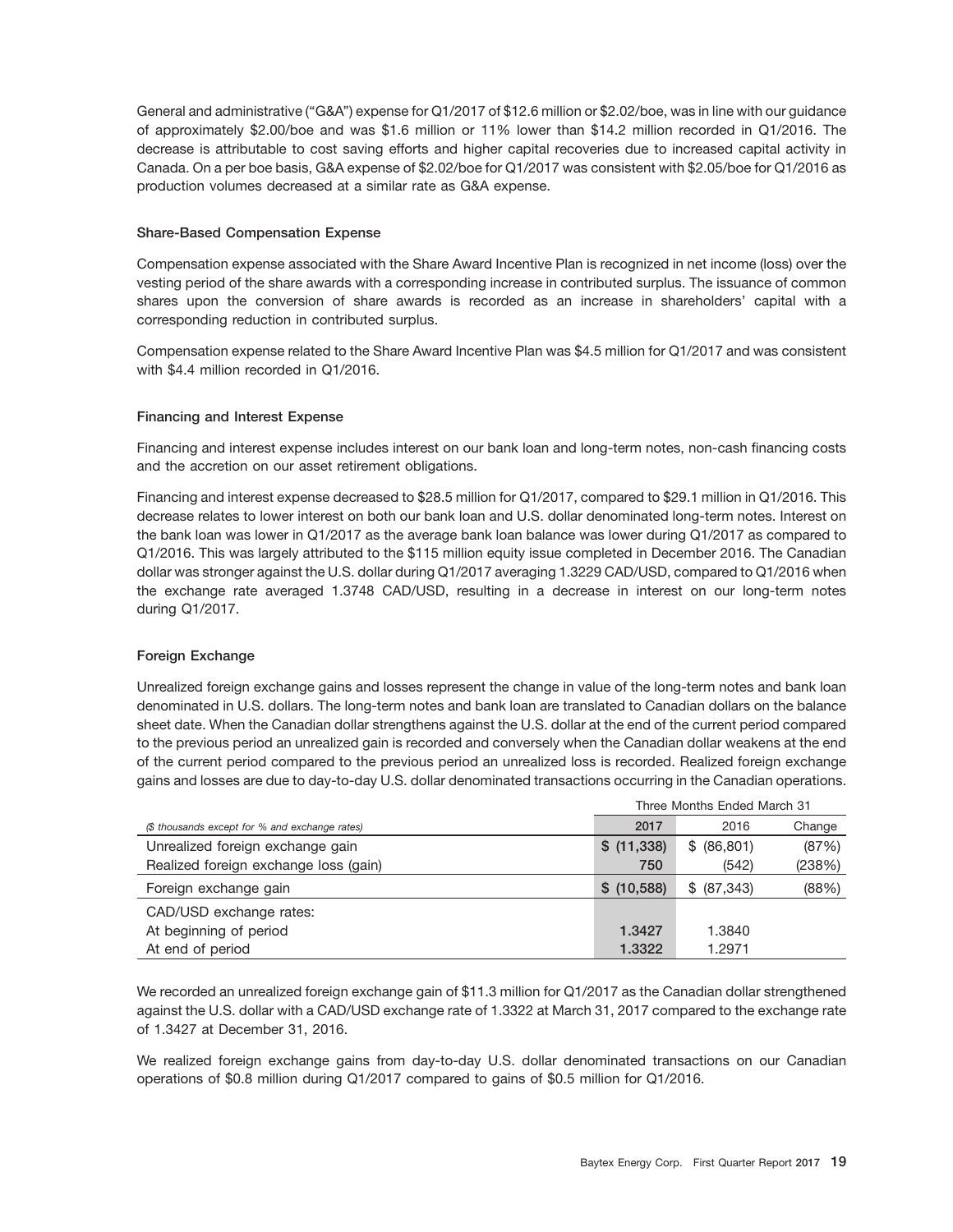#### **Income Taxes**

|                              |                                      | Three Months Ended March 31 |        |  |  |  |  |
|------------------------------|--------------------------------------|-----------------------------|--------|--|--|--|--|
| (\$ thousands)               | 2017                                 | 2016                        | Change |  |  |  |  |
| Current income tax recovery  |                                      | $(736)$ \$ $(1,442)$ \$     | 706    |  |  |  |  |
| Deferred income tax recovery | (12.445)                             | (48.122)                    | 35,677 |  |  |  |  |
| Total income tax recovery    | $$$ (13,181) $$$ (49,564) $$$ 36,383 |                             |        |  |  |  |  |

Current income tax recovery was \$0.7 million for Q1/2017 as compared to \$1.4 million for Q1/2016. The recoveries relate to the "carry-back" of losses to prior periods of current income tax expense.

The Q1/2017 deferred income tax recovery of \$12.4 million decreased \$35.7 million from a recovery of \$48.1 million in Q1/2016. The decreased recovery is due to an increase in the value of our financial derivative contracts at Q1/2017 compared to Q1/2016 and an increase in the amount of tax pool claims required to shelter the higher taxable income earned during Q1/2017 compared to Q1/2016.

As previously disclosed in note 15 to the December 31, 2016 consolidated financial statements, we received several reassessments from the Canada Revenue Agency (''CRA'') in June 2016. Those reassessments denied \$591 million of non-capital loss deductions that we had previously claimed. In September 2016 we filed notices of objection with the CRA appealing each reassessment received and we are now waiting for an appeals officer to be assigned to our file. We remain confident that our original tax filings are correct and we intend to defend those tax filings through the appeals process available to us.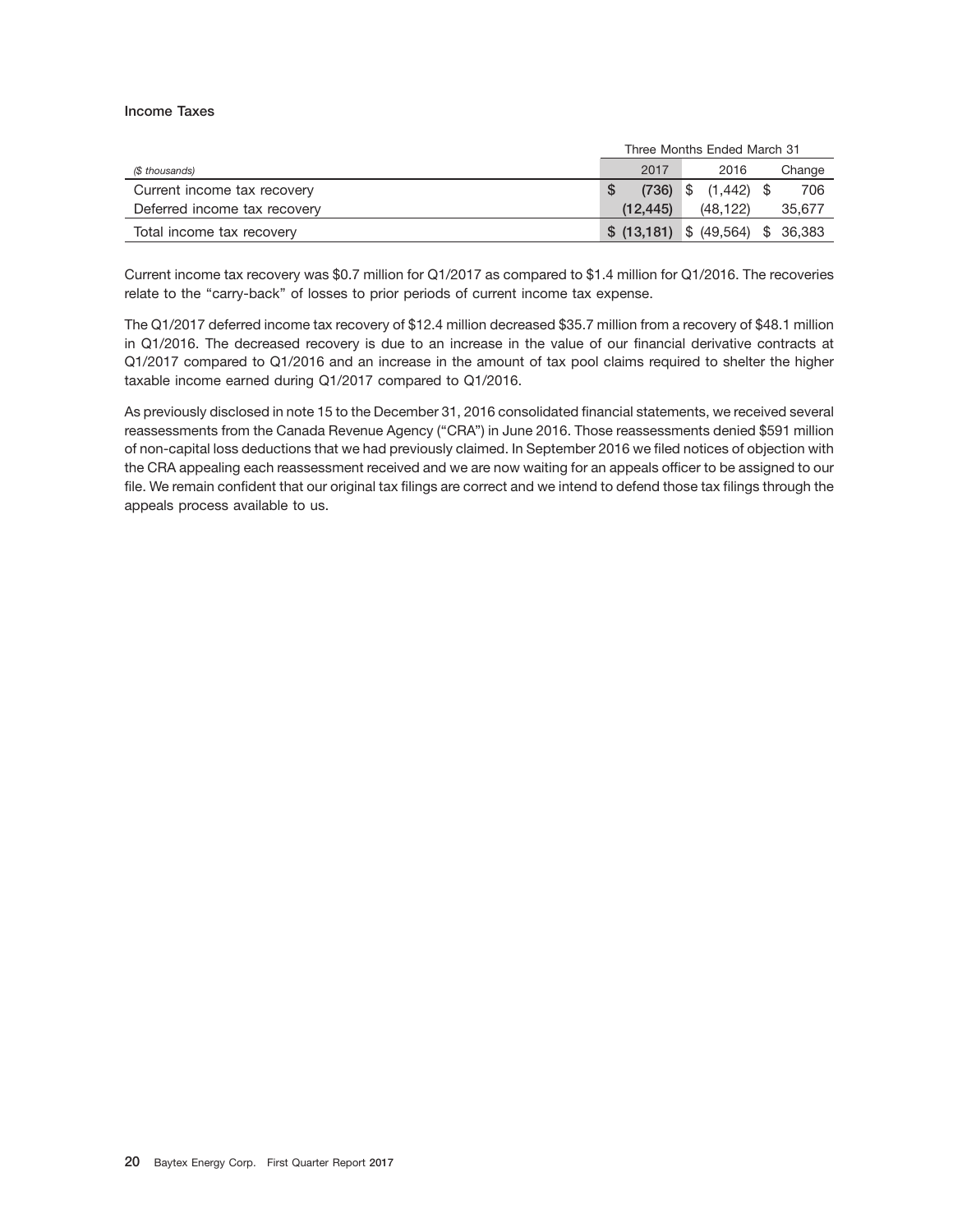#### **Net Income and Funds from Operations**

Net income for Q1/2017 totaled \$11.1 million (\$0.05 per basic and diluted share) compared to net income of \$0.6 million (\$0.00 per basic and diluted share) for Q1/2016. Funds from operations for Q1/2017 totaled \$81.4 million (\$0.35 per basic and \$0.34 per diluted share) as compared to \$45.6 million (\$0.22 per basic and diluted share) for Q1/2016. The components relating to the change in net income and funds from operations from Q1/2016 to Q1/2017 are detailed in the following table:

|                                 | <b>Three Months Ended</b><br>March 31 |    |                          |  |  |  |  |
|---------------------------------|---------------------------------------|----|--------------------------|--|--|--|--|
| (\$ thousands)                  | Net income                            |    | Funds from<br>operations |  |  |  |  |
| 2016                            | \$<br>607                             | \$ | 45,645                   |  |  |  |  |
| Increase (decrease) in revenues |                                       |    |                          |  |  |  |  |
| Revenue, net of royalties       | 84,356                                |    | 84,356                   |  |  |  |  |
| (Increase) decrease in expenses |                                       |    |                          |  |  |  |  |
| Operating                       | 5,550                                 |    | 5,550                    |  |  |  |  |
| Transportation                  | (1, 267)                              |    | (1,267)                  |  |  |  |  |
| <b>Blending</b>                 | (7,698)                               |    | (7,698)                  |  |  |  |  |
| General and administrative      | 1,586                                 |    | 1,586                    |  |  |  |  |
| Exploration and evaluation      | 141                                   |    |                          |  |  |  |  |
| Depletion and depreciation      | 19,340                                |    |                          |  |  |  |  |
| Impairment                      |                                       |    |                          |  |  |  |  |
| Share-based compensation        | (109)                                 |    |                          |  |  |  |  |
| Financing and interest          | 547                                   |    | 1,619                    |  |  |  |  |
| Financial derivatives           | 21,385                                |    | (44, 352)                |  |  |  |  |
| Foreign exchange                | (76, 755)                             |    | (1, 292)                 |  |  |  |  |
| Other $(1)(2)$                  | (204)                                 |    | (2,072)                  |  |  |  |  |
| Current income tax              | (706)                                 |    | (706)                    |  |  |  |  |
| Deferred income tax             | (35, 677)                             |    |                          |  |  |  |  |
| 2017                            | \$<br>11,096                          | \$ | 81,369                   |  |  |  |  |

*(1) For net income, ''other'' includes gain (loss) on disposition and other income/expense.*

*(2) For funds from operations, ''other'' includes the cash component of other income/expense and payments on onerous contracts.*

#### **Other Comprehensive Income (Loss)**

Other comprehensive income (loss) is comprised of the foreign currency translation adjustment on U.S. net assets not recognized in profit or loss. The \$18.2 million foreign currency translation loss for Q1/2017 relates to the change in value of our U.S. net assets expressed in Canadian dollars and is due to the strengthening of the Canadian dollar against the U.S. dollar at March 31, 2017 (1.3322 CAD/USD) as compared to December 31, 2016 (1.3427 CAD/USD).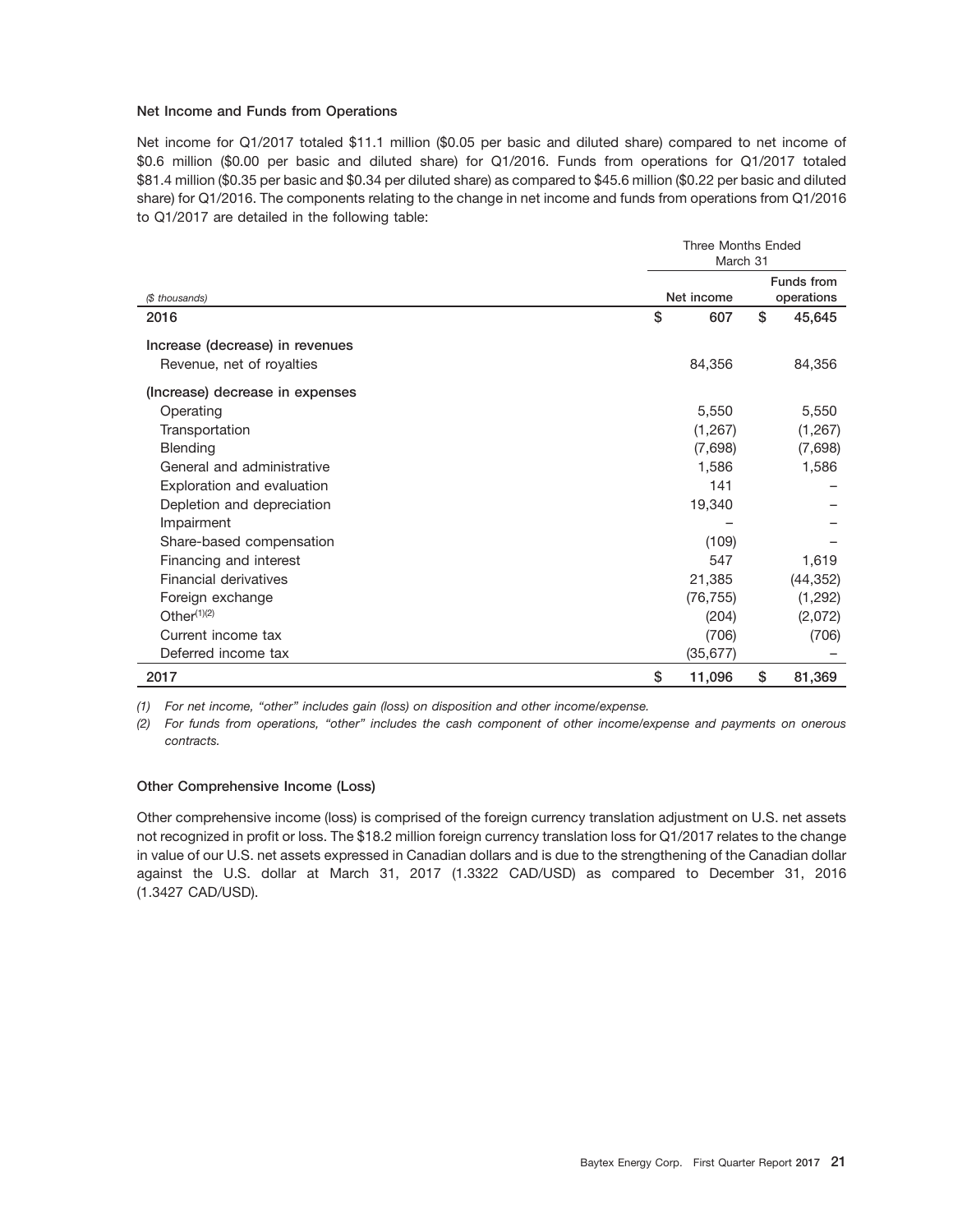#### **Capital Expenditures**

Capital expenditures for the three months ended March 31, 2017 and 2016 are summarized as follows:

|                                              |    | Three Months Ended March 31 |               |        |   |              |      |        |    |                          |    |        |
|----------------------------------------------|----|-----------------------------|---------------|--------|---|--------------|------|--------|----|--------------------------|----|--------|
|                                              |    |                             |               | 2017   |   |              | 2016 |        |    |                          |    |        |
| (\$ thousands except for # of wells drilled) |    | Canada                      |               | U.S.   |   | <b>Total</b> |      | Canada |    | U.S.                     |    | Total  |
| Land                                         | \$ | 1.277                       | <sup>\$</sup> | -      | S | 1.277        | \$   | 862    | \$ | $\overline{\phantom{0}}$ | \$ | 862    |
| Seismic                                      |    | 340                         |               | -      |   | 340          |      | 55     |    |                          |    | 55     |
| Drilling, completion and equipping           |    | 35,278                      |               | 55,357 |   | 90,635       |      | 3,432  |    | 69.684                   |    | 73,116 |
| <b>Facilities</b>                            |    | 1,589                       |               | 2,718  |   | 4,307        |      | 506    |    | 7,146                    |    | 7,652  |
| Total exploration and development            | \$ | 38,484                      | \$            | 58,075 | S | 96,559       | ß.   | 4,855  | \$ | 76.830                   | \$ | 81,685 |
| Total acquisitions, net of proceeds          |    |                             |               |        |   |              |      |        |    |                          |    |        |
| from divestitures                            |    | 66,004                      |               |        |   | 66,004       |      | (9)    |    |                          |    | (9)    |
| Total oil and natural gas                    |    |                             |               |        |   |              |      |        |    |                          |    |        |
| expenditures                                 | S. | 104.488                     | S             | 58,075 | S | 162.563      | ß.   | 4,846  | S  | 76.830                   | S  | 81,676 |
| Wells drilled (net)                          |    | 27.1                        |               | 8.4    |   | 35.5         |      | 1.0    |    | 12.5                     |    | 13.5   |

Q1/2017 capital expenditures totaled \$96.6 million as compared to \$81.7 million in Q1/2016. We initiated an active drilling program in Canada after deferring all operated heavy oil drilling in 2016. For Q1/2017, we drilled 31 (27.1 net) wells and spent \$38.5 million compared to Q1/2016 when we drilled one (1.0 net) wells and spent \$4.9 million. In Peace River, we have seen the cost of wells drilled come down approximately 11% compared to wells drilled in Q3/2015. In Lloydminster, we are also seeing cost savings with average well costs down 21% in Q1/2017 to \$0.8 million compared to wells drilled in Q3/2015. In addition, in Lloydminster we are achieving greater efficiencies by applying our multi-lateral drilling and production techniques adopted from our Peace River area, with initial results indicating a 25% improvement in individual well capital efficiencies compared to single lateral horizontal wells.

In the U.S., capital spending decreased to \$58.1 million in Q1/2017 from \$76.8 million in Q1/2016. We drilled 36 (8.4 net) wells in the Eagle Ford in Q1/2017 compared to 44 (12.5 net) wells in Q1/2016. Total costs in the Eagle Ford have continued to decrease with wells now being drilled, completed and equipped for approximately US\$4.5 million per well, down 20% from approximately US\$5.6 million per well in Q1/2016.

#### **LIQUIDITY, CAPITAL RESOURCES AND RISK MANAGEMENT**

We regularly review our capital structure and liquidity sources to ensure that our capital resources will be sufficient to meet our on-going short, medium and long-term commitments. Specifically, we believe that our internally generated funds from operations and our existing undrawn credit facilities will provide sufficient liquidity to sustain our operations and planned capital expenditures.

We regularly review our exposure to counterparties to ensure they have the financial capacity to honor outstanding obligations to us in the normal course of business and, in certain circumstances, we will seek enhanced credit protection from these counterparties.

The current commodity price environment has reduced our internally generated funds from operations. As a result, we target annual capital expenditures to approximate FFO in order to minimize additional bank borrowings. In 2016, we worked with our lending syndicate to secure our bank credit facilities and restructured the financial covenants applicable to such facilities, which reduced the cost of borrowings and increased our financial flexibility.

If commodity prices decline from current levels, we may need to make changes to our capital program. A sustained low price environment could lead to a default of certain financial covenants, which could impact our ability to borrow under existing credit facilities or obtain new financing. It could also restrict our ability to pay future dividends or sell assets and may result in our debt becoming immediately due and payable. Should our internally generated funds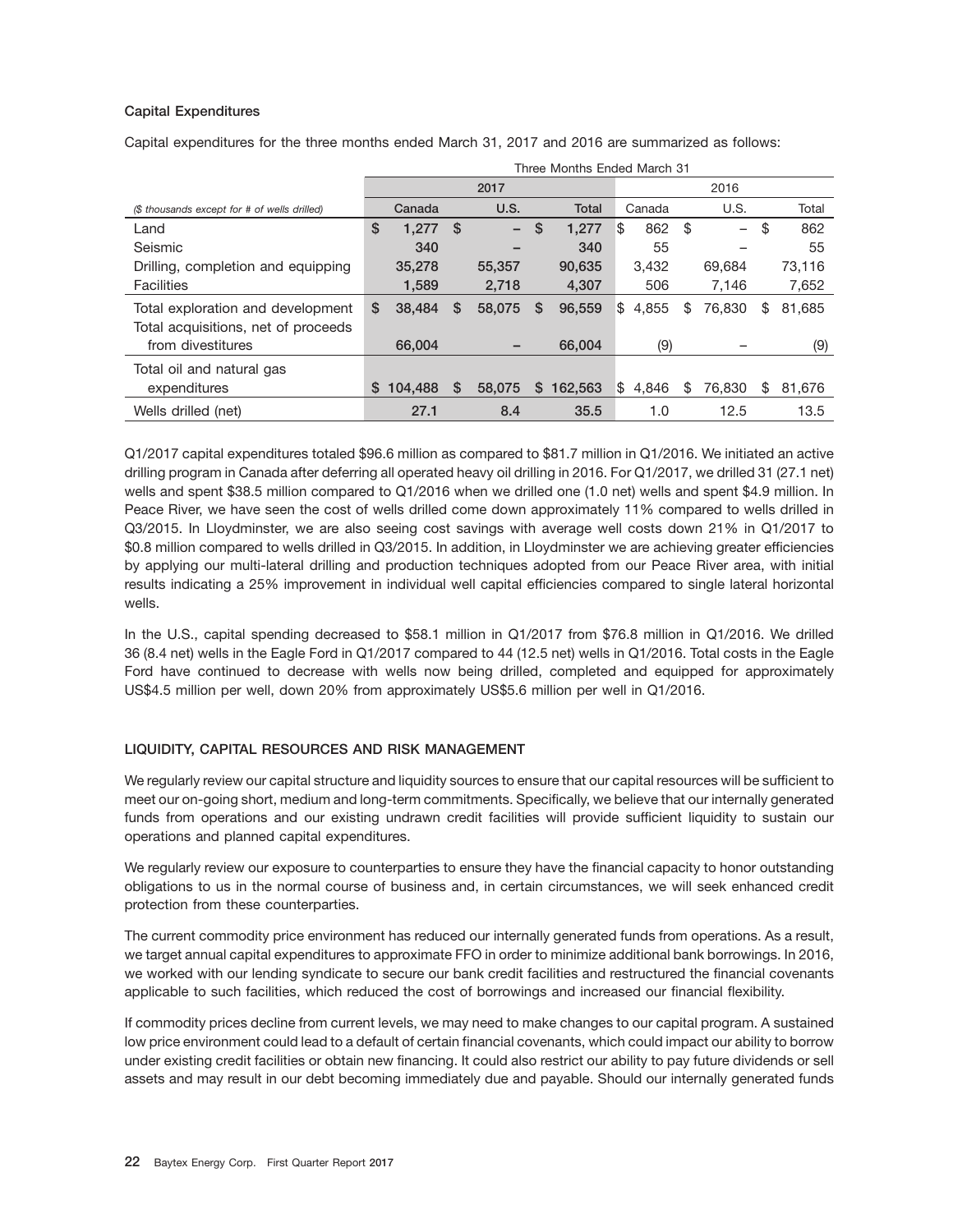from operations be insufficient to fund the capital expenditures required to maintain operations, we may draw additional funds from our current credit facilities or we may consider seeking additional capital in the form of debt or equity. There is also no certainty that any of the additional sources of capital would be available when required.

At March 31, 2017, net debt was \$1,850.9 million, as compared to \$1,773.5 million at December 31, 2016, representing an increase of \$77.4 million. The increase largely reflects the timing of the Peace River acquisition for \$66 million, which was funded by a \$115 million equity issuance that closed in December 2016. This was partially offset by the strengthening Canadian dollar against the U.S. dollar at March 31, 2017 compared to December 31, 2016 which reduced the carrying value of our U.S. dollar denominated long-term notes and bank loans.

#### **Bank Loan**

Our revolving extendible secured credit facilities are comprised of a US\$25 million operating loan and a US\$350 million syndicated loan and a US\$200 million syndicated loan for our wholly-owned subsidiary, Baytex Energy USA, Inc. (collectively, the "Revolving Facilities").

The Revolving Facilities are not borrowing base facilities and do not require annual or semi-annual reviews. The facilities contain standard commercial covenants as detailed below and do not require any mandatory principal payments prior to maturity on June 4, 2019. We may request an extension under the Revolving Facilities which could extend the revolving period for up to four years (subject to a maximum four-year term at any time). The agreement relating to the Revolving Facilities is accessible on the SEDAR website at www.sedar.com (filed under the category "Material contracts - Credit agreements" on April 13, 2016).

The weighted average interest rate on the credit facilities for Q1/2017 was 3.9%, as compared to 3.5% for Q1/2016.

The following table summarizes the financial covenants contained in our Revolving Facilities and our compliance therewith as at March 31, 2017.

|                                            |                | Ratio for the Quarter(s) ending: |                                                                                    |           |           |  |  |  |  |  |  |
|--------------------------------------------|----------------|----------------------------------|------------------------------------------------------------------------------------|-----------|-----------|--|--|--|--|--|--|
| <b>Covenant Description</b>                | March 31, 2017 | Position as at March 31, 2017 to | June 30, 2018 to<br>March 31, 2018 September 30, 2018 December 31, 2018 Thereafter |           |           |  |  |  |  |  |  |
|                                            |                |                                  |                                                                                    |           |           |  |  |  |  |  |  |
| Senior Secured Debt <sup>(1)</sup> to Bank |                |                                  |                                                                                    |           |           |  |  |  |  |  |  |
| EBITDA <sup>(2)</sup> (Maximum Ratio)      | 0.7:1.00       | 5.00:1.00                        | 4.50:1.00                                                                          | 4.00:1.00 | 3.50:1.00 |  |  |  |  |  |  |
| Interest Coverage <sup>(3)</sup>           |                |                                  |                                                                                    |           |           |  |  |  |  |  |  |
| (Minimum Ratio)                            | 4.0:1.00       | 1.25:1.00                        | 1.50:1.00                                                                          | 1.75:1.00 | 2.00:1.00 |  |  |  |  |  |  |

*(1) ''Senior Secured Debt'' is defined as the principal amount of the bank loan and other secured obligations identified in the credit agreement. As at March 31, 2017, our Senior Secured Debt totaled \$273 million.*

If we exceed or breach any of the covenants under the Revolving Facilities or our long-term notes, we may be required to repay, refinance or renegotiate the loan terms and may be restricted from taking on further debt or paying dividends to our shareholders.

#### **Long-Term Notes**

We have five series of long-term notes outstanding that total \$1.57 billion as at March 31, 2017. The long-term notes do not contain any significant financial maintenance covenants. The long-term notes contain a debt incurrence covenant that restricts our ability to raise additional debt beyond existing credit facilities and long-term notes unless

*<sup>(2)</sup> Bank EBITDA is calculated based on terms and definitions set out in the credit agreement which adjusts net income (loss) for financing and interest expenses, income tax, certain specific unrealized and non-cash transactions (including depletion, depreciation, exploration and evaluation expenses, unrealized gains and losses on financial derivatives and foreign exchange and share-based compensation) and is calculated based on a trailing twelve month basis. Bank EBITDA for the twelve months ended March 31, 2017 was \$409 million.*

*<sup>(3)</sup> Interest coverage is computed as the ratio of Bank EBITDA to financing and interest expenses, excluding non-cash interest and accretion on asset retirement obligations, and is calculated on a trailing twelve month basis. Financing and interest expenses for the twelve months ended March 31, 2017 were \$102 million.*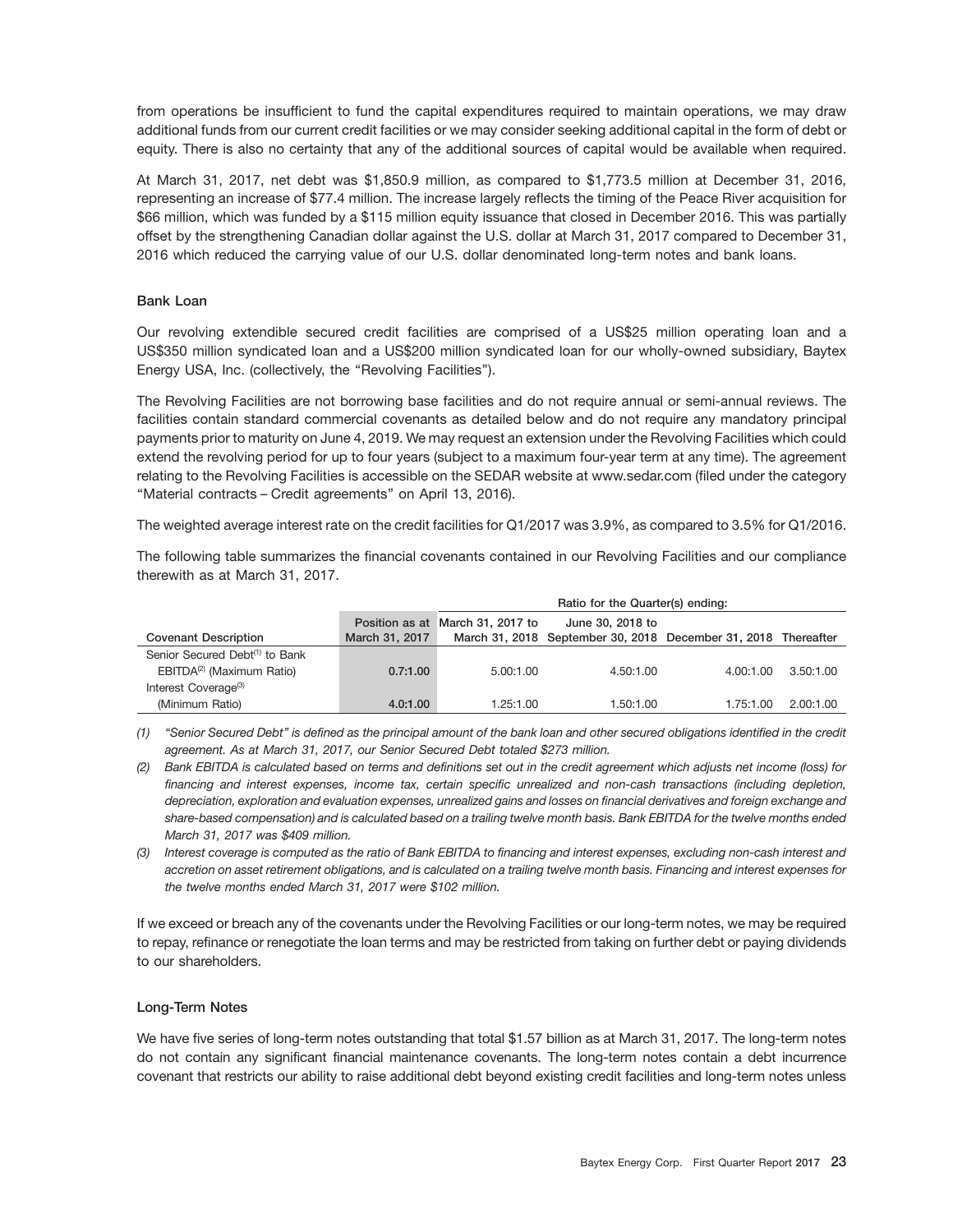we maintain a minimum fixed charge coverage ratio (computed as the ratio of Bank EBITDA to financing and interest expenses on a trailing twelve month basis) of 2.5:1. As at March 31, 2017, the fixed charge coverage ratio was 4.0:1.00.

On February 17, 2011, we issued US\$150 million principal amount of senior unsecured notes bearing interest at 6.75% payable semi-annually with principal repayable on February 17, 2021. As of February 17, 2016, these notes are redeemable at our option, in whole or in part, at specified redemption prices.

On July 19, 2012, we issued \$300 million principal amount of senior unsecured notes bearing interest at 6.625% payable semi-annually with principal repayable on July 19, 2022. These notes are redeemable at our option, in whole or in part, commencing on July 19, 2017 at specified redemption prices.

On June 6, 2014, we issued US\$800 million of senior unsecured notes, comprised of US\$400 million of 5.125% notes due June 1, 2021 (the "2021 Notes") and US\$400 million of 5.625% notes due June 1, 2024 (the "2024 Notes"). The 2021 Notes and the 2024 Notes pay interest semi-annually and are redeemable at our option, in whole or in part, commencing on June 1, 2017 (in the case of the 2021 Notes) and June 1, 2019 (in the case of the 2024 Notes) at specified redemption prices.

Pursuant to the acquisition of Aurora Oil & Gas Limited (''Aurora''), on June 11, 2014, we assumed all of Aurora's existing senior unsecured notes and then purchased and cancelled approximately 98% of the outstanding notes. As of April 1, 2016, the remaining Aurora notes (US\$6.4 million principal amount) are redeemable at our option, in whole or in part, at specified redemption prices.

#### **Financial Instruments**

As part of our normal operations, we are exposed to a number of financial risks, including liquidity risk, credit risk and market risk. Liquidity risk is the risk that the Company will encounter difficulty in meeting obligations associated with financial liabilities. We manage liquidity risk through cash and debt management. Credit risk is the risk that a counterparty to a financial asset will default, resulting in the Company incurring a loss. Credit risk is managed by entering into sales contracts with creditworthy entities and reviewing our exposure to individual entities on a regular basis. Market risk is the risk that the fair value of future cash flows will fluctuate due to movements in market prices, and is comprised of foreign currency risk, interest rate risk and commodity price risk. Market risk is partially mitigated through a series of derivative contracts intended to particularly reduce the volatility in our funds from operations.

A summary of the risk management contracts in place as at March 31, 2017 and the accounting treatment thereof is disclosed in note 17 to the consolidated financial statements.

#### **Shareholders' Capital**

We are authorized to issue an unlimited number of common shares and 10,000,000 preferred shares. The rights and terms of preferred shares are determined upon issuance. During the three months ended March 31, 2017, we issued 755,100 common shares pursuant to our share-based compensation program. As at May 4, 2017, we had 234,204,090 common shares and no preferred shares issued and outstanding.

#### **Contractual Obligations**

We have a number of financial obligations that are incurred in the ordinary course of business. These obligations are of a recurring nature and impact our funds from operations in an ongoing manner. A significant portion of these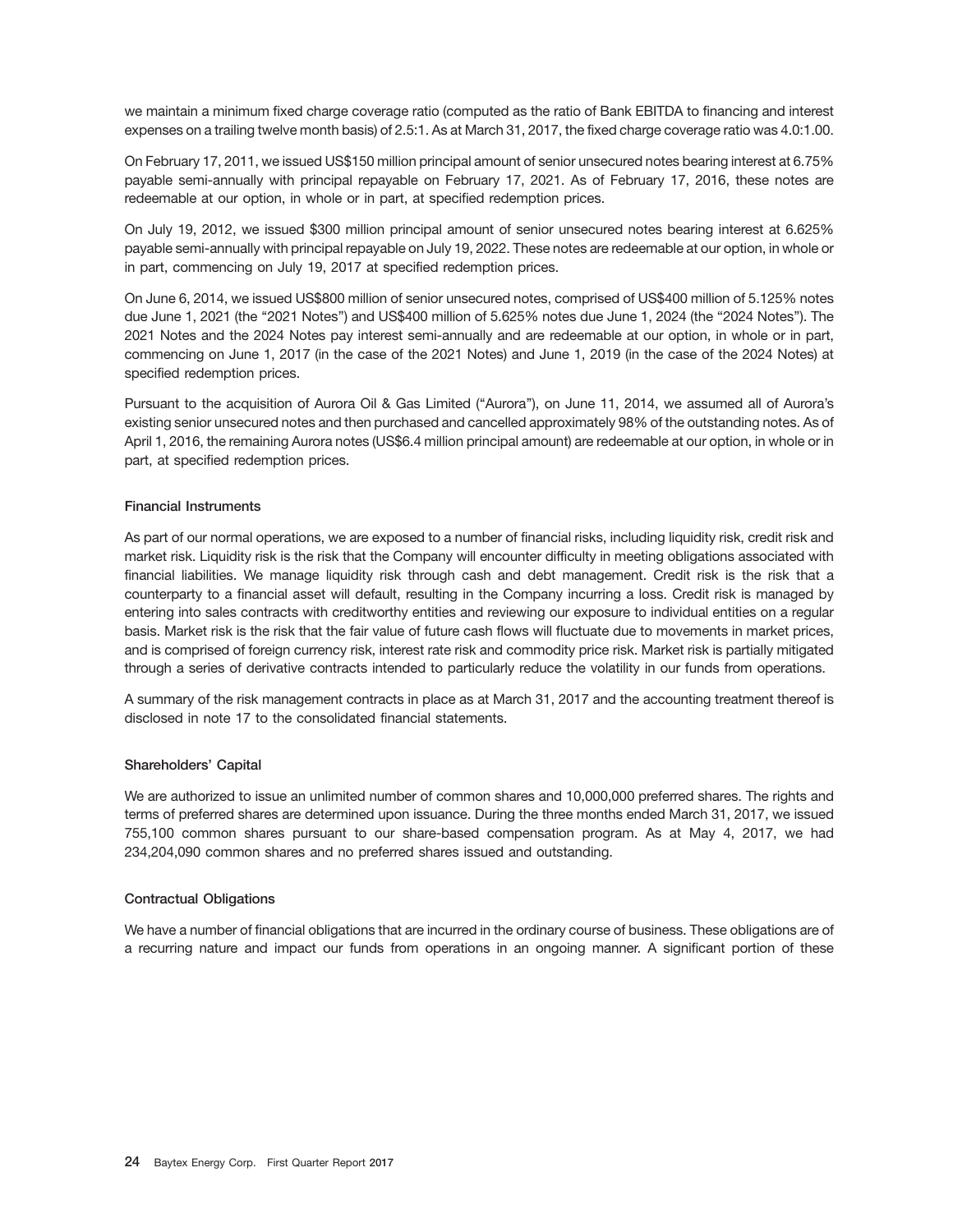obligations will be funded by funds from operations. These obligations as of March 31, 2017 and the expected timing for funding these obligations are noted in the table below.

|                                            |              | Less than     |           |               | Beyond        |
|--------------------------------------------|--------------|---------------|-----------|---------------|---------------|
| (\$ thousands)                             | <b>Total</b> | 1 year        | 1-3 years | 3-5 years     | 5 years       |
| Trade and other payables                   | S<br>142.091 | 142.091<br>\$ | \$        | \$            | \$            |
| Bank $\text{Ioan}^{(1)(2)}$                | 259,966      |               | 259,966   |               |               |
| Long-term notes $(2)$                      | 1,574,116    |               |           | 741.236       | 832,880       |
| Interest on long-term notes <sup>(3)</sup> | 390,333      | 63.977        | 127,955   | 127,316       | 71,085        |
| Operating leases                           | 36,888       | 8.136         | 15.097    | 12.604        | 1.051         |
| Processing agreements                      | 47,687       | 10.542        | 10.199    | 9.032         | 17,914        |
| Transportation agreements                  | 57,364       | 11,616        | 24,237    | 21,511        |               |
| Total                                      | 2,508,445    | 236.362<br>\$ | \$437.454 | 911.699<br>\$ | \$<br>922.930 |

*(1) The bank loan is covenant-based with a revolving period that is extendible annually for up to a four-year term. Unless extended, the revolving period will end on June 4, 2019, with all amounts to be repaid on such date.*

*(2) Principal amount of instruments.*

*(3) Excludes interest on bank loan as interest payments on bank loans fluctuate based on interest rate and bank loan balance.*

We also have ongoing obligations related to the abandonment and reclamation of well sites and facilities when they reach the end of their economic lives. Programs to abandon and reclaim well sites and facilities are undertaken regularly in accordance with applicable legislative requirements.

#### **OFF BALANCE SHEET TRANSACTIONS**

We do not have any financial arrangements that are excluded from the consolidated financial statements as at March 31, 2017, nor are any such arrangements outstanding as of the date of this MD&A.

#### **CRITICAL ACCOUNTING ESTIMATES**

There have been no changes in our critical accounting estimates in the three months ended March 31, 2017. Further information on our critical accounting policies and estimates can be found in the notes to the annual consolidated financial statements and MD&A for the year ended December 31, 2016.

#### **CHANGES IN ACCOUNTING STANDARDS**

We did not adopt any new accounting standards for the three months ended March 31, 2017. A description of accounting standards that will be effective in the future is included in the notes to the audited consolidated financial statements and MD&A for the year ended December 31, 2016.

#### **INTERNAL CONTROL OVER FINANCIAL REPORTING**

We are required to comply with Multilateral Instrument 52-109 "Certification of Disclosure in Issuers' Annual and Interim Filings''. This instrument requires us to disclose in our interim MD&A any weaknesses in or changes to our internal control over financial reporting during the period that may have materially affected, or are reasonably likely to materially affect, our internal controls over financial reporting. We confirm that no such weaknesses were identified in, or changes were made to, internal controls over financial reporting during the three months ended March 31, 2017.

#### **2017 GUIDANCE**

Reflective of our strong first quarter operating results and planned activity level for the balance of the year, we are tightening our 2017 production guidance range to 68,000 to 70,000 boe/d (previously 66,000 to 70,000 boe/d). We are now forecasting full-year 2017 exploration and development capital expenditures of \$325 to \$350 million (previously \$300 to \$350 million).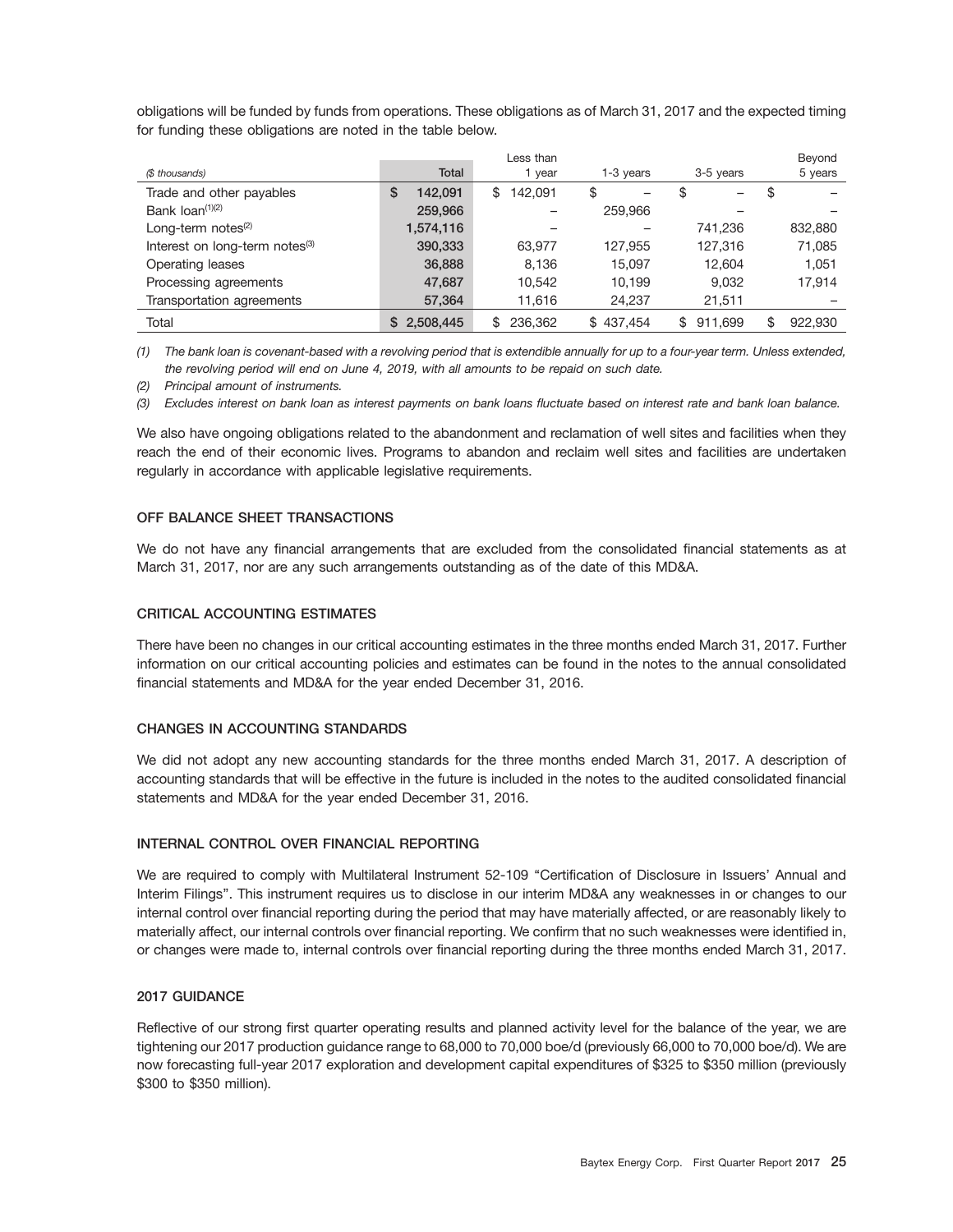The following table summarizes our 2017 annual guidance and compares it to our Q1/2017 actual results.

|                                     | 2017 Guidance   |                 |         |          |
|-------------------------------------|-----------------|-----------------|---------|----------|
|                                     | Original        | Revised         | Q1/2017 | Variance |
| Exploration and development capital |                 |                 |         |          |
| (\$ millions)                       | $300 - 350$     | $325 - 350$     | 96.6    | N/A      |
| Production (boe/d)                  | 66,000 - 70,000 | 68,000 - 70,000 | 69,298  | $-$ %    |
| Expenses:                           |                 |                 |         |          |
| Royalty rate (%)                    | ~23.0           | ~23.0           | 22.8    | (1%)     |
| Operating (\$/boe)                  | 11.00 - 12.00   | $11.00 - 12.00$ | 10.28   | (7%)     |
| Transportation (\$/boe)             | $1.10 - 1.30$   | $1.10 - 1.30$   | 1.29    | $-$ %    |
| General and administrative (\$/boe) | ~2.00           | ~2.00           | 2.02    | 1%       |
| Interest (\$/boe)                   | ~14.00          | ~1.00           | 4.04    | 1%       |

### **QUARTERLY FINANCIAL INFORMATION**

|                                                    | 2017      |                | 2016      |           |           |                | 2015           |           |
|----------------------------------------------------|-----------|----------------|-----------|-----------|-----------|----------------|----------------|-----------|
| (\$ thousands, except per common<br>share amounts) | Q1        | Q <sub>4</sub> | Q3        | Q2        | Q1        | Q <sub>4</sub> | Q <sub>3</sub> | Q2        |
| Petroleum and natural gas sales                    | 260,549   | 233,116        | 197,648   | 195,733   | 153,598   | 229,361        | 265,876        | 342,802   |
| Net income (loss)                                  | 11,096    | (359, 424)     | (39, 430) | (86, 937) | 607       | (419, 175)     | (519, 247)     | (27,096)  |
| Per common share - basic                           | 0.05      | (1.66)         | (0.19)    | (0.41)    | 0.00      | (1.99)         | (2.50)         | (0.13)    |
| Per common share - diluted                         | 0.05      | (1.66)         | (0.19)    | (0.41)    | 0.00      | (1.99)         | (2.50)         | (0.13)    |
| Funds from operations                              | 81,369    | 77,239         | 72,106    | 81,261    | 45,645    | 93,095         | 105,052        | 158,049   |
| Per common share - basic                           | 0.35      | 0.36           | 0.34      | 0.39      | 0.22      | 0.44           | 0.51           | 0.77      |
| Per common share - diluted                         | 0.34      | 0.36           | 0.34      | 0.39      | 0.22      | 0.44           | 0.51           | 0.77      |
| Exploration and development                        | 96,559    | 68,029         | 39,579    | 35,490    | 81,685    | 140,796        | 126,804        | 106,010   |
| Canada                                             | 38,484    | 12,151         | 6,120     | 2,747     | 4,855     | 8,804          | 33,484         | 7,690     |
| U.S.                                               | 58,075    | 55,878         | 33,459    | 32,743    | 76,830    | 131,992        | 93,320         | 98,320    |
| Acquisitions, net of divestitures                  | 66,004    | (322)          | (62, 752) | (37)      | (9)       | (574)          | (498)          | 1,170     |
| Net debt                                           | 1,850,909 | 1,773,541      | 1,864,022 | 1,942,538 | 1,981,343 | 2,049,905      | 1,949,736      | 1,822,511 |
| <b>Total assets</b>                                | 4,702,423 | 4,594,085      | 4,995,876 | 5,089,280 | 5,197,913 | 5,488,498      | 5,893,759      | 6,189,417 |
| Common shares outstanding                          | 234,203   | 233,449        | 211,542   | 210,715   | 210,689   | 210,583        | 210,225        | 206,193   |
| Daily production                                   |           |                |           |           |           |                |                |           |
| Total production (boe/d)                           | 69,298    | 65,136         | 67,167    | 70,031    | 75,776    | 81,110         | 82,170         | 84,812    |
| Canada (boe/d)                                     | 33,217    | 31,704         | 33,615    | 31,722    | 34,709    | 40,826         | 43,229         | 45,264    |
| U.S. (boe/d)                                       | 36,081    | 33,432         | 33,552    | 38,309    | 41,067    | 40.284         | 38,941         | 39,548    |
| <b>Benchmark</b> prices                            |           |                |           |           |           |                |                |           |
| WTI oil (US\$/bbl)                                 | 51.91     | 49.29          | 44.94     | 45.60     | 33.45     | 42.18          | 46.43          | 57.94     |
| WCS heavy (US\$/bbl)                               | 37.34     | 34.97          | 31.44     | 32.29     | 19.22     | 27.69          | 33.13          | 46.35     |
| CAD/USD avg exchange rate                          | 1.3229    | 1.3339         | 1.3051    | 1.2885    | 1.3748    | 1.3353         | 1.3094         | 1.2294    |
| AECO gas (\$/mcf)                                  | 2.94      | 2.81           | 2.20      | 1.25      | 2.11      | 2.65           | 2.70           | 2.67      |
| NYMEX gas (US\$/mmbtu)                             | 3.32      | 2.98           | 2.81      | 1.95      | 2.09      | 2.27           | 2.77           | 2.64      |
| Sales price (\$/boe)                               | 40.16     | 38.16          | 31.73     | 30.52     | 21.93     | 30.03          | 34.59          | 43.34     |
| Royalties (\$/boe)                                 | 9.17      | 9.28           | 7.37      | 6.65      | 5.02      | 6.61           | 7.61           | 10.10     |
| Operating expense (\$/boe)                         | 10.28     | 9.96           | 9.07      | 8.67      | 10.11     | 9.76           | 10.25          | 10.64     |
| Transportation expense (\$/boe)                    | 1.29      | 1.30           | 1.38      | 0.81      | 0.98      | 1.45           | 1.52           | 1.94      |
| Operating netback (\$/boe)                         | 19.42     | 17.62          | 13.91     | 14.39     | 5.82      | 12.21          | 15.21          | 20.66     |
| Financial derivatives gain (\$/boe)                | 0.04      | 1.62           | 3.04      | 3.74      | 6.47      | 4.09           | 3.33           | 5.19      |
| Operating netback after financial                  |           |                |           |           |           |                |                |           |
| derivatives gain (\$/boe)                          | 19.46     | 19.24          | 16.95     | 18.13     | 12.29     | 16.30          | 18.54          | 25.85     |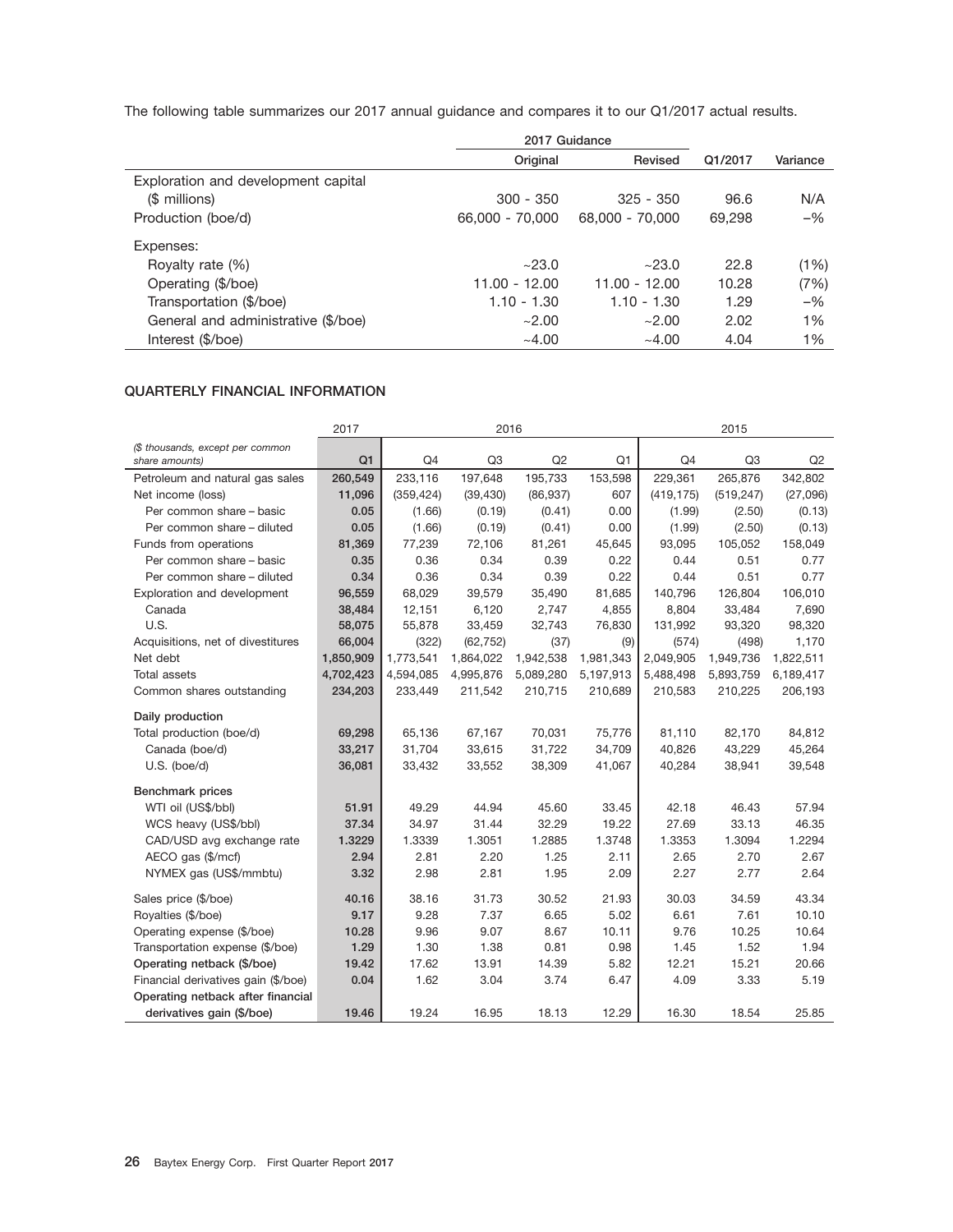#### **FORWARD-LOOKING STATEMENTS**

*In the interest of providing our shareholders and potential investors with information regarding Baytex, including management's assessment of the Company's future plans and operations, certain statements in this document are ''forward-looking statements'' within the meaning of the United States Private Securities Litigation Reform Act of 1995 and ''forward-looking information'' within the meaning of applicable Canadian securities legislation (collectively, ''forward-looking statements''). In some cases, forward-looking statements can be identified by terminology such as ''anticipate'', ''believe'', ''continue'', ''could'', ''estimate'', ''expect'', ''forecast'', ''intend'', ''may'', ''objective'', ''ongoing'', ''outlook'', ''potential'', ''plan'', ''project'', ''should'', ''target'', ''would'', ''will'' or similar words suggesting future outcomes, events or performance. The forward-looking statements contained in this document speak only as of the date of this document and are expressly qualified by this cautionary statement.*

*Specifically, this document contains forward-looking statements relating to but not limited to: our business strategies, plans and objectives; the cost to drill, complete and equip a well in the Eagle Ford, at Peace River and at Lloydminster; our expectation that multi-lateral drilling at Lloydminster will improve individual well capital efficiencies; our target of funding our capital expenditures with funds from operations to minimize additional bank borrowings; our expected royalty rate and operating, transportation, general and administrative and interest expenses for 2017; crude oil and natural gas prices and the price differentials between light, medium and heavy oil prices; our ability to reduce the volatility in our funds from operations by utilizing financial derivative contracts; the percentage of our net exposure to WTI, the WCS differential and natural gas that is hedged for 2017; the reassessment of our tax filings by the Canada Revenue Agency; our intention to defend the reassessments; our view of our tax filing position; the length of time it would take to resolve the reassessments; that we would owe cash taxes and late payment interest if the reassessment is successful; the sufficiency of our capital resources to meet our on-going short, medium and long-term commitments; the financial capacity of counterparties to honor outstanding obligations to us in the normal course of business; the existence, operation and strategy of our risk management program; and our 2017 production and capital expenditure guidance. In addition, information and statements relating to reserves are deemed to be forward-looking statements, as they involve implied assessment, based on certain estimates and assumptions, that the reserves described exist in quantities predicted or estimated, and that the reserves can be profitably produced in the future.*

*These forward-looking statements are based on certain key assumptions regarding, among other things: petroleum and natural gas prices and differentials between light, medium and heavy oil prices; well production rates and reserve volumes; our ability to add production and reserves through our exploration and development activities; capital expenditure levels; our ability to borrow under our credit agreements; the receipt, in a timely manner, of regulatory and other required approvals for our operating activities; the availability and cost of labour and other industry services; interest and foreign exchange rates; the continuance of existing and, in certain circumstances, proposed tax and royalty regimes; our ability to develop our crude oil and natural gas properties in the manner currently contemplated; and current industry conditions, laws and regulations continuing in effect (or, where changes are proposed, such changes being adopted as anticipated). Readers are cautioned that such assumptions, although considered reasonable by Baytex at the time of preparation, may prove to be incorrect.*

*Actual results achieved will vary from the information provided herein as a result of numerous known and unknown risks and uncertainties and other factors. Such factors include, but are not limited to: the volatility of oil and natural gas prices; a decline or an extended period of the currently low oil and natural gas prices; uncertainties in the capital markets that may restrict or increase our cost of capital or borrowing; that our credit facilities may not provide sufficient liquidity or may not be renewed; failure to comply with the covenants in our debt agreements; risks associated with a third-party operating our Eagle Ford properties; changes in government regulations that affect the oil and gas industry; changes in environmental, health and safety regulations; restrictions or costs imposed by climate change initiatives; variations in interest rates and foreign exchange rates; risks associated with our hedging activities; the cost of developing and operating our assets; availability and cost of gathering, processing and pipeline systems; depletion of our reserves; risks associated with the exploitation of our properties and our ability to acquire reserves; changes in income tax or other laws or government incentive programs; uncertainties associated with estimating petroleum and natural gas reserves; our inability to fully insure against all risks; risks of counterparty default; risks associated with acquiring, developing and exploring for oil and natural gas and other aspects of our operations; risks associated with large projects; risks related to our thermal heavy oil projects; we may lose access to*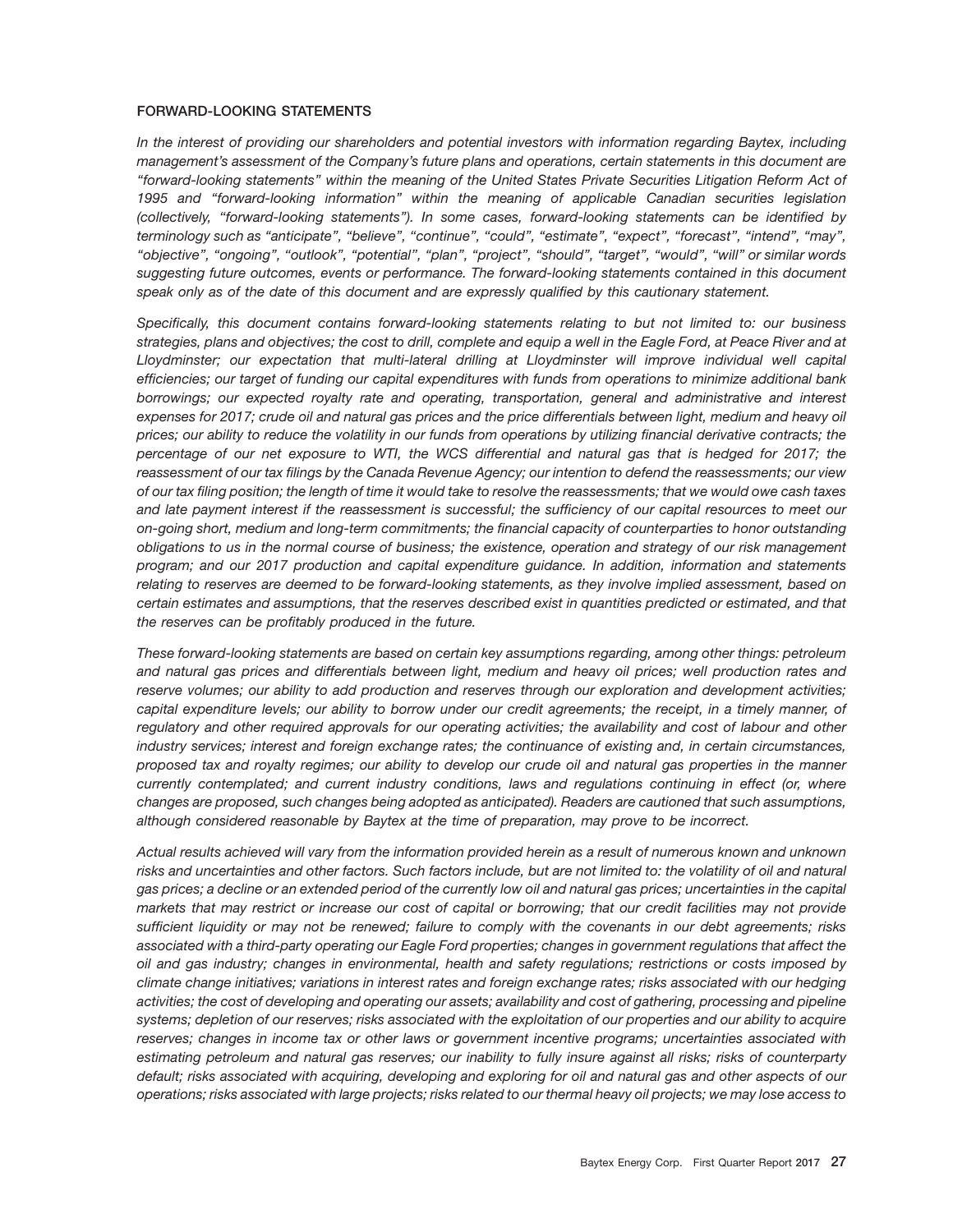*our information technology systems; risks associated with the ownership of our securities, including changes in market-based factors; risks for United States and other non-resident shareholders, including the ability to enforce civil remedies, differing practices for reporting reserves and production, additional taxation applicable to non-residents and foreign exchange risk; and other factors, many of which are beyond our control. These and additional risk factors are discussed in our Annual Information Form, Annual Report on Form 40-F and Management's Discussion and Analysis for the year ended December 31, 2016, as filed with Canadian securities regulatory authorities and the U.S. Securities and Exchange Commission.*

*The above summary of assumptions and risks related to forward-looking statements has been provided in order to provide shareholders and potential investors with a more complete perspective on Baytex's current and future operations and such information may not be appropriate for other purposes.*

*There is no representation by Baytex that actual results achieved will be the same in whole or in part as those referenced in the forward-looking statements and Baytex does not undertake any obligation to update publicly or to revise any of the included forward-looking statements, whether as a result of new information, future events or otherwise, except as may be required by applicable securities law.*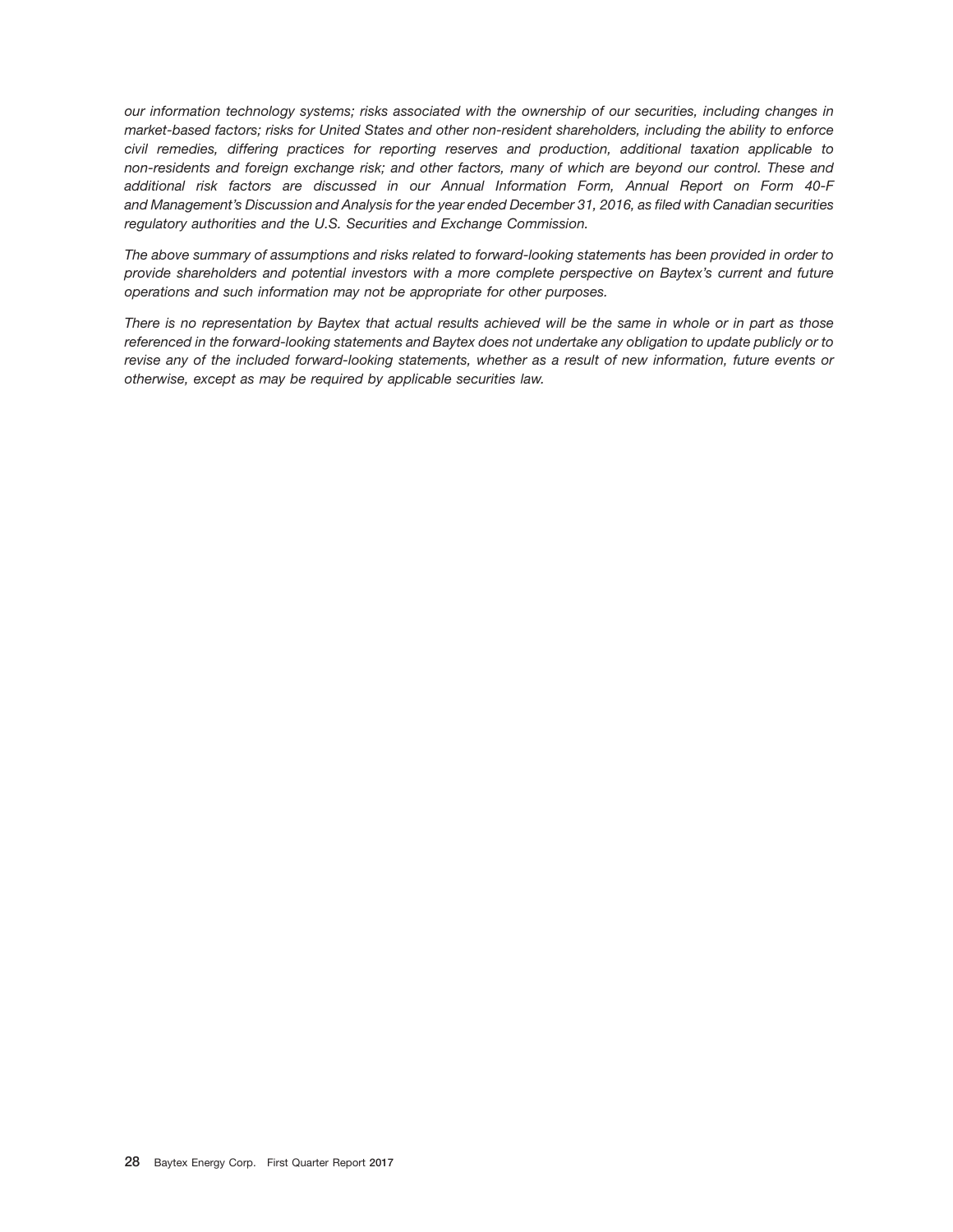## CONDENSED CONSOLIDATED STATEMENTS OF FINANCIAL POSITION

| As at<br>(thousands of Canadian dollars) (unaudited) | March 31,<br>2017 | December 31,<br>2016 |
|------------------------------------------------------|-------------------|----------------------|
| <b>ASSETS</b>                                        |                   |                      |
| Current assets                                       |                   |                      |
| Cash                                                 | \$<br>3,051       | \$<br>2,705          |
| Trade and other receivables                          | 122,213           | 112,171              |
| Financial derivatives (note 17)                      | 9,529             | 2,219                |
|                                                      | 134,793           | 117,095              |
| Non-current assets                                   |                   |                      |
| Financial derivatives (note 17)                      | 2,281             |                      |
| Exploration and evaluation assets (note 6)           | 308,438           | 308,462              |
| Oil and gas properties (note 7)                      | 4,241,605         | 4,152,169            |
| Other plant and equipment                            | 15,306            | 16,359               |
|                                                      | \$4,702,423       | \$<br>4,594,085      |
| <b>LIABILITIES</b>                                   |                   |                      |
| <b>Current liabilities</b>                           |                   |                      |
| Trade and other payables                             | \$<br>142,091     | \$<br>112,973        |
| Financial derivatives (note 17)                      | 5,343             | 28,532               |
| Onerous contracts                                    | 7,595             | 9,504                |
|                                                      | 155,029           | 151,009              |
| Non-current liabilities                              |                   |                      |
| Bank loan (note 8)                                   | 257,156           | 187,954              |
| Long-term notes (note 9)                             | 1,556,804         | 1,566,116            |
| Asset retirement obligations (note 10)               | 395,827           | 331,517              |
| Deferred income tax liability                        | 361,164           | 375,695              |
| Financial derivatives (note 17)                      |                   | 2,833                |
|                                                      | 2,725,980         | 2,615,124            |
| <b>SHAREHOLDERS' EQUITY</b>                          |                   |                      |
| Shareholders' capital (note 11)                      | 4,432,194         | 4,422,661            |
| Contributed surplus                                  | 16,421            | 21,405               |
| Accumulated other comprehensive income               | 611,700           | 629,863              |
| Deficit                                              | (3,083,872)       | (3,094,968)          |
|                                                      | 1,976,443         | 1,978,961            |
|                                                      | \$4,702,423       | \$4,594,085          |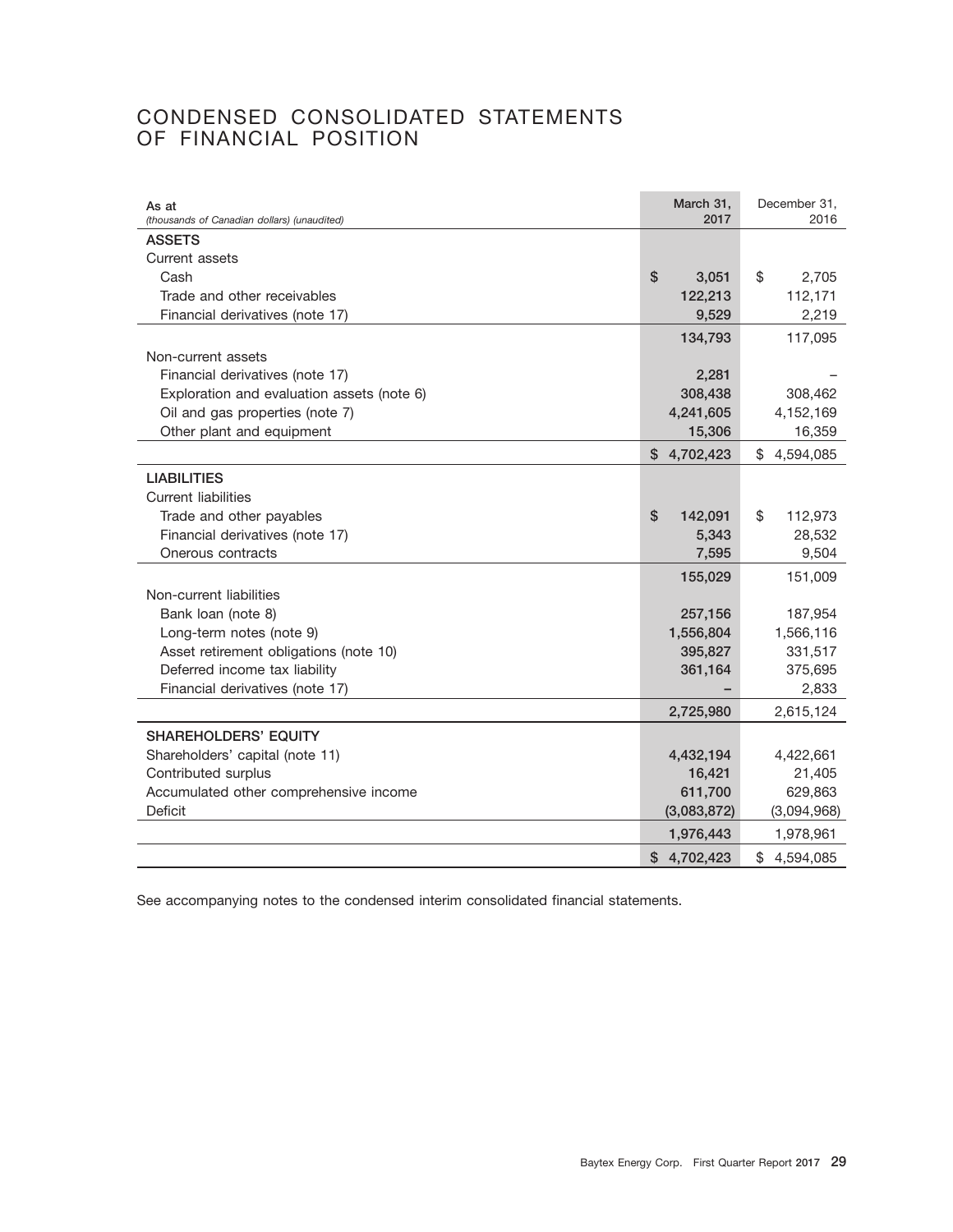## CONDENSED CONSOLIDATED STATEMENTS OF INCOME AND COMPREHENSIVE INCOME (LOSS)

|                                                                                 |               | <b>Three Months Ended</b><br>March 31 |
|---------------------------------------------------------------------------------|---------------|---------------------------------------|
| (thousands of Canadian dollars, except per common share amounts)<br>(unaudited) | 2017          | 2016                                  |
| Revenue, net of royalties                                                       |               |                                       |
| Petroleum and natural gas sales                                                 | \$260,549     | \$153,598                             |
| Royalties                                                                       | (57, 177)     | (34, 582)                             |
|                                                                                 | 203,372       | 119,016                               |
| <b>Expenses</b>                                                                 |               |                                       |
| Operating                                                                       | 64,130        | 69,680                                |
| Transportation                                                                  | 8,042         | 6,775                                 |
| Blending                                                                        | 10,057        | 2,359                                 |
| General and administrative                                                      | 12,583        | 14,169                                |
| Exploration and evaluation (note 6)                                             | 1,322         | 1,463                                 |
| Depletion and depreciation                                                      | 122,331       | 141,671                               |
| Share-based compensation (note 12)                                              | 4,549         | 4,440                                 |
| Financing and interest (note 15)                                                | 28,506        | 29,053                                |
| Financial derivatives gain (note 17)                                            | (35, 888)     | (14, 503)                             |
| Foreign exchange gain (note 16)                                                 | (10, 588)     | (87, 343)                             |
| Disposition of oil and gas properties loss                                      |               | 22                                    |
| Other expense                                                                   | 413           | 187                                   |
|                                                                                 | 205,457       | 167,973                               |
| Net income (loss) before income taxes                                           | (2,085)       | (48, 957)                             |
| Income tax (recovery) expense (note 14)                                         |               |                                       |
| Current income tax (recovery)                                                   | (736)         | (1, 442)                              |
| Deferred income tax (recovery)                                                  | (12, 445)     | (48, 122)                             |
|                                                                                 | (13, 181)     | (49,564)                              |
| Net income attributable to shareholders                                         | \$<br>11,096  | \$<br>607                             |
| Other comprehensive income (loss)                                               |               |                                       |
| Foreign currency translation adjustment                                         | (18, 163)     | (158, 709)                            |
| Comprehensive income (loss)                                                     | \$<br>(7,067) | \$ (158, 102)                         |
| Net income per common share (note 13)                                           |               |                                       |
| Basic                                                                           | \$<br>0.05    | \$<br>0.00                            |
| <b>Diluted</b>                                                                  | \$<br>0.05    | $\mathfrak{S}$<br>0.00                |
| Weighted average common shares (note 13)                                        |               |                                       |
| <b>Basic</b>                                                                    | 234,020       | 210,662                               |
| Diluted                                                                         | 236,023       | 211,606                               |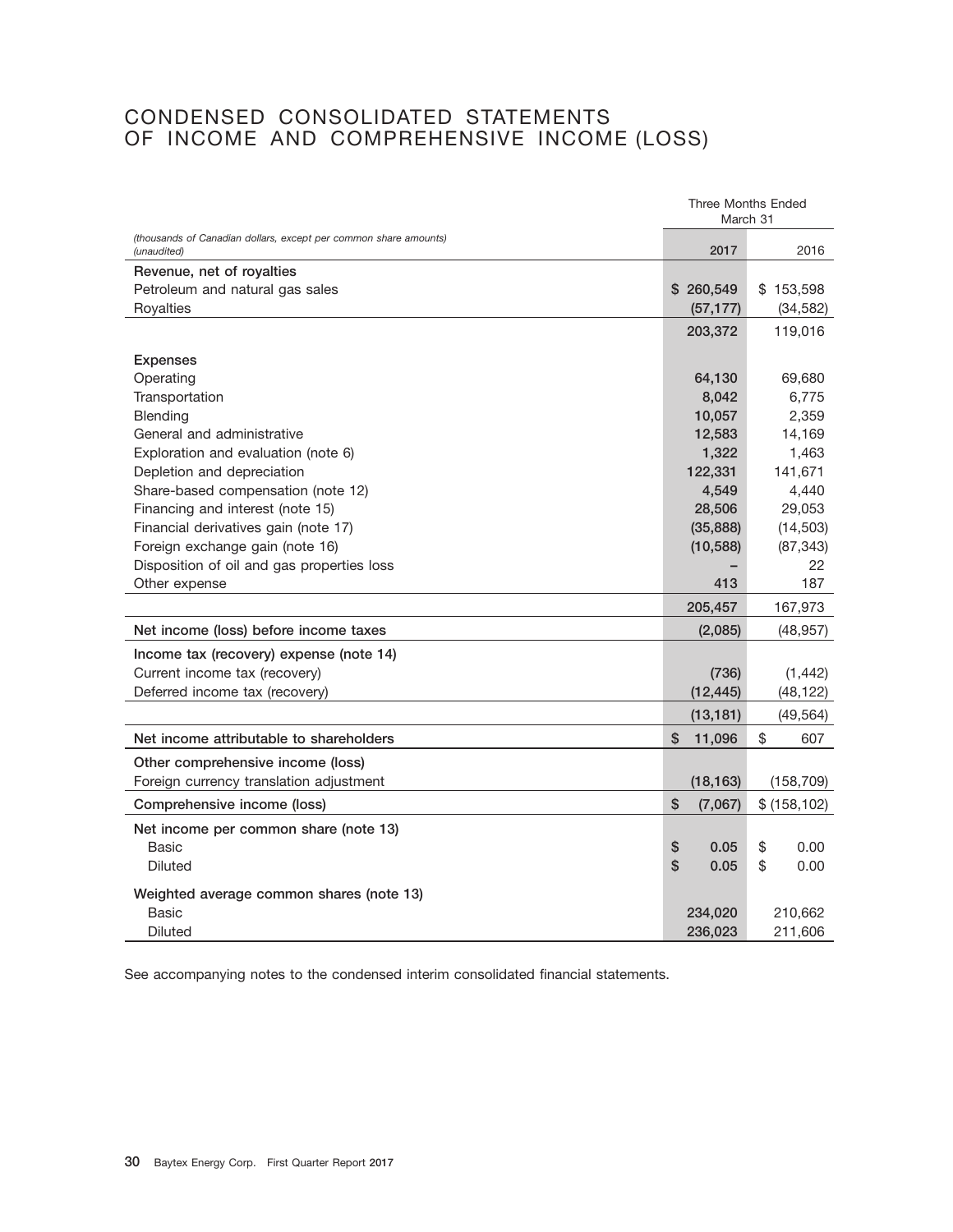## CONDENSED CONSOLIDATED STATEMENTS OF CHANGES IN EQUITY

|                                                |                          |                        | Accumulated<br>other           |                |                 |
|------------------------------------------------|--------------------------|------------------------|--------------------------------|----------------|-----------------|
| (thousands of Canadian dollars)<br>(unaudited) | Shareholders'<br>capital | Contributed<br>surplus | comprehensive<br>income (loss) | Deficit        | Total<br>equity |
| Balance at December 31, 2015                   | \$<br>4,296,831          | \$<br>22,045           | \$<br>705.382                  | \$ (2,609,784) | \$2,414,474     |
| Vesting of share awards                        | 2,125                    | (2, 125)               |                                |                |                 |
| Share-based compensation                       |                          | 4,440                  |                                |                | 4,440           |
| Comprehensive income (loss) for the            |                          |                        |                                |                |                 |
| period                                         |                          |                        | (158, 709)                     | 607            | (158, 102)      |
| Balance at March 31, 2016                      | \$<br>4,298,956          | \$<br>24,360           | \$<br>546,673                  | \$ (2,609,177) | \$2,260,812     |
| Balance at December 31, 2016                   | \$<br>4,422,661          | \$<br>21.405           | \$<br>629,863                  | \$ (3,094,968) | \$1,978,961     |
| Vesting of share awards                        | 9.533                    | (9,533)                |                                |                |                 |
| Share-based compensation                       |                          | 4,549                  |                                |                | 4,549           |
| Comprehensive income (loss) for the            |                          |                        |                                |                |                 |
| period                                         |                          |                        | (18, 163)                      | 11,096         | (7,067)         |
| Balance at March 31, 2017                      | \$<br>4,432,194          | \$<br>16,421           | \$<br>611,700                  | \$ (3,083,872) | \$1,976,443     |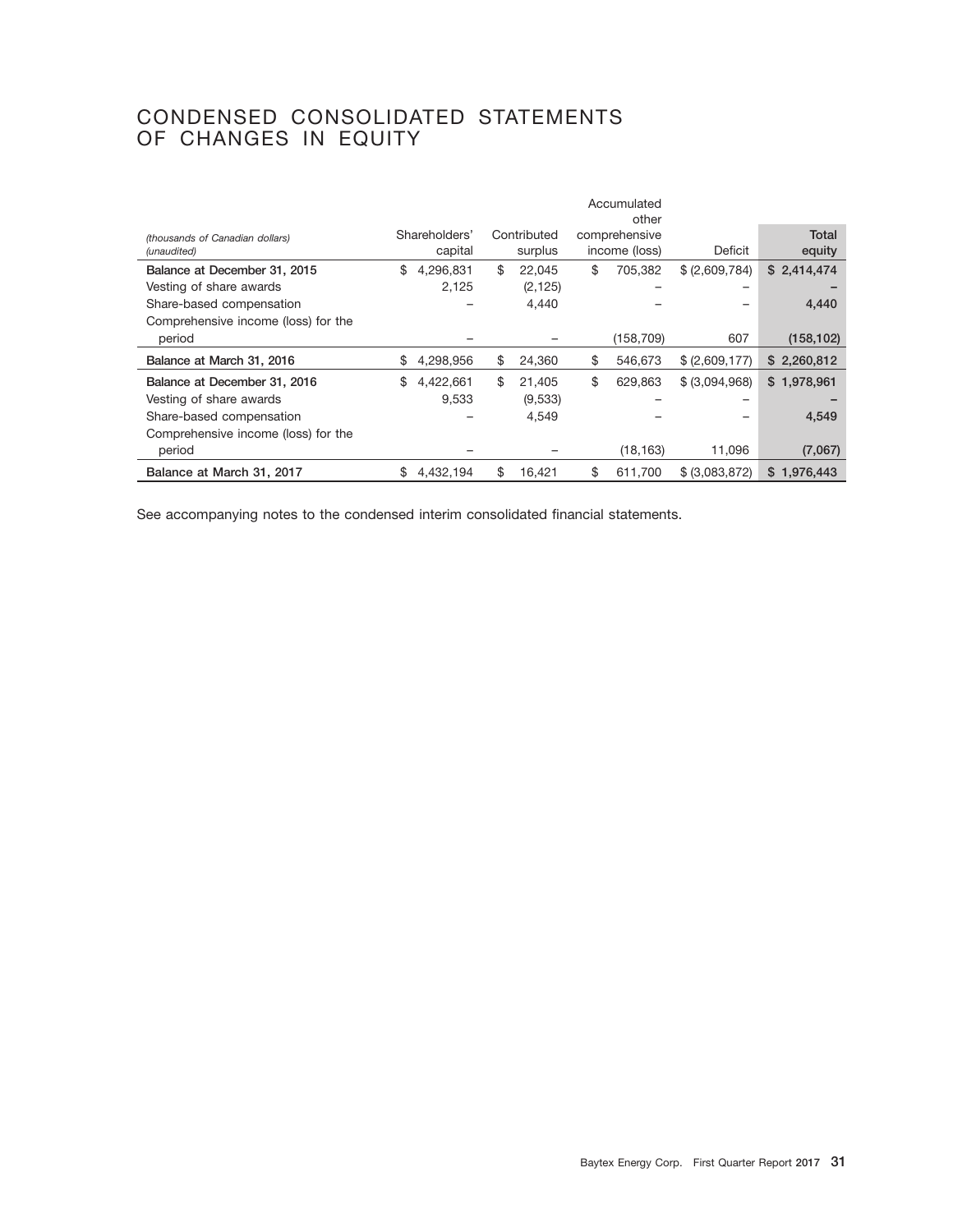## CONDENSED CONSOLIDATED STATEMENTS OF CASH FLOWS

|                                                             | <b>Three Months Ended</b><br>March 31 |              |  |
|-------------------------------------------------------------|---------------------------------------|--------------|--|
| (thousands of Canadian dollars)<br>(unaudited)              | 2017                                  | 2016         |  |
| CASH PROVIDED BY (USED IN):                                 |                                       |              |  |
| <b>Operating activities</b>                                 |                                       |              |  |
| Net income for the period                                   | \$<br>11,096                          | \$<br>607    |  |
| Adjustments for:                                            |                                       |              |  |
| Share-based compensation (note 12)                          | 4,549                                 | 4,440        |  |
| Unrealized foreign exchange gain (note 16)                  | (11, 338)                             | (86, 801)    |  |
| Exploration and evaluation (note 6)                         | 1,322                                 | 1,463        |  |
| Depletion and depreciation                                  | 122,331                               | 141,671      |  |
| Non-cash financing and accretion (note 15)                  | 3,314                                 | 2,242        |  |
| Unrealized financial derivatives (gain) loss (note 17)      | (35, 614)                             | 30,123       |  |
| Disposition of oil and gas properties loss                  |                                       | 22           |  |
| Deferred income tax recovery                                | (12, 445)                             | (48, 122)    |  |
| Payments on onerous contracts                               | (1,846)                               |              |  |
| Change in non-cash working capital                          | 4,790                                 | 20,409       |  |
| Asset retirement obligations settled (note 10)              | (5, 427)                              | (1,701)      |  |
|                                                             | 80,732                                | 64,353       |  |
| <b>Financing activities</b>                                 |                                       |              |  |
| Increase in bank loan                                       | 71,935                                | 50,743       |  |
|                                                             | 71,935                                | 50,743       |  |
| Investing activities                                        |                                       |              |  |
| Additions to exploration and evaluation assets (note 6)     | (3,785)                               | (1,065)      |  |
| Additions to oil and gas properties (note 7)                | (92, 774)                             | (80, 620)    |  |
| <b>Divestitures</b>                                         | 80                                    | 9            |  |
| Property acquisition (note 4)                               | (66, 084)                             |              |  |
| Dispositions to other plant and equipment, net of additions | (104)                                 | (322)        |  |
| Change in non-cash working capital                          | 9,539                                 | (31, 235)    |  |
|                                                             | (153, 128)                            | (113, 233)   |  |
| Impact of foreign currency translation on cash balances     | 807                                   | (1,658)      |  |
| Change in cash                                              | 346                                   | 205          |  |
| Cash, beginning of period                                   | 2,705                                 | 247          |  |
| Cash, end of period                                         | \$<br>3,051                           | \$<br>452    |  |
| Supplementary information                                   |                                       |              |  |
| Interest paid                                               | 19,419<br>\$                          | 21,654<br>\$ |  |
| Income taxes paid                                           | \$<br>486                             | \$<br>5,138  |  |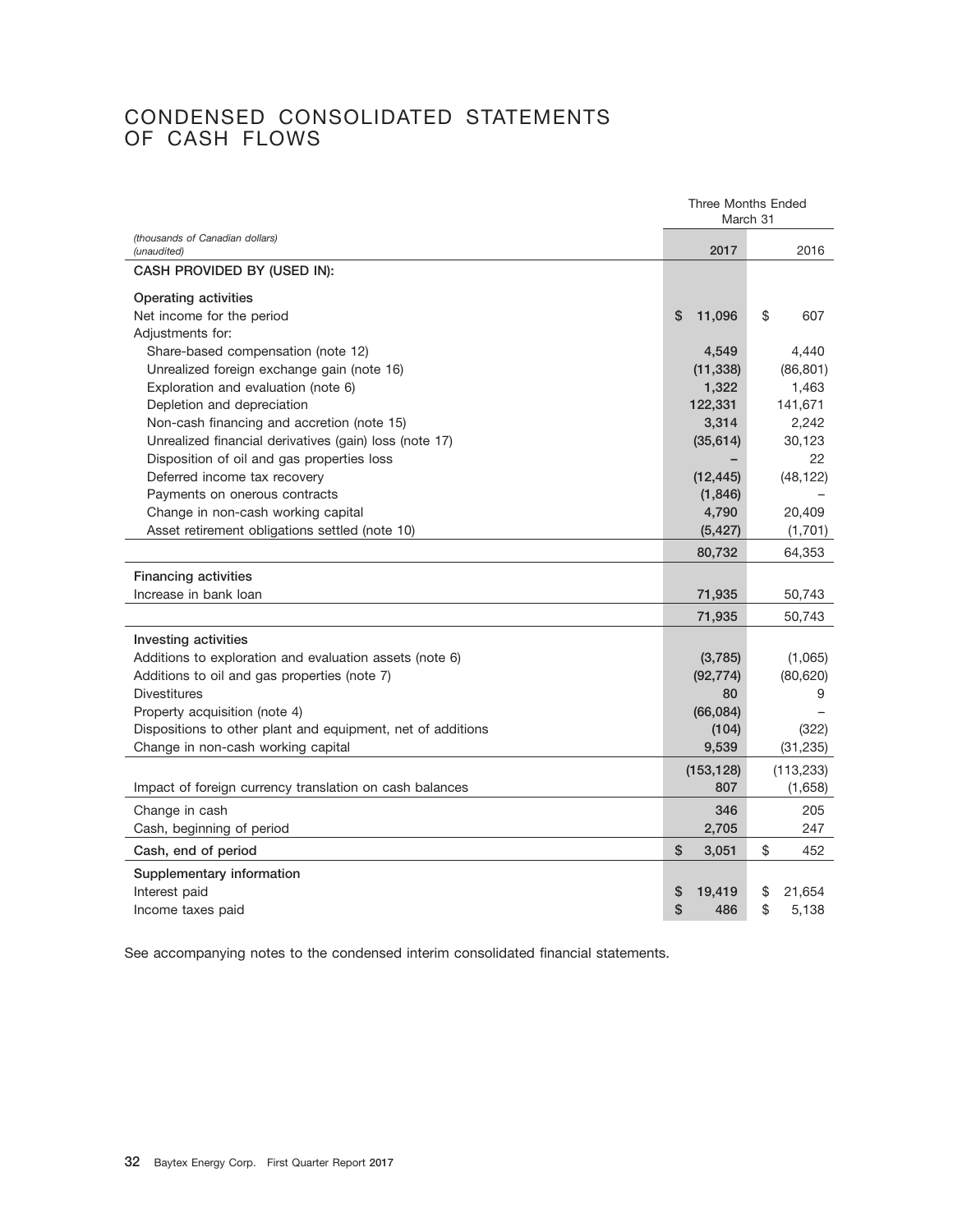## NOTES TO THE CONDENSED CONSOLIDATED INTERIM FINANCIAL STATEMENTS

For the periods ended March 31, 2017 and 2016 *(all tabular amounts in thousands of Canadian dollars, except per common share amounts) (unaudited)*

#### **1. REPORTING ENTITY**

Baytex Energy Corp. (the "Company" or "Baytex") is an oil and gas corporation engaged in the acquisition, development and production of oil and natural gas in the Western Canadian Sedimentary Basin and the United States. The Company's common shares are traded on the Toronto Stock Exchange and the New York Stock Exchange under the symbol BTE. The Company's head and principal office is located at 2800, 520 – 3rd Avenue S.W., Calgary, Alberta, T2P 0R3, and its registered office is located at 2400, 525 – 8th Avenue S.W., Calgary, Alberta, T2P 1G1.

*The audited consolidated financial statements of the Company as at and for the year ended December 31, 2016 are available through our filings on SEDAR at www.sedar.com and through the U.S. Securities and Exchange Commission at www.sec.gov.*

#### **2. BASIS OF PRESENTATION**

The condensed consolidated interim unaudited financial statements (''consolidated financial statements'') have been prepared in accordance with International Accounting Standards 34, Interim Financial Reporting, under International Financial Reporting Standards (''IFRS'') as issued by the International Accounting Standards Board (the ''IASB''). These consolidated financial statements do not include all the necessary annual disclosures as prescribed by International Financial Reporting Standards and should be read in conjunction with the annual audited consolidated financial statements as at and for the year ended December 31, 2016. The Company's accounting policies are unchanged compared to December 31, 2016. The use of estimates and judgments is also consistent with the December 31, 2016 consolidated financial statements.

The condensed consolidated interim unaudited financial statements were approved by the Board of Directors of Baytex on May 4, 2017.

The consolidated financial statements have been prepared on a historical cost basis, except for derivative financial instruments which have been measured at fair value. The consolidated financial statements are presented in Canadian dollars, which is the Company's functional currency. All financial information is rounded to the nearest thousand, except per share amounts and when otherwise indicated. Prior period financial statement amounts have been reclassified to conform with current period presentation.

### **3. CHANGES IN ACCOUNTING POLICIES**

#### *Future Accounting Pronouncements*

#### **Revenue from Contracts with Customers**

In April 2016, the IASB issued its final amendments to IFRS 15 *Revenue from Contracts with Customers,* which will replace IAS 11 *Construction Contracts* and IAS 18 *Revenue* and the related interpretations on revenue recognition. The new standard moves away from a revenue recognition model based on an earnings process to an approach that is based on transfer of control of a good or service to a customer. The standard also requires extensive new disclosures, as to the nature, amount, timing and uncertainty of revenues and cash flows arising from contracts with customers. IFRS 15 shall be applied retrospectively to each period presented or retrospectively as a cumulativeeffect adjustment as of the date of adoption. The new standard is effective for annual periods beginning on or after January 1, 2018 with early adoption permitted. IFRS 15 will be applied by Baytex on January 1, 2018. The Company is currently in the process of identifying and reviewing its various revenue streams and underlying contracts and assessing the impact on the consolidated financial statements.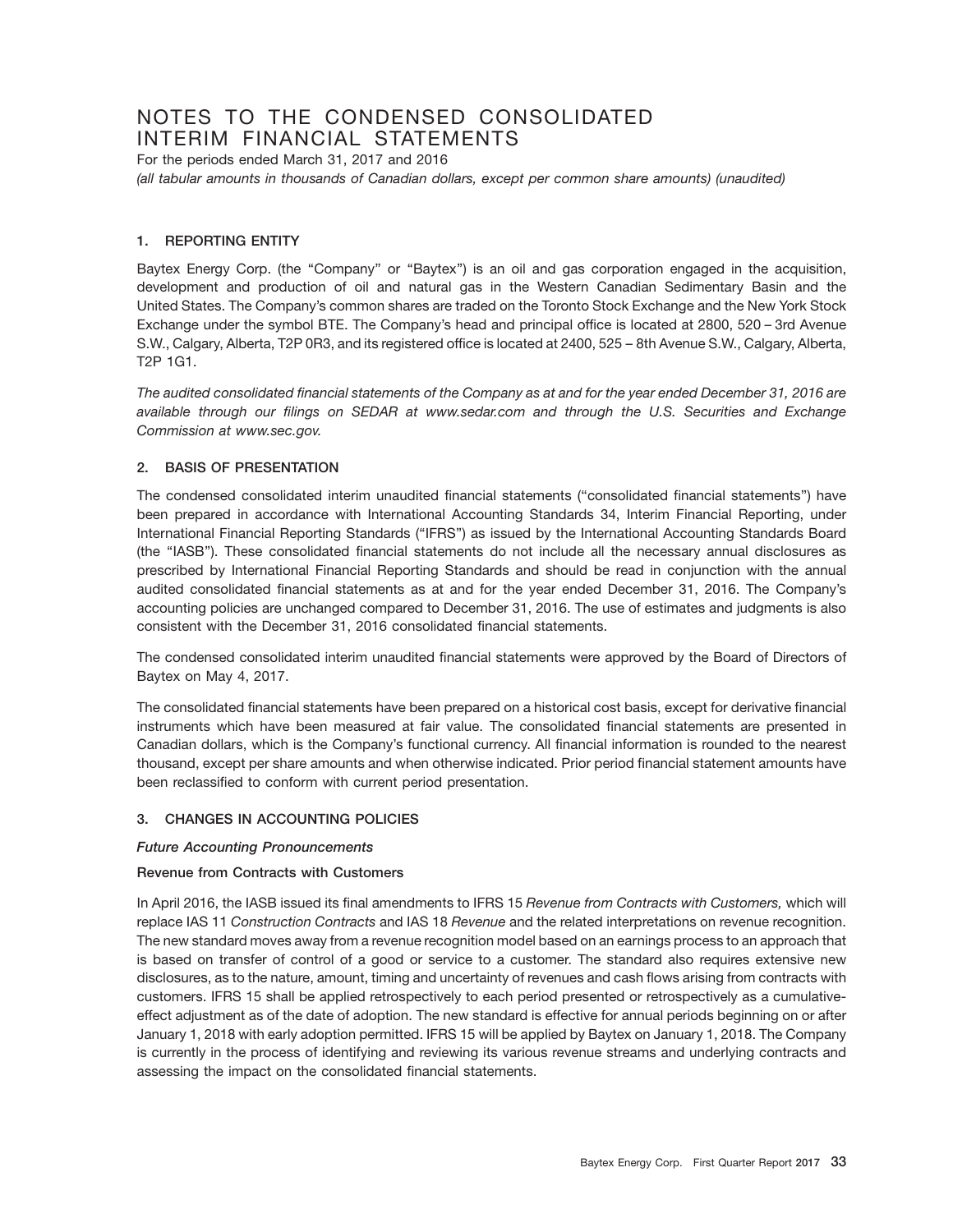#### **Financial Instruments**

In July 2014, the IASB issued IFRS 9 *Financial Instruments* which is intended to replace IAS 39 *Financial Instruments: Recognition and Measurement*. The new standard replaces the current multiple classification and measurement models for financial assets and liabilities with a single model that has only two classifications: amortized cost and fair value. Under IFRS 9, where the fair value option is applied to financial liabilities, any change in fair value resulting from an entity's own credit risk is recorded through other comprehensive income (loss) rather than net income (loss). The new standard also introduces a credit loss model for evaluating impairment of financial assets. In addition, IFRS 9 provides a hedge accounting model that is more in line with risk management activities. The Company currently does not apply hedge accounting to its derivative contracts nor does it intend to apply hedge accounting upon adoption of IFRS 9. The standard is effective for annual periods beginning on or after January 1, 2018 with early adoption permitted. IFRS 9 will be applied by Baytex on January 1, 2018. The Company is currently evaluating its impact on the consolidated financial statements.

#### **Leases**

In January 2016, the IASB issued IFRS 16 *Leases* which replaces IAS 17 *Leases.* IFRS 16 introduces a single recognition and measurement model for lessees, which will require recognition of lease assets and lease obligations on the balance sheet. Short-term leases and leases for low value assets are exempt from recognition and may be treated as operating leases and recognized through net income (loss). The standard is effective for annual periods beginning on or after January 1, 2019 with early adoption permitted if IFRS 15 has been adopted. The standard shall be applied retrospectively to each period presented or retrospectively as a cumulative-effect adjustment as of the date of adoption. IFRS 16 will be applied by Baytex on January 1, 2019. The Company is currently evaluating the impact of the standard on the consolidated financial statements.

#### **4. PROPERTY ACQUISITION**

On January 20, 2017, Baytex acquired heavy oil properties in the Peace River area of Alberta for total consideration of \$66.1 million. The acquisition provides additional development opportunities and the acquired properties are located immediately adjacent to Baytex's existing Peace River lands. The estimated fair value of the oil and gas properties acquired was determined using internal estimates. The asset retirement obligations were determined using internal estimates of the timing and estimated costs associated with the abandonment, restoration and reclamation of the wells and facilities acquired using a market discount rate of 12%. The property acquisition has been preliminarily accounted for as a business combination under IFRS, as Baytex met the criteria of acquiring inputs and processes to convert those inputs into beneficial outputs. The fair value of the assets acquired and liabilities assumed at the date of acquisition are summarized below:

| Consideration for the acquisition. |           |
|------------------------------------|-----------|
| Cash paid                          | \$66,084  |
| <b>Total consideration</b>         | \$66,084  |
| Allocation of purchase price:      |           |
| Oil and gas properties             | \$89,526  |
| Crude oil inventory $(1)$          | 988       |
| Trade and other payables           | (5,400)   |
| Asset retirement obligations       | (19,030)  |
| Total net assets acquired          | \$ 66,084 |

**Consideration for the acquisition:**

*(1) Crude oil inventory is included as part of trade and other receivables.*

For the period from January 20, 2017 to March 31, 2017, the acquired properties contributed revenues, net of royalties, of \$10.4 million and operating income (revenues, net of royalties, less operating, transportation and blending expenses) of \$2.8 million.

The fair value of identifiable assets acquired and liabilities assumed are preliminary, pending finalization of reserve evaluation.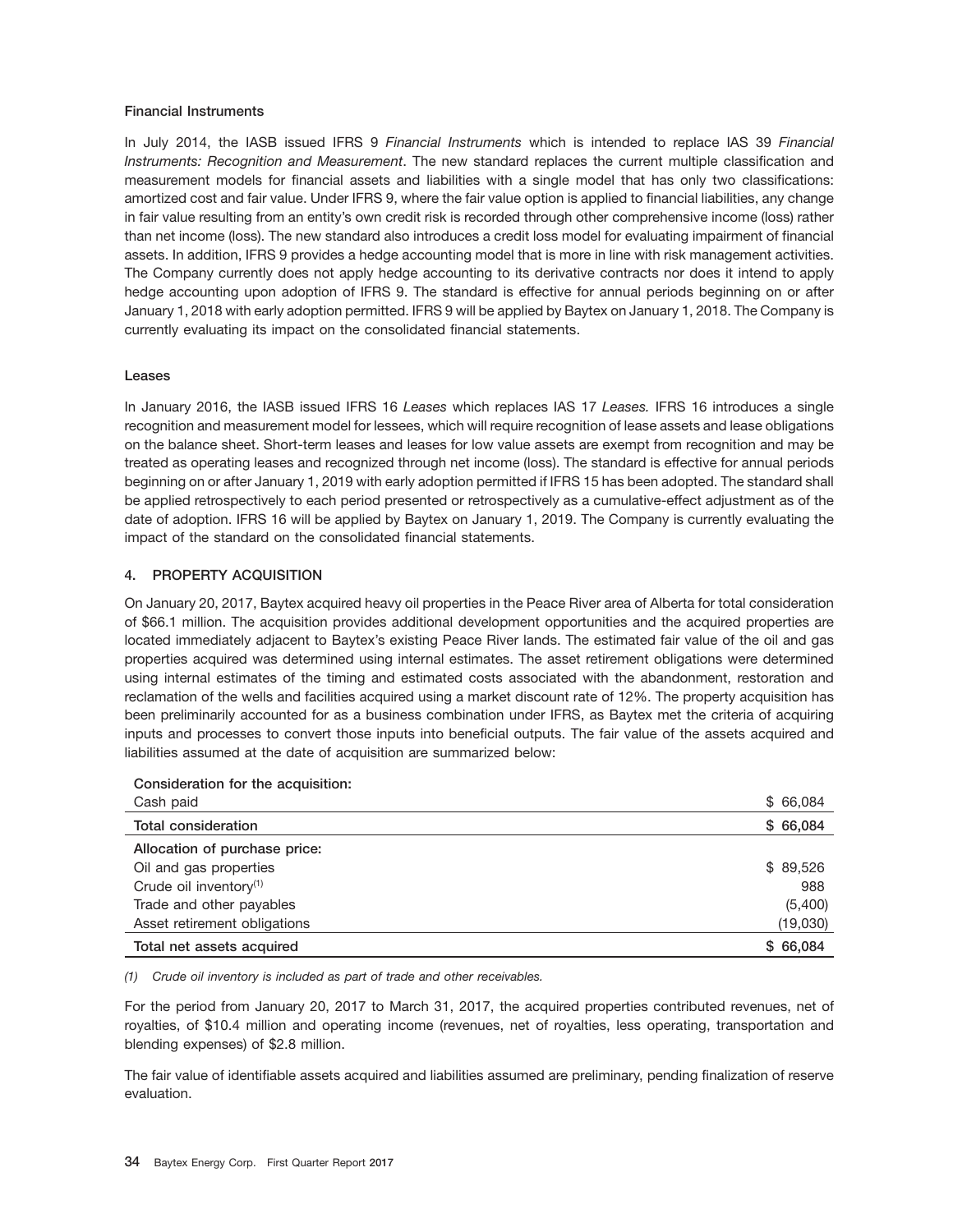#### **5. SEGMENTED FINANCIAL INFORMATION**

Baytex's reportable segments are determined based on the Company's geographic locations:

- Canada includes the exploration for, and the development and production of, crude oil and natural gas in Western Canada;
- U.S. includes the exploration for, and the development and production of, crude oil and natural gas in the U.S.; and
- Corporate includes corporate activities and items not allocated between operating segments.

|                                     |            | Canada          |              | U.S.           |                | Corporate                      | Consolidated |              |
|-------------------------------------|------------|-----------------|--------------|----------------|----------------|--------------------------------|--------------|--------------|
| <b>Three Months Ended</b>           |            |                 |              |                |                |                                |              |              |
| March 31                            | 2017       | 2016            | 2017         | 2016           | 2017           | 2016                           | 2017         | 2016         |
| Revenue, net of royalties           |            |                 |              |                |                |                                |              |              |
| Petroleum and natural gas sales     | \$108,151  | 45,148<br>\$    | \$152,398    | \$108,450      | \$S            | \$<br>$\overline{\phantom{0}}$ | \$260,549    | \$153,598    |
| Royalties                           | (12, 633)  | (3,835)         | (44, 544)    | (30, 747)      |                | $\overline{\phantom{0}}$       | (57, 177)    | (34, 582)    |
|                                     | 95,518     | 41,313          | 107,854      | 77,703         |                | $\overline{\phantom{0}}$       | 203,372      | 119,016      |
| <b>Expenses</b>                     |            |                 |              |                |                |                                |              |              |
| Operating                           | 43,403     | 34,645          | 20,727       | 35,035         |                | $\overline{\phantom{0}}$       | 64,130       | 69,680       |
| Transportation                      | 8,042      | 6,775           |              |                |                |                                | 8,042        | 6,775        |
| <b>Blending</b>                     | 10,057     | 2,359           |              | —              |                |                                | 10,057       | 2,359        |
| General and administrative          | -          |                 |              | -              | 12,583         | 14,169                         | 12,583       | 14,169       |
| Exploration and evaluation          | 1,322      | 1,463           |              |                |                | $\qquad \qquad -$              | 1,322        | 1,463        |
| Depletion and depreciation          | 49,831     | 54,785          | 71,353       | 86,139         | 1,147          | 747                            | 122,331      | 141,671      |
| Share-based compensation            |            |                 |              |                | 4,549          | 4,440                          | 4,549        | 4,440        |
| Financing and interest              |            |                 |              | -              | 28,506         | 29,053                         | 28,506       | 29,053       |
| Financial derivatives gain          |            |                 |              | -              | (35, 888)      | (14, 503)                      | (35, 888)    | (14, 503)    |
| Foreign exchange gain               |            |                 |              | —              | (10, 588)      | (87, 343)                      | (10, 588)    | (87, 343)    |
| Disposition of oil and gas          |            |                 |              |                |                |                                |              |              |
| properties loss                     |            | 22              |              | —              |                |                                |              | 22           |
| Other expense                       |            |                 |              |                | 413            | 187                            | 413          | 187          |
|                                     | 112,655    | 100.049         | 92,080       | 121,174        | 722            | (53, 250)                      | 205,457      | 167,973      |
| Net income (loss) before            |            |                 |              |                |                |                                |              |              |
| income taxes                        | (17, 137)  | (58, 736)       | 15,774       | (43, 471)      | (722)          | 53,250                         | (2,085)      | (48, 957)    |
| Income tax (recovery) expense       |            |                 |              |                |                |                                |              |              |
| Current income tax (recovery)       |            |                 |              |                |                |                                |              |              |
| expense                             |            | (1, 442)        | (736)        |                |                |                                | (736)        | (1, 442)     |
| Deferred income tax (recovery)      |            |                 |              |                |                |                                |              |              |
| expense                             | (4,628)    | (14, 734)       | (7,520)      | (28, 400)      | (297)          | (4,988)                        | (12, 445)    | (48, 122)    |
|                                     | (4,628)    | (16, 176)       | (8, 256)     | (28, 400)      | (297)          | (4,988)                        | (13, 181)    | (49, 564)    |
| Net income (loss)                   | \$(12,509) | \$<br>(42, 560) | 24,030<br>\$ | \$ (15,071) \$ | $(425)$ \$     | 58,238                         | \$<br>11,096 | \$<br>607    |
| Total oil and natural gas           |            |                 |              |                |                |                                |              |              |
| capital expenditures <sup>(1)</sup> | \$104,488  | ∣\$<br>4,846    | \$<br>58,075 | \$<br>76,830   | $\mathfrak{s}$ | \$                             | \$162,563    | \$<br>81,676 |

*(1) Includes acquisitions, net of proceeds from divestitures.*

| As at                     | March 31,<br>2017 | December 31,<br>2016 |
|---------------------------|-------------------|----------------------|
| Canadian assets           | 1,758,115<br>S    | 1.625.546            |
| U.S. assets               | 2,923,137         | 2,955,965            |
| Corporate assets          | 21.171            | 12,574               |
| Total consolidated assets | 4,702,423<br>S    | 4,594,085            |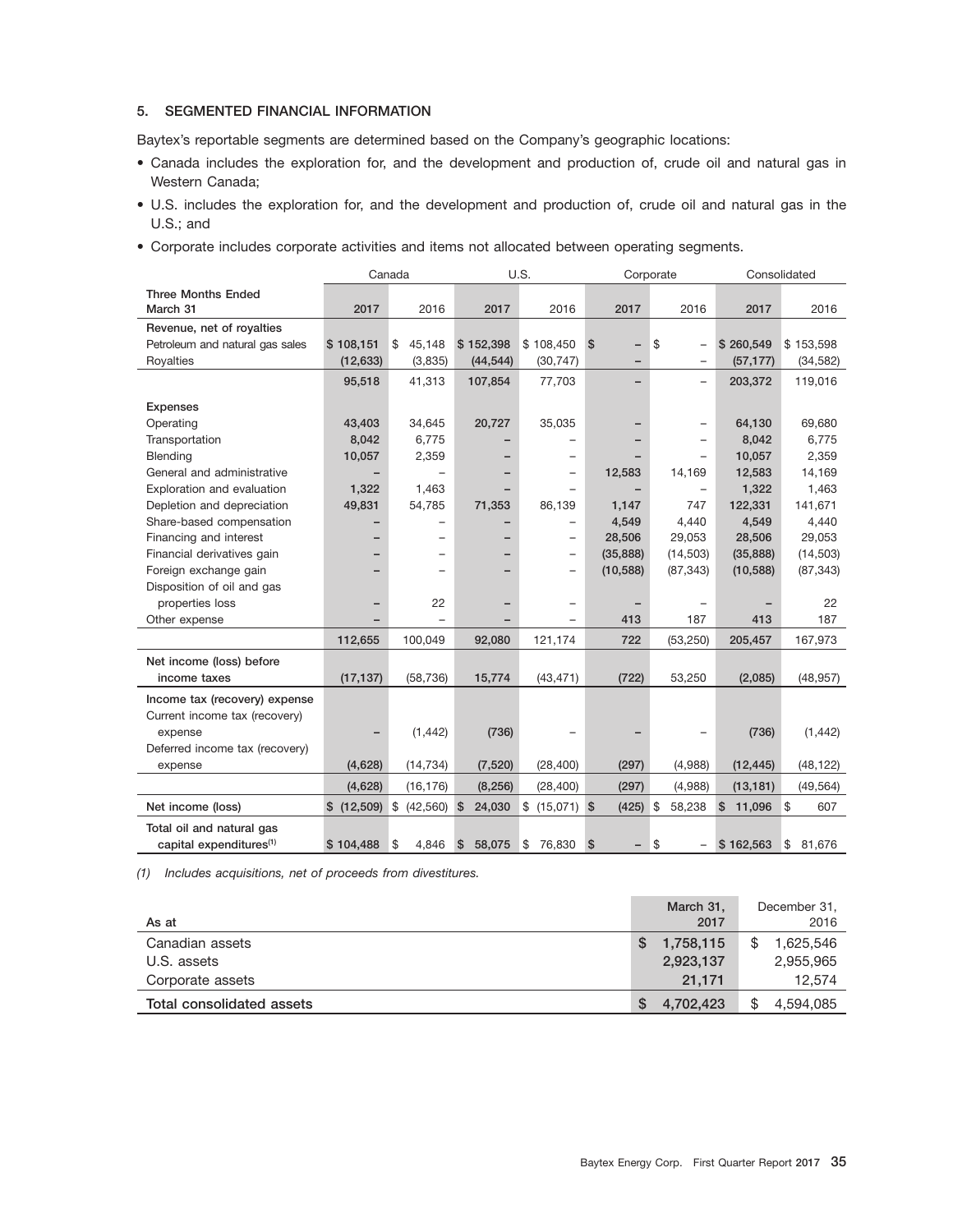#### **6. EXPLORATION AND EVALUATION ASSETS**

|                                    |   | March 31,                |    | December 31. |
|------------------------------------|---|--------------------------|----|--------------|
|                                    |   | 2017                     |    | 2016         |
| Balance, beginning of period       | S | 308,462                  | \$ | 578,969      |
| Capital expenditures               |   | 3,785                    |    | 4,716        |
| Property acquisitions              |   | -                        |    | 102          |
| Impairment                         |   | $\overline{\phantom{0}}$ |    | (166, 617)   |
| Exploration and evaluation expense |   | (1,322)                  |    | (5,976)      |
| Transfer to oil and gas properties |   | (1,000)                  |    | (85,069)     |
| Divestitures                       |   |                          |    | (2, 455)     |
| Foreign currency translation       |   | (1, 487)                 |    | (15,208)     |
| Balance, end of period             | S | 308,438                  | S. | 308,462      |

### **7. OIL AND GAS PROPERTIES**

|                                                    |             | Accumulated     |                |
|----------------------------------------------------|-------------|-----------------|----------------|
|                                                    | Cost        | depletion       | Net book value |
| Balance, December 31, 2015                         | \$7,584,281 | \$ (2,910,106)  | \$4,674,175    |
| Capital expenditures                               | 220,067     |                 | 220,067        |
| Property acquisitions                              | 54          |                 | 54             |
| Transferred from exploration and evaluation assets | 85,069      |                 | 85,069         |
| Change in asset retirement obligations             | 35,714      |                 | 35,714         |
| <b>Divestitures</b>                                | (59, 874)   | 42,959          | (16, 915)      |
| Impairment                                         |             | (256, 559)      | (256, 559)     |
| Foreign currency translation                       | (101, 274)  | 15,616          | (85, 658)      |
| Depletion                                          |             | (503, 778)      | (503,778)      |
| Balance, December 31, 2016                         | \$7,764,037 | $$$ (3,611,868) | \$4,152,169    |
| Capital expenditures                               | 92,774      |                 | 92,774         |
| Property acquisition (note 4)                      | 89,526      |                 | 89,526         |
| Transferred from exploration and evaluation assets | 1,000       |                 | 1,000          |
| Change in asset retirement obligations (note 10)   | 48,843      |                 | 48,843         |
| <b>Divestitures</b>                                | (80)        |                 | (80)           |
| Foreign currency translation                       | (27, 804)   | 6,361           | (21, 443)      |
| Depletion                                          |             | (121, 184)      | (121, 184)     |
| Balance, March 31, 2017                            | \$7,968,296 | \$ (3,726,691)  | \$4,241,605    |

#### **8. BANK LOAN**

|                                                      | March 31,<br>2017 | December 31,<br>2016 |
|------------------------------------------------------|-------------------|----------------------|
| Bank $Ioan - U.S.$ dollar denominated <sup>(1)</sup> | 227.565           | 191.286              |
| Bank Joan - Canadian dollar denominated              | 32,401            |                      |
| Bank loan – principal                                | 259,966           | 191.286              |
| Unamortized debt issuance costs                      | (2,810)           | (3, 332)             |
| Bank loan                                            | 257.156           | 187.954              |

*(1) U.S. dollar denominated bank loan balance as at March 31, 2017 was US\$170.8 million (US\$142.5 million at December 31, 2016)*

The revolving extendible secured credit facilities are comprised of a US\$25 million operating loan and a US\$350 million syndicated loan for Baytex and a US\$200 million syndicated loan for Baytex's wholly-owned subsidiary, Baytex Energy USA, Inc. (collectively, the "Revolving Facilities").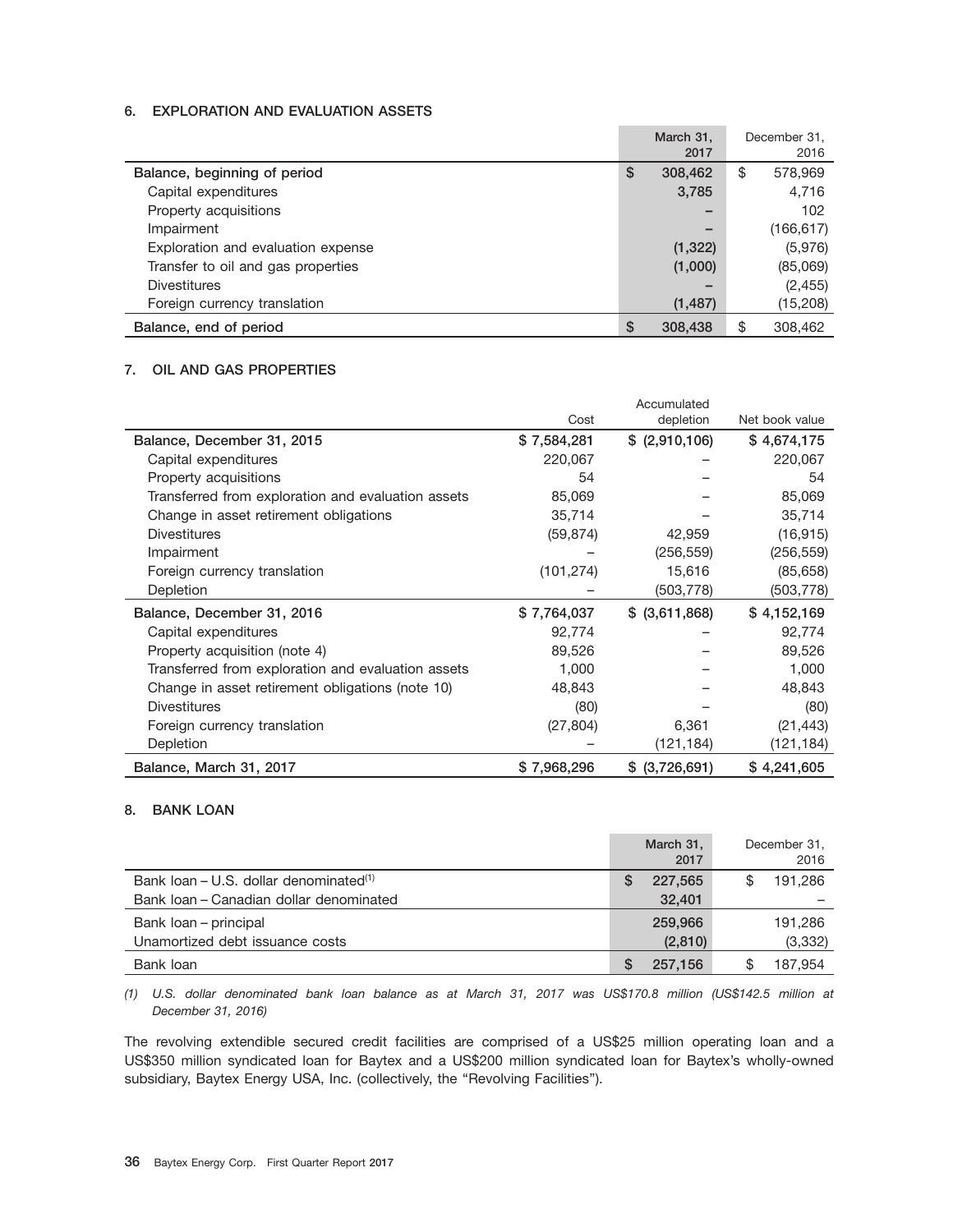The Revolving Facilities are not borrowing base facilities and do not require annual or semi-annual reviews. The facilities contain standard commercial covenants as detailed below and do not require any mandatory principal payments prior to maturity on June 4, 2019. Baytex may request an extension of the Revolving Facilities which could extend the revolving period for up to four years (subject to a maximum four-year period at any time). Advances (including letters of credit) under the Revolving Facilities can be drawn in either Canadian or U.S. funds and bear interest at the bank's prime lending rate, bankers' acceptance discount rates or London Interbank Offered Rates, plus applicable margins. In the event that Baytex breaches any of the covenants under the Revolving Facilities, Baytex may be required to repay, refinance or renegotiate the loan terms and may be restricted from taking on further debt or paying dividends to shareholders.

At March 31, 2017, Baytex had \$12.8 million of outstanding letters of credit (December 31, 2016 – \$12.6 million) under the Revolving Facilities.

At March 31, 2017, Baytex was in compliance with all of the covenants contained in the Revolving Facilities. The following table summarizes the financial covenants contained in the Revolving Facilities and Baytex's compliance therewith as at March 31, 2017.

|                                            |                | Ratio for the Quarter(s) ending: |                                                                |           |           |  |  |  |
|--------------------------------------------|----------------|----------------------------------|----------------------------------------------------------------|-----------|-----------|--|--|--|
|                                            | Position as at | March 31, 2017 to                | June 30, 2018 to                                               |           |           |  |  |  |
| <b>Covenant Description</b>                | March 31, 2017 |                                  | March 31, 2018 September 30, 2018 December 31, 2018 Thereafter |           |           |  |  |  |
| Senior Secured Debt <sup>(1)</sup> to Bank |                |                                  |                                                                |           |           |  |  |  |
| FBITDA <sup>(2)</sup>                      |                |                                  |                                                                |           |           |  |  |  |
| (Maximum Ratio)                            | 0.7:1.00       | 5.00:1.00                        | 4.50:1.00                                                      | 4.00:1.00 | 3.50:1.00 |  |  |  |
| Interest Coverage <sup>(3)</sup>           |                |                                  |                                                                |           |           |  |  |  |
| (Minimum Ratio)                            | 4.0:1.00       | 1.25:1.00                        | 1.50:1.00                                                      | 1.75:1.00 | 2.00:1.00 |  |  |  |

*(1) ''Senior Secured Debt'' is defined as the principal amount of the bank loan and other secured obligations identified in the credit agreement. As at March 31, 2017, the Company's Senior Secured Debt totaled \$273 million.*

*(2) Bank EBITDA is calculated based on terms and definitions set out in the credit agreement which adjusts net income (loss) for financing and interest expenses, income tax, certain specific unrealized and non-cash transactions (including depletion, depreciation, exploration and evaluation expenses, unrealized gains and losses on financial derivatives and foreign exchange and share-based compensation) and is calculated based on a trailing twelve month basis. Bank EBITDA for the twelve months ended March 31, 2017 was \$409 million.*

*(3) Interest coverage is computed as the ratio of Bank EBITDA to financing and interest expenses excluding non-cash interest and accretion on asset retirement obligations, and is calculated on a trailing twelve month basis. Financing and interest expenses for the twelve months ended March 31, 2017 were \$102 million.*

### **9. LONG-TERM NOTES**

|                                                                | March 31,<br>2017 | December 31.<br>2016 |
|----------------------------------------------------------------|-------------------|----------------------|
| 7.5% notes (US\$6,400 – principal) due April 1, 2020           | 8.526<br>S        | 8.593<br>\$          |
| 6.75% notes (US\$150,000 - principal) due February 17, 2021    | 199,830           | 201,405              |
| 5.125% notes (US\$400,000 - principal) due June 1, 2021        | 532,880           | 537,080              |
| 6.625% notes (Cdn\$300,000 - principal) due July 19, 2022      | 300,000           | 300,000              |
| 5.625% notes (US\$400,000 - principal) due June 1, 2024        | 532,880           | 537,080              |
| Total long-term notes – principal                              | 1,574,116         | 1,584,158            |
| Unamortized debt issuance costs                                | (17, 312)         | (18,042)             |
| Total long-term notes - net of unamortized debt issuance costs | 1,556,804         | 1,566,116            |

The long-term notes do not contain any significant financial maintenance covenants. The long-term notes contain a debt incurrence covenant that restricts the Company's ability to raise additional debt beyond the existing Revolving Facilities and long-term notes unless the Company maintains a minimum fixed charge coverage ratio (computed as the ratio of Bank EBITDA (as defined in note 8) to financing and interest expenses on a trailing twelve month basis) of 2.5:1. As at March 31, 2017, the fixed charge coverage ratio was 4.0:1.00.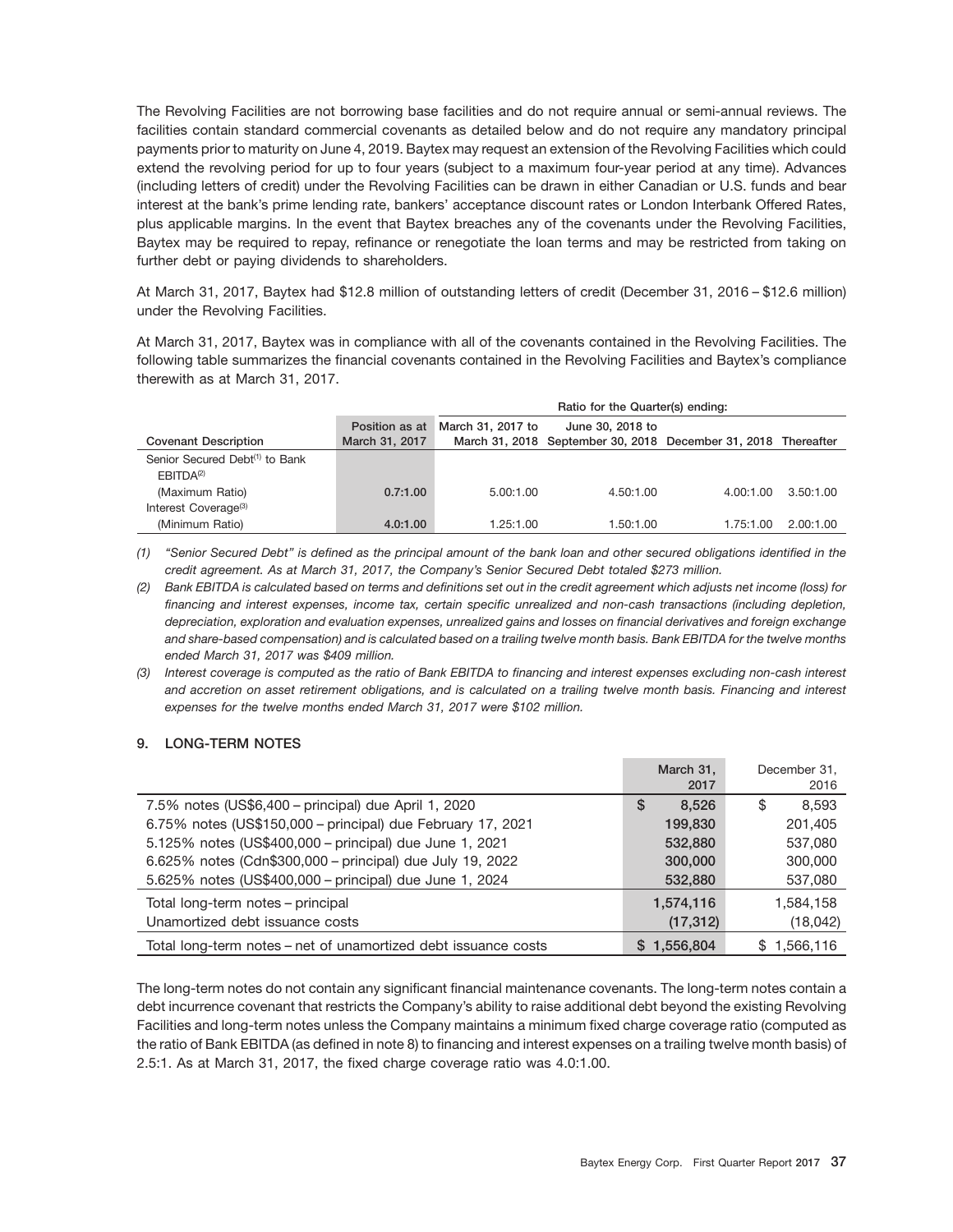#### **10. ASSET RETIREMENT OBLIGATIONS**

|                                                           | March 31.<br>2017 | December 31.<br>2016 |
|-----------------------------------------------------------|-------------------|----------------------|
| Balance, beginning of period                              | S<br>331,517      | \$<br>296,002        |
| Liabilities incurred                                      | 1,946             | 5,642                |
| Liabilities settled                                       | (5, 427)          | (5,616)              |
| Liabilities divested                                      | (1,053)           | (10, 590)            |
| Property acquisition (note 4)                             | 19,030            |                      |
| Accretion                                                 | 2,184             | 6,174                |
| Change in estimate <sup>(1)</sup>                         | 2,681             | 20,402               |
| Change in discount rate and inflation rate <sup>(2)</sup> | 45,268            | 20,260               |
| Foreign currency translation                              | (319)             | (757)                |
| Balance, end of period                                    | S<br>395,827      | \$<br>331.517        |

*(1) Changes in the estimated costs, the timing of abandonment and reclamation and the status of wells are factors resulting in a change in estimate.*

*(2) The discount rate and inflation rate at March 31, 2017 are 2.25% and 1.5%, respectively, compared to 2.25% and 1.75% at December 31, 2016. The change in discount rate also reflects a \$64 million adjustment related to the business combination in note 4. On acquisition the obligation was discounted at the market rate the adjustment reflects the change to the obligation discounted at the risk free rate.*

#### **11. SHAREHOLDERS' CAPITAL**

The authorized capital of Baytex consists of an unlimited number of common shares without nominal or par value and 10,000,000 preferred shares without nominal or par value, issuable in series. Baytex establishes the rights and terms of the preferred shares upon issuance. As at March 31, 2017, no preferred shares have been issued by the Company and all common shares issued were fully paid.

The holders of common shares may receive dividends as declared from time to time and are entitled to one vote per share at any meetings of the holders of common shares. All common shares rank equally with regard to the Company's net assets in the event the Company is wound-up or terminated.

| Number of              |
|------------------------|
| Common Shares          |
| (000s)<br>Amount       |
| 210,583<br>\$4,296,831 |
|                        |
| 958<br>14,522          |
| 115.014<br>21,908      |
| (3,706)                |
| \$4,422,661<br>233,449 |
|                        |
| 754<br>9.533           |
| \$4.432.194<br>234,203 |
|                        |

#### **12. SHARE AWARD INCENTIVE PLAN**

The Company recorded compensation expense related to the share awards of \$4.5 million for the three months ended March 31, 2017 (\$4.4 million for the three months ended March 31, 2016).

The weighted average fair value of share awards granted during the three months ended March 31, 2017 was \$5.77 per restricted and performance award (for the three months ended March 31, 2016, \$2.75 per restricted and performance award).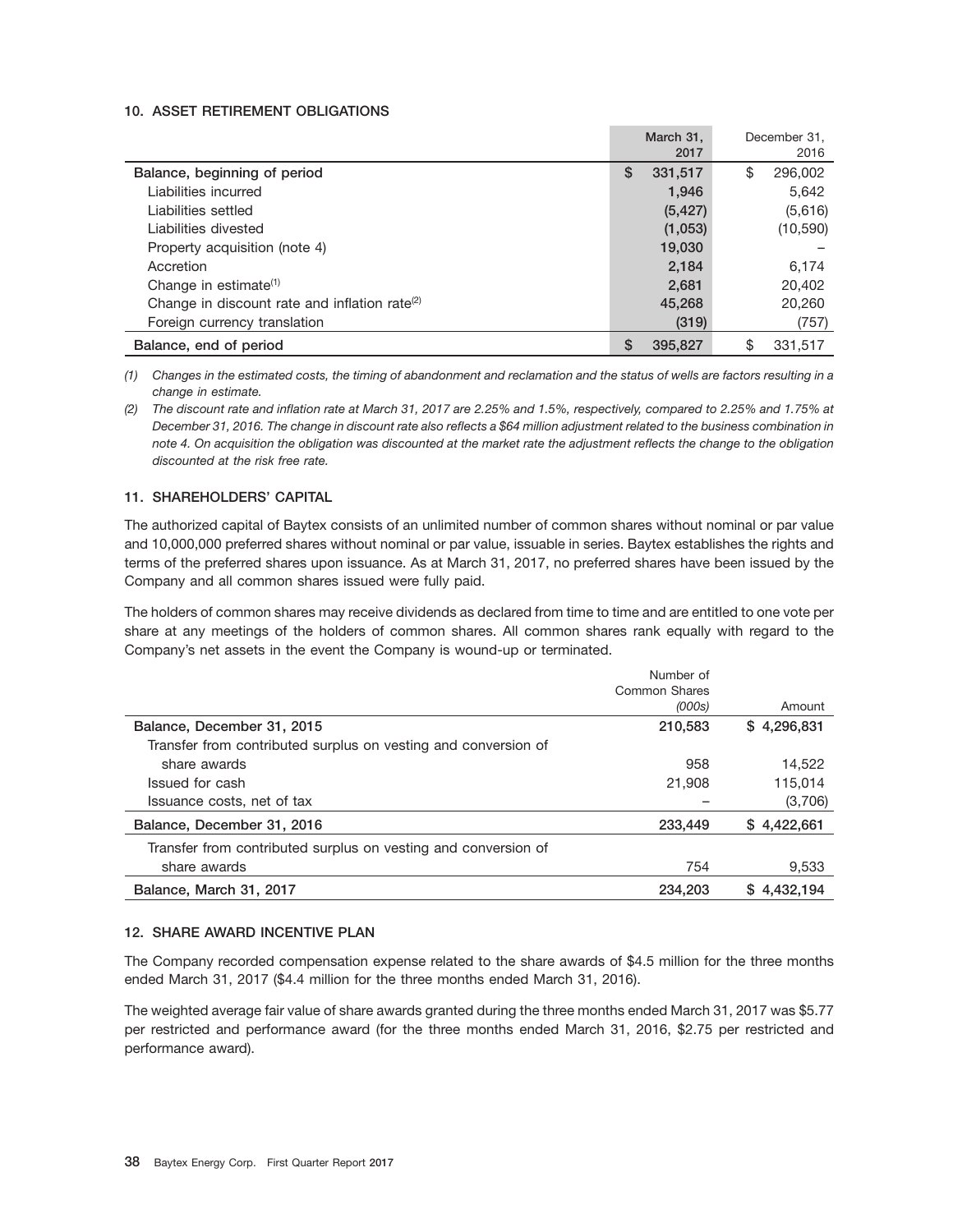The number of share awards outstanding is detailed below:

|                                       | Number of<br>restricted | Number of<br>performance<br>awards <sup>(1)</sup> | Total number<br>of share |
|---------------------------------------|-------------------------|---------------------------------------------------|--------------------------|
| (000s)                                | awards                  |                                                   | awards                   |
| Balance, December 31, 2015            | 729                     | 613                                               | 1,342                    |
| Granted                               | 1,313                   | 1,583                                             | 2,896                    |
| Vested and converted to common shares | (450)                   | (409)                                             | (859)                    |
| Forfeited                             | (84)                    | (50)                                              | (134)                    |
| Balance, December 31, 2016            | 1,508                   | 1,737                                             | 3,245                    |
| Granted                               | 1.587                   | 1.524                                             | 3.111                    |
| Vested and converted to common shares | (346)                   | (383)                                             | (729)                    |
| Forfeited                             | (14)                    | (9)                                               | (23)                     |
| Balance, March 31, 2017               | 2.735                   | 2.869                                             | 5.604                    |

*(1) Based on underlying awards before applying the payout multiplier which can range from 0x to 2x.*

#### **13. NET INCOME PER SHARE**

Baytex calculates basic income per share based on the net income attributable to shareholders using the weighted average number of shares outstanding during the period. Diluted income per share amounts reflect the potential dilution that could occur if share awards were converted. The treasury stock method is used to determine the dilutive effect of share awards whereby the potential conversion of share awards and the amount of compensation expense, if any, attributed to future services are assumed to be used to purchase common shares at the average market price during the year.

|                                 |   | Three Months Ended March 31 |         |    |            |     |            |         |    |           |
|---------------------------------|---|-----------------------------|---------|----|------------|-----|------------|---------|----|-----------|
|                                 |   | 2017                        |         |    |            |     |            | 2016    |    |           |
|                                 |   |                             | Common  |    | <b>Net</b> |     |            | Common  |    | Net       |
|                                 |   | <b>Net</b>                  | shares  |    | income     |     | <b>Net</b> | shares  |    | income    |
|                                 |   | income                      | (000s)  |    | per share  |     | income     | (000s)  |    | per share |
| Net income – basic              | S | 11.096                      | 234,020 | S. | 0.05       | -\$ | 607        | 210.662 | \$ | 0.00      |
| Dilutive effect of share awards |   | -                           | 2.003   |    |            |     |            | 944     |    |           |
| Net income – diluted            |   | 11.096                      | 236,023 | S. | 0.05       | ∣\$ | 607        | 211.606 | \$ | 0.00      |

For the three months ended March 31, 2017, 1.2 million share awards were anti-dilutive (March 31, 2016 – 1.1 million share awards).

### **14. INCOME TAXES**

The provision for income taxes has been computed as follows:

|                                                                          | Three Months Ended<br>March 31 |           |    |           |
|--------------------------------------------------------------------------|--------------------------------|-----------|----|-----------|
|                                                                          |                                | 2017      |    | 2016      |
| Net income (loss) before income taxes                                    | S                              | (2,085)   | \$ | (48, 957) |
| Expected income taxes at the statutory rate of $27.00\%$ (2016 – 27.00%) |                                | (563)     |    | (13,218)  |
| Increase (decrease) in income tax recovery resulting from:               |                                |           |    |           |
| Share-based compensation                                                 |                                | 1.228     |    | 1.199     |
| Non-taxable portion of foreign exchange (gain) loss                      |                                | (1, 334)  |    | (11, 143) |
| Effect of rate adjustments for foreign jurisdictions                     |                                | (11,088)  |    | (15, 879) |
| Effect of change in deferred tax benefit not recognized                  |                                | (1, 334)  |    | (11, 143) |
| Other                                                                    |                                | (90)      |    | 620       |
| Income tax (recovery)                                                    | S                              | (13, 181) | \$ | (49, 564) |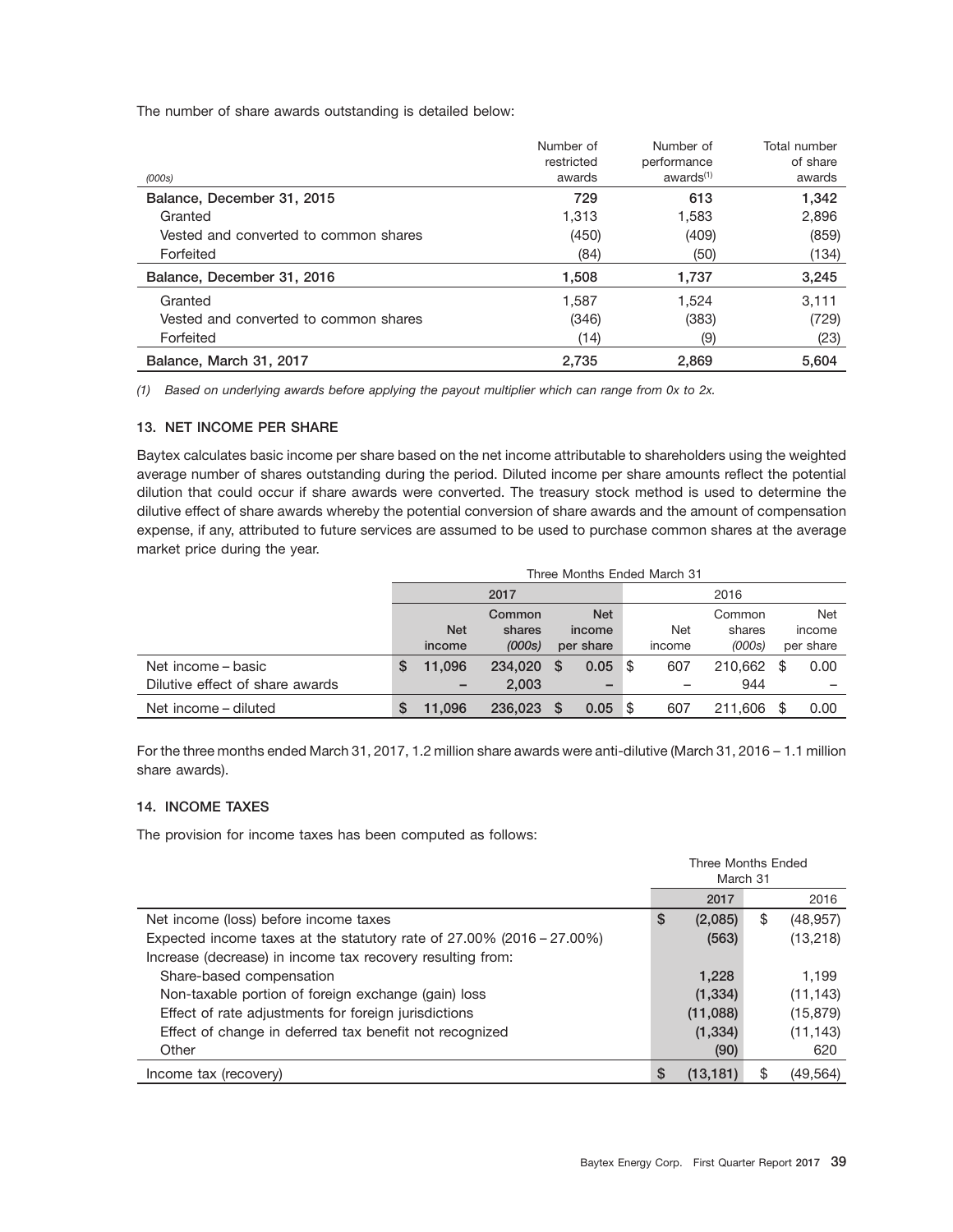As disclosed in the December 31, 2016 consolidated financial statements, Baytex received several reassessments from the Canada Revenue Agency (''CRA'') in June 2016. Those reassessments denied \$591 million of non-capital loss deductions that Baytex had previously claimed. In September 2016, Baytex filed notices of objection with the CRA appealing each reassessment received and is now waiting for an appeals officer to be assigned to our file. Baytex remains confident that its original tax filings are correct and intend to defend those tax filings through the appeals process available.

#### **15. FINANCING AND INTEREST**

|                                           | Three Months Ended<br>March 31 |        |  |        |
|-------------------------------------------|--------------------------------|--------|--|--------|
|                                           | 2017<br>2016                   |        |  |        |
| Interest on bank loan                     | S                              | 2,552  |  | 3,611  |
| Interest on long-term notes               |                                | 22,640 |  | 23,200 |
| Non-cash financing                        |                                | 1,130  |  | 580    |
| Accretion on asset retirement obligations |                                | 2,184  |  | 1,662  |
| Financing and interest                    | S                              | 28,506 |  | 29,053 |

### **16. FOREIGN EXCHANGE**

|                                       | March 31        | Three Months Ended |
|---------------------------------------|-----------------|--------------------|
|                                       | 2017            | 2016               |
| Unrealized foreign exchange gain      | (11, 338)<br>S. | (86, 801)<br>\$.   |
| Realized foreign exchange loss (gain) | 750             | (542)              |
| Foreign exchange gain                 | (10, 588)<br>S. | (87, 343)          |

#### **17. FINANCIAL INSTRUMENTS AND RISK MANAGEMENT**

The carrying amounts of the Company's U.S. dollar denominated monetary assets and liabilities at the reporting date are as follows:

|                         | Assets                    |              | Liabilities   |               |
|-------------------------|---------------------------|--------------|---------------|---------------|
|                         | March 31.<br>December 31. |              | March 31.     | December 31.  |
|                         | 2017                      | 2017<br>2016 |               | 2016          |
| U.S. dollar denominated | US\$72,833                | US\$66,950   | US\$1,187,707 | US\$1,197,732 |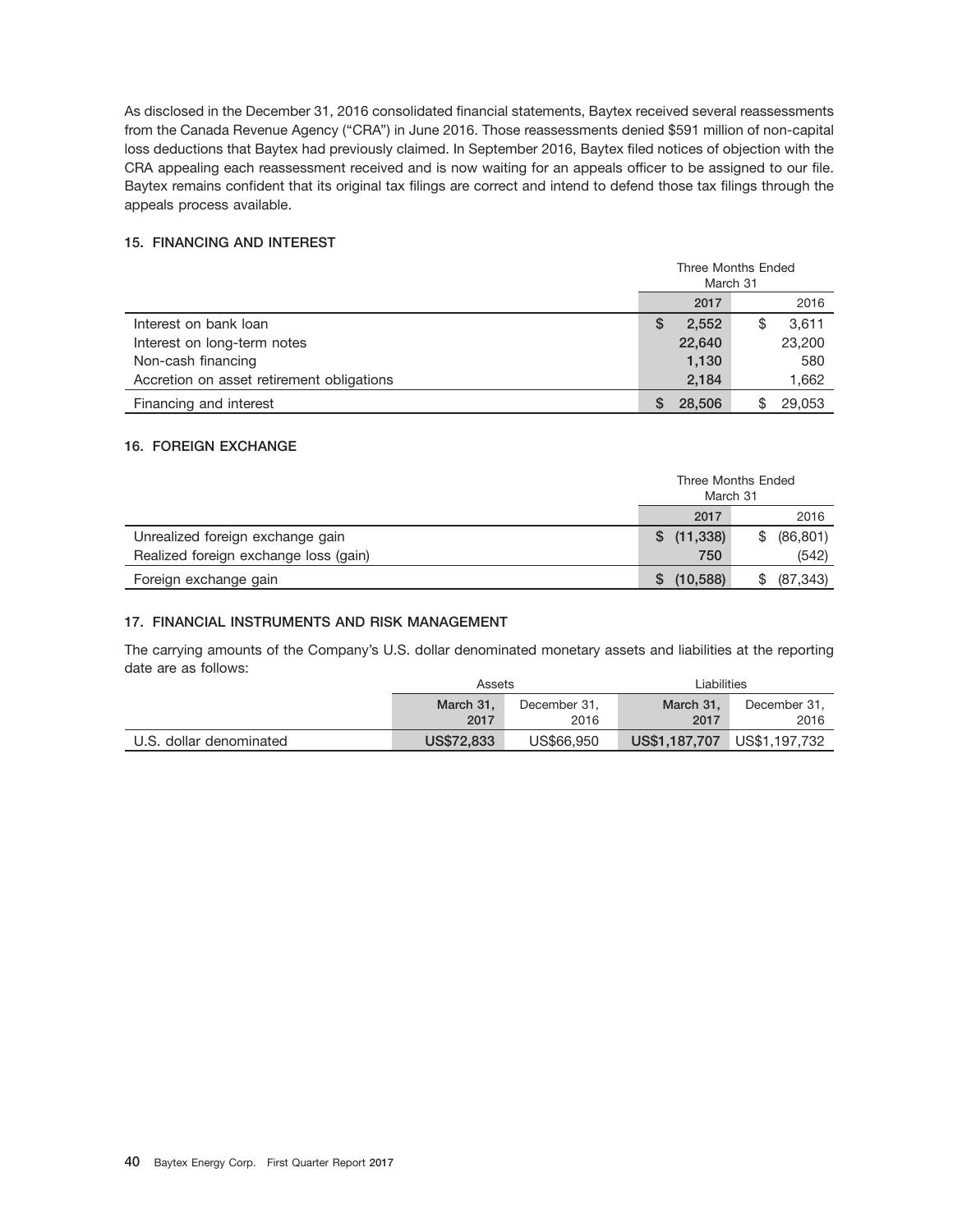#### *Financial Derivative Contracts*

Baytex had the following financial derivative contracts:

|                                |                      |                |                               |              | Fair Value <sup>(3)</sup> |
|--------------------------------|----------------------|----------------|-------------------------------|--------------|---------------------------|
|                                | Period               | Volume         | Price/Unit <sup>(1)</sup>     | Index        | (\$ millions)             |
| Oil                            |                      |                |                               |              |                           |
| Basis swap                     | Apr 2017 to Jun 2017 | 3,000 bbl/d    | WTI less US\$13.77            | <b>WCS</b>   | \$<br>(0.5)               |
| $3$ -way option <sup>(2)</sup> | Apr 2017 to Dec 2017 | 14,500 bbl/d   | US\$58.60/US\$47.17/US\$37.24 | <b>WTI</b>   | \$<br>2.2                 |
| Basis swap                     | Apr 2017 to Dec 2017 | 1,500 bbl/d    | WTI less US\$13.42            | <b>WCS</b>   | \$                        |
| Fixed - Sell                   | Apr 2017 to Dec 2017 | 3,500 bbl/d    | US\$54.46                     | WTI          | \$<br>3.8                 |
| Basis swap                     | Jul 2017 to Sep 2017 | 4,000 bbl/d    | WTI less US\$13.98            | <b>WCS</b>   | \$<br>(0.2)               |
| $3$ -way option <sup>(2)</sup> | Jan 2018 to Dec 2018 | 2.000 bbl/d    | US\$60.00/US\$54.40/US\$40.00 | WTI          | \$<br>2.7                 |
| Basis swap $(4)$               | Jul 2017 to Sep 2017 | 2,000 bbl/d    | WTI less US\$12.63            | <b>WCS</b>   | N/A                       |
| Natural Gas                    |                      |                |                               |              |                           |
| Fixed - Sell                   | Apr 2017 to Dec 2017 | 22,500 mmBtu/d | US\$2.98                      | <b>NYMEX</b> | \$<br>(2.9)               |
| Fixed - Sell                   | Jan 2018 to Dec 2018 | 7,500 mmBtu/d  | US\$3.00                      | <b>NYMEX</b> | \$<br>(0.1)               |
| Fixed - Sell                   | Apr 2017 to Dec 2017 | 22,500 GJ/d    | \$2.85                        | <b>AECO</b>  | \$<br>1.1                 |
| Fixed - Sell                   | Jan 2018 to Dec 2018 | 5,000 GJ/d     | \$2.67                        | <b>AECO</b>  | \$<br>0.3                 |
| Total                          |                      |                |                               |              | \$<br>6.5                 |
| Current asset                  |                      |                |                               |              | \$<br>9.5                 |
| Non-current asset              |                      |                |                               |              | \$<br>2.3                 |
| Current liability              |                      |                |                               |              | \$<br>(5.3)               |

*(1) Based on the weighted average price/unit for the remainder of the contract.*

*(2) Producer 3-way option consists of a sold call, a bought put and a sold put. To illustrate, in a US\$60/US\$50/US\$40 contract, Baytex receives WTI + US\$10/bbl when WTI is at or below US\$40/bbl; Baytex receives US\$50/bbl when WTI is between US\$40/bbl and US\$50/bbl; Baytex receives the market price when WTI is between US\$50/bbl and US\$60/bbl; and Baytex receives US\$60/bbl when WTI is above US\$60/bbl.*

*(3) Fair values as at March 31, 2017. For the purposes of the table, contracts entered subsequent to March 31, 2017 will have no fair value assigned.*

*(4) Contracts entered subsequent to March 31, 2017.*

Financial derivatives are marked-to-market at the end of each reporting period, with the following reflected in the consolidated statements of income (loss) and comprehensive income (loss):

|                                                          | Three Months Ended<br>March 31 |           |  |           |
|----------------------------------------------------------|--------------------------------|-----------|--|-----------|
|                                                          |                                | 2017      |  | 2016      |
| Realized financial derivatives gain                      |                                | (274)     |  | (44, 626) |
| Unrealized financial derivatives (gain) loss - commodity |                                | (35, 614) |  | 30,123    |
| Financial derivatives gain                               |                                | (35, 888) |  | (14,503)  |

#### *Physical Delivery Contracts*

As at March 31, 2017, Baytex had 7,000 bbl/d of physical delivery contracts that were held for the purpose of delivery of non-financial items in accordance with the Company's expected sale requirements. Physical delivery contracts are not considered financial instruments; therefore, no asset or liability has been recognized in the consolidated financial statements.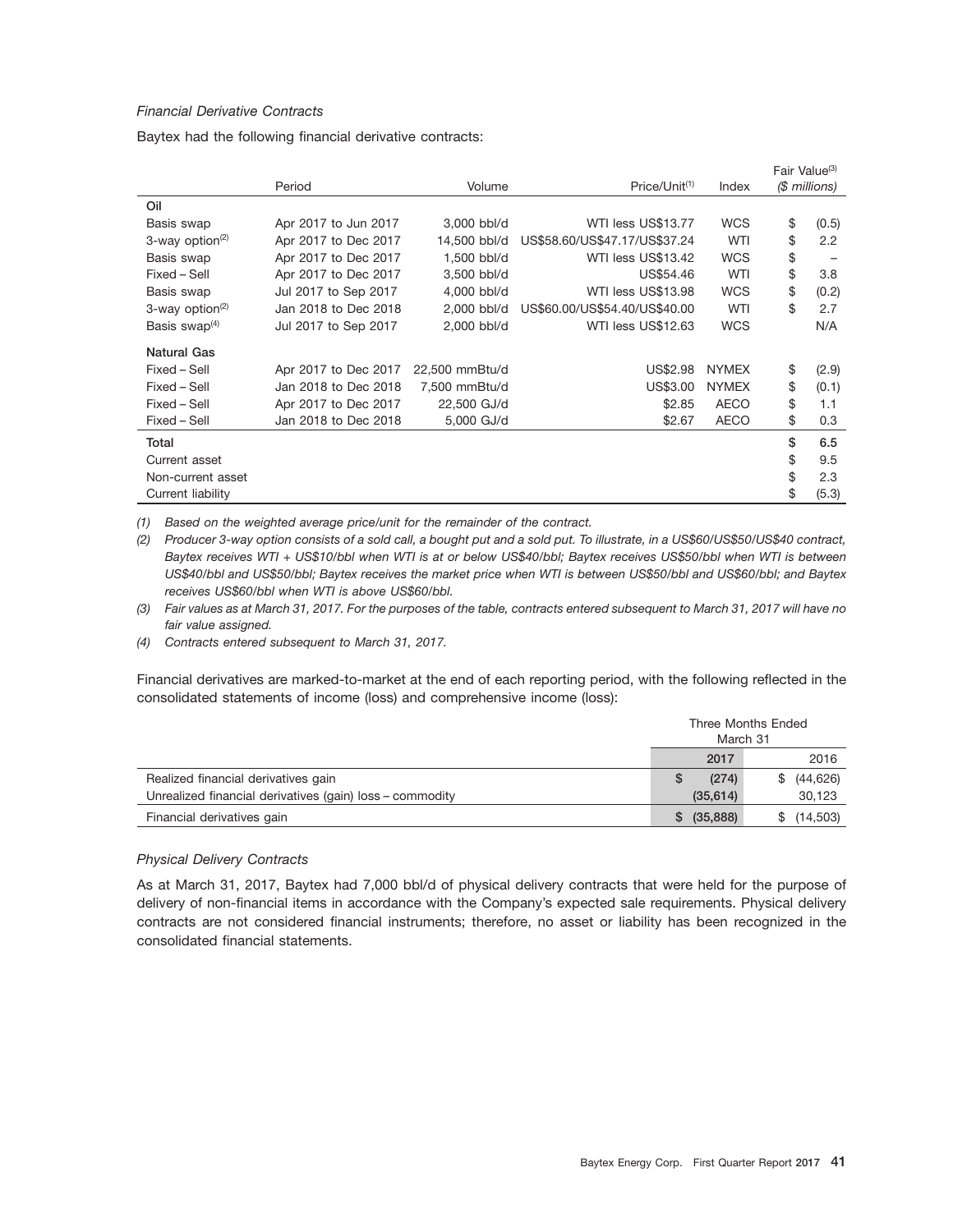### *ABBREVIATIONS*

| <b>AECO</b>  | the natural gas storage facility located              | $m$ boe $*$  | thousand barrels of oil equivalent    |
|--------------|-------------------------------------------------------|--------------|---------------------------------------|
|              | at Suffield, Alberta                                  | mcf          | thousand cubic feet                   |
| bbl          | barrel                                                | mcf/d        | thousand cubic feet per day           |
| bbl/d        | barrel per day                                        | mmbtu        | million British Thermal Units         |
| boe*         | barrels of oil equivalent                             |              |                                       |
| boe/d        | barrels of oil equivalent per day                     | mmbtu/d      | million British Thermal Units per day |
| GAAP         | Generally Accepted Accounting                         | mmcf         | million cubic feet                    |
|              | Principles                                            | mmcf/d       | million cubic feet per day            |
| GJ           | gigajoule                                             | NGL          | natural gas liquids                   |
| GJ/d         | gigajoule per day                                     | <b>NYMEX</b> | New York Mercantile Exchange          |
| <b>IFRS</b>  | International Financial Reporting<br><b>Standards</b> | <b>NYSE</b>  | New York Stock Exchange               |
| <b>LIBOR</b> | London Interbank Offered Rate                         | TSX          | Toronto Stock Exchange                |
| LLS          | Louisiana Light Sweet                                 | <b>WCS</b>   | Western Canadian Select               |
| mbbl         | thousand barrels                                      | WTI          | West Texas Intermediate               |
|              |                                                       |              |                                       |

*\* Oil equivalent amounts may be misleading, particularly if used in isolation. In accordance with NI 51-101, a boe conversion ratio for natural gas of 6 Mcf: 1 bbl has been used, which is based on an energy equivalency conversion method primarily applicable at the burner tip and does not represent a value equivalency at the wellhead.*